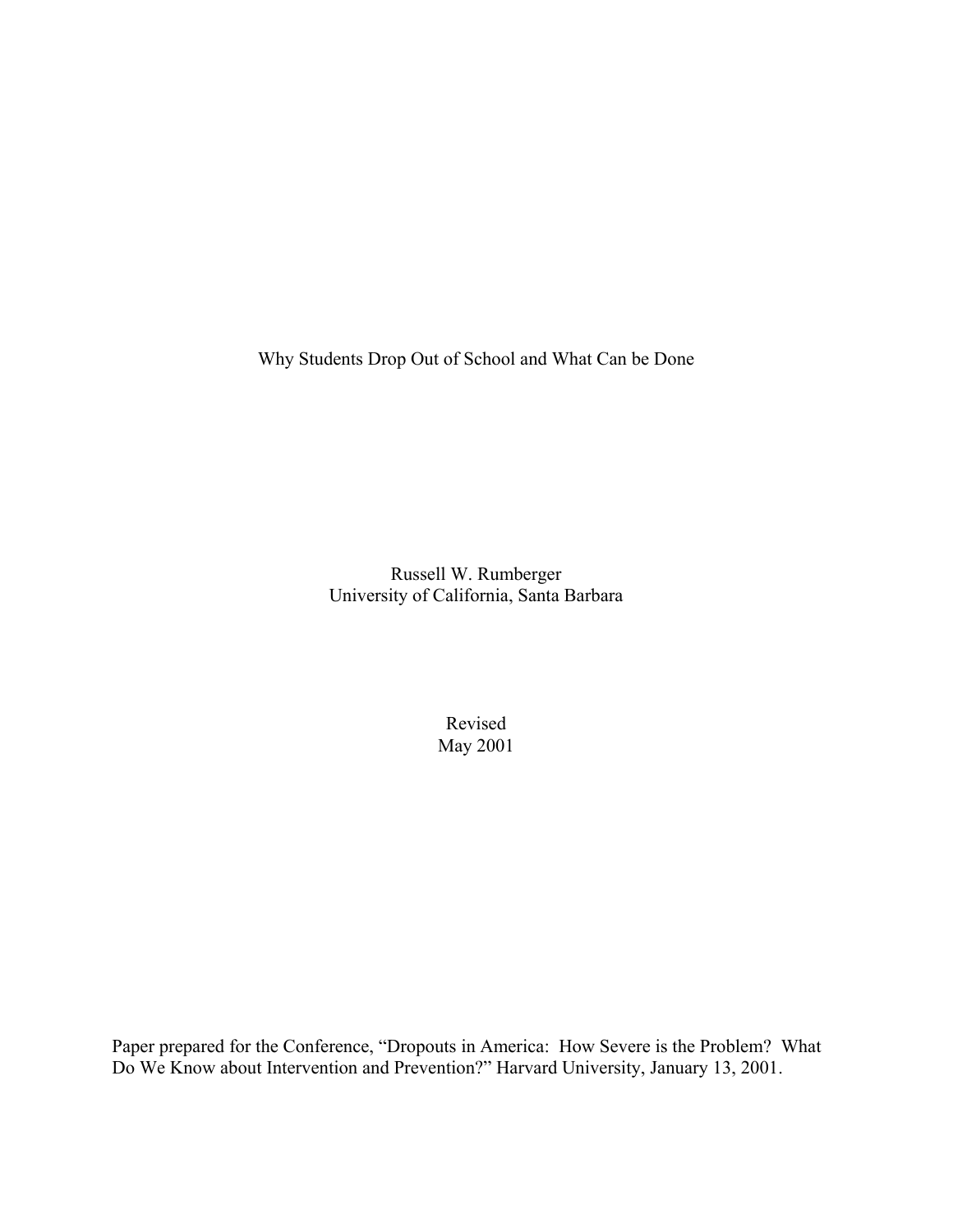## Abstract

This paper examines why students drop out of school and what can be done about it. After briefly summarizing who drops out of school, the paper reviews the theoretical and empirical research that attempts to explain why students drop out of school based on two different conceptual frameworks that are both useful and necessary to understand this complex phenomenon. One framework is based on an individual perspective that focuses on individual factors associated with dropping out; the other is based on an institutional perspective that focuses on the contextual factors found in students' families, schools, communities and peers. The paper also discusses the extent to which these frameworks can be used explain differences in dropout rates among social groups, particularly racial and ethnic minorities. The next section of the paper examines various strategies to address the dropout, reviewing examples of both programmatic and systemic solutions, and the extent to which policy can promote them. The final section of the paper discusses whether the United States has the capacity and the will to reduce dropout rates and eliminate disparities in dropout rates among racial and ethnic groups.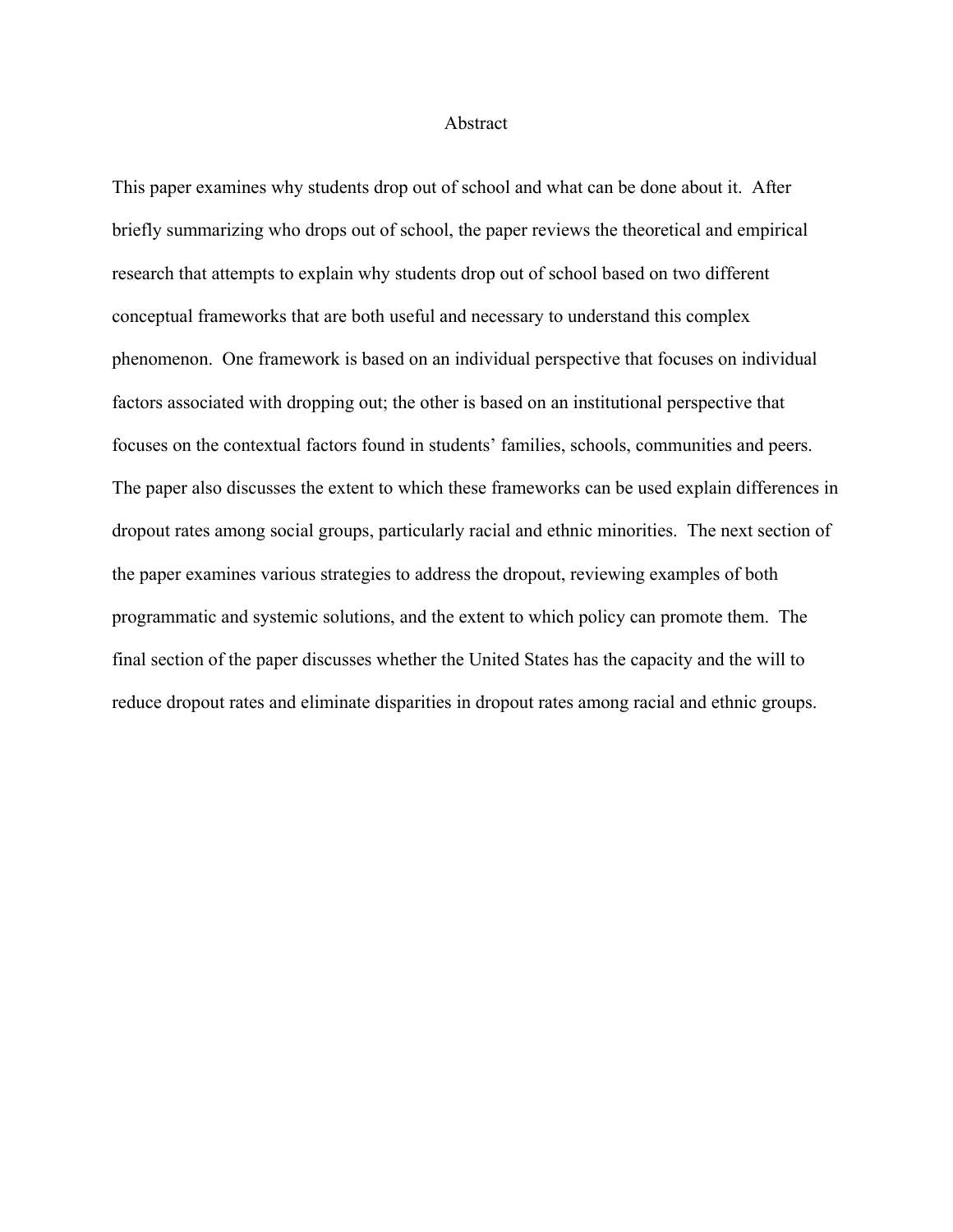Despite a long-term upward trend in school completion in the United States, each year about 5 percent of all high school students drop out of school (Kaufman, Kwon, Klein, and Chapman, 1999, Table 1). In the 1997-98 school year 479,000 students dropped out of high school (U.S. Bureau of the Census, [1](#page-2-0)999, Table  $7$ ).<sup>1</sup>.

Yet a substantially higher proportion of students quit school sometime over their educational careers. One longitudinal study of young men who were 14 to 21 years of age in 1979, estimated that 37 percent had quit high school for at least a 3 month period, even though in 1990, when the young men were 25 to 32 years old, only 14 percent were classified as high school dropouts (Klerman & Karoly, 1994). Another longitudinal study of students who were  $8<sup>th</sup>$ graders in 1988 found that 21 percent had dropped out school at some point since  $8<sup>th</sup>$  grade, even though only 12 percent—roughly half of that number—had not completed high school by 1994 (Rumberger & Lamb, 1998).

Not only are a sizeable proportion of students dropping out, an increasing number of students are completing high school by getting a GED or through other alternative means rather than earning a traditional high school diploma. Although the proportion of youth completing high school has remained steady over the last decade, the proportion earning high school diplomas has actually declined. In 1988, 80 percent of 18 to 24-year olds earned a high school diploma; in 1998, 75 percent earned a high school diploma (Figure 1). In other words, 10 percent of all young people completed high school through an alternative means in 1998 compared to 4 percent in 1988. The reason the method of high school completion may be important is because some recent studies have questioned whether the economic payoff to a high school equivalency is comparable to a traditional high school diploma (Cameron & Heckman,

<span id="page-2-0"></span><sup>&</sup>lt;sup>1</sup> This figure includes persons 15 to 24 years old who were enrolled in grades 9-12 the previous year, were not enrolled in school in October 1998 and had not graduated. It excludes another 36,000 students who dropped out from grades 7 and 8.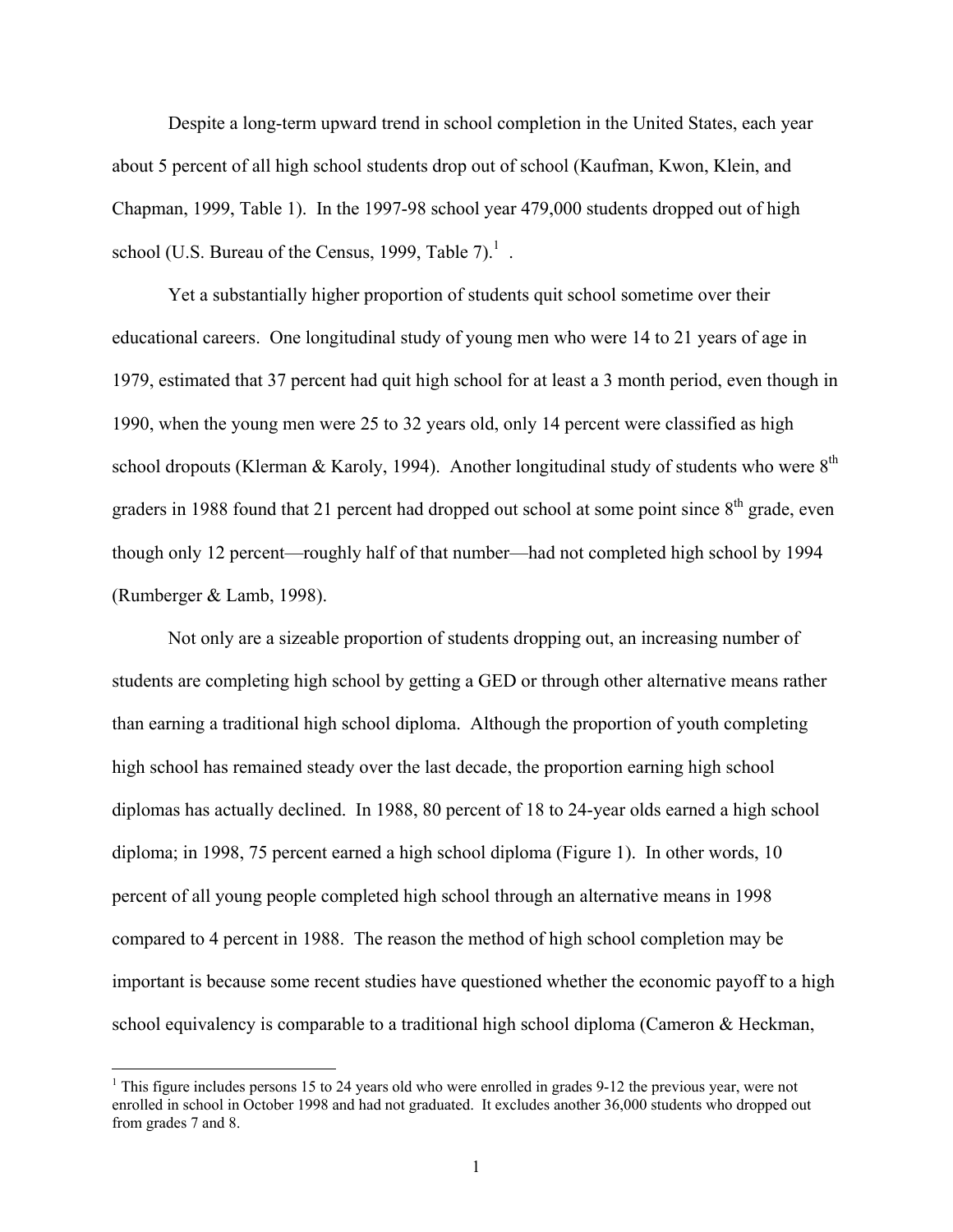1993; Murnane, Willet, & Boudett, 1995, 1997; Murnane, Willet, & Tyler, 2000; Rumberger & Lamb, 1998; Tyler, Murnane, & Willet, 2000). This trend may accelerate due to recent policies to increase high school exit requirements.

 Dropout rates in the U.S. vary widely among major racial and ethnic groups. In 1998, the dropout rates among persons 16 to 24 years old were 7.7 percent for White, non-Hispanics, 13.8 for Black, non-Hispanics, and 29.5 for Hispanics (U.S. Department of Education, National Center for Education Statistics, 2000, Table 108). The high dropout rate among Hispanics has been a particular concern for the federal government, which recently issued a report on this problem (Secada et al., 1998). $<sup>2</sup>$ </sup>

Reducing the number of dropouts has become a national policy concern. In 1990 the nation's governors and the President of the United States adopted 6 national education goals for the year 2000 (U.S. Department of Education, 1990). Goal 2 was to increase the high school graduation rate to 90 percent, with a related objective to eliminate the existing gap in high school graduation rates between minority and non-minority students. To help achieve these goals, in 1994 Congress enacted the Goals 2000: Educate America Act, which has awarded over \$1.5 billion to participating States and districts to support communities in the development and implementation of education reforms (U.S. Department of Education, 1998, Appendix A). In addition, numerous programs at the national, state, and local levels have been established to help reduce the number of students who drop out of school.

Why is there such concern for dropouts? One reason is that dropouts cost the nation money. Dropouts are less likely to find and hold jobs that pay enough money to keep them off

 $\overline{a}$ 

<span id="page-3-0"></span> $2$  Although dropout rates for Hispanics are indeed high, more than 40 percent of all young Hispanics are foreignborn and more than 40 percent of foreign-born Hispanics never attended school in the U.S. (McMillen et al., 1997, Table 16). In 1995, the last time these figures were computed, dropout rates among U.S.-born Hispanics was 18 percent, compared to 12 percent for U.S.-born black, non-Hispanics, and 9 percent for white, non-Hispanics.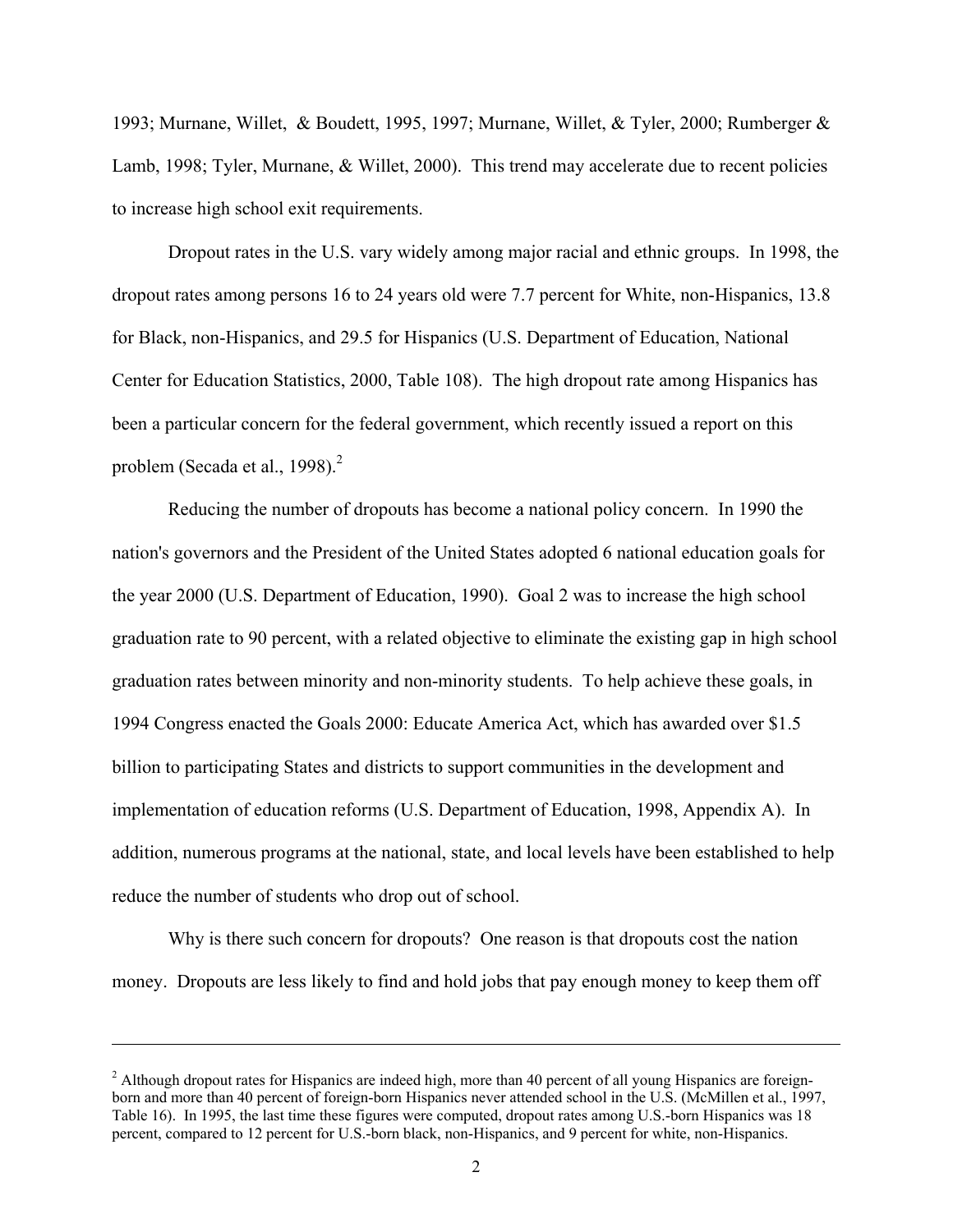public assistance. In 1998 the unemployment rate for dropouts was 75 percent higher than for high school graduates (U.S. Department of Education, National Center for Education Statistics, 2000, Figure 24). Even if they find a job, dropouts earn substantially less than high school graduates. A study by the U.S. Census Bureau found that more than one-third of all high school dropouts who were employed full-time and year-round in 1990 worked in "low wage" jobs that paid less than \$12,195 per year—the official poverty rate for a family of four (U.S. Bureau of the Census, 1992). Higher rates of unemployment and lower earnings cost the nation both lost productivity and reduced tax income. Dropouts cost the nation money in other ways as well. Research demonstrates that dropouts are also more likely to have health problems, engage in criminal activities, and become dependent on welfare and other government programs than high school graduates (Rumberger, 1987). These problems generate large social costs. In one city alone it was estimated that a year's cohort of dropouts from the city school system would cost \$3.2 billion in lost earnings and more than \$400 million in social services (Catterall, 1987).

Recent concern for dropouts is also fueled by a number of economic, demographic, and educational trends that could exacerbate this problem in the future. One trend is economic: as the United States economy moves toward a higher-skilled labor force, high school dropouts will have an even harder time surviving economically (Murnane & Levy, 1996). A second trend is demographic: the number of students who are generally at greater risk of school failure students from poor and low-income households, racial, ethnic, and linguistic minorities—are increasing in the nation's schools (Levin, 1986; Natriello et al., 1990). The third trend is the growing push for accountability in the nation's public schools that has produced policies to end social promotion and to institute high school exit exams, both of which could increase the number of students who fail to complete high school (Heubert & Hauser, 1999).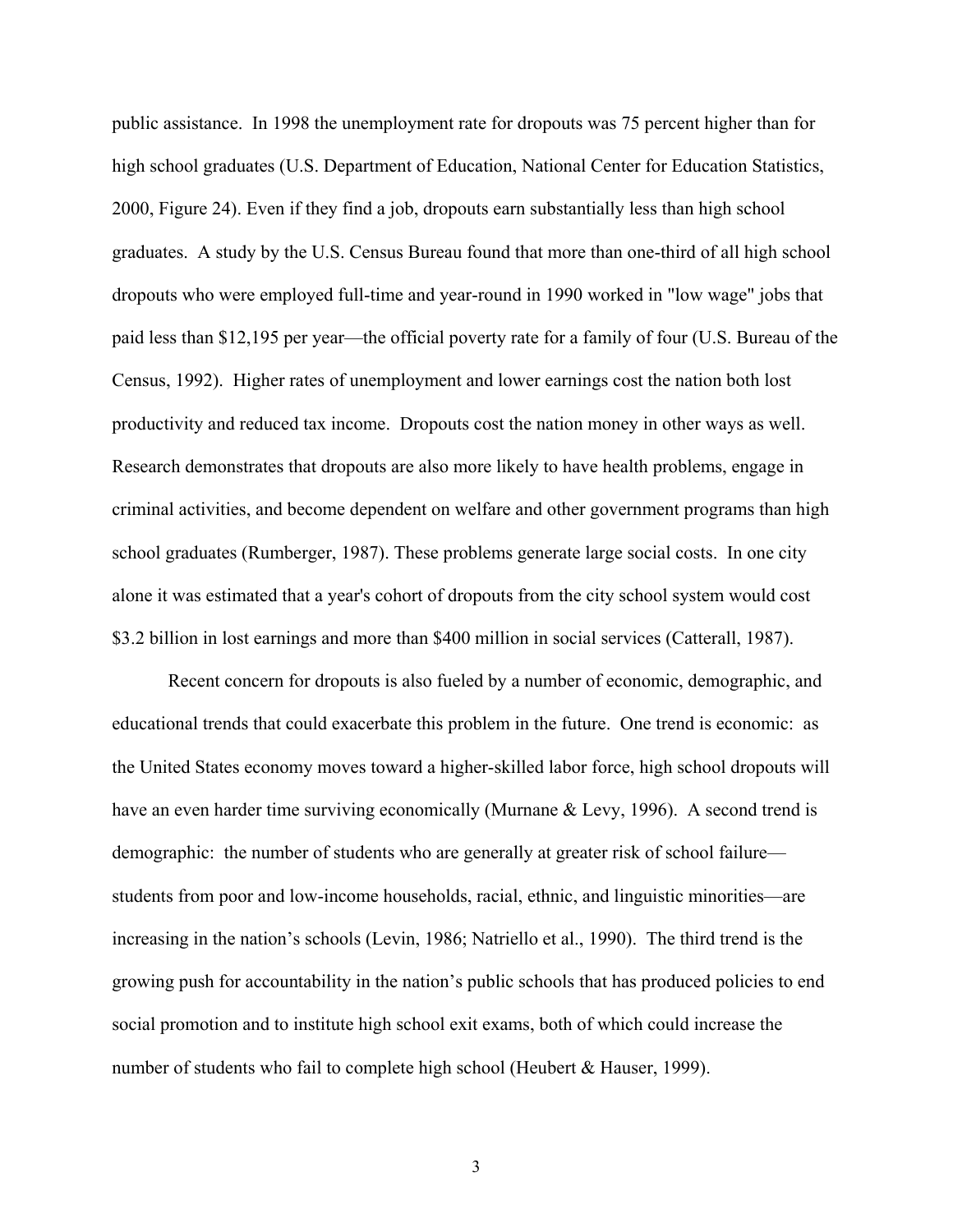This paper examines why students drop out of school and what can be done about it. The next section of paper examines why students drop out, focusing on both individual and institutional factors, and how these factors can or cannot explain differences in dropout rates among social groups. The next section of the paper examines various strategies to address the dropout, reviewing examples of both programmatic and systemic solutions, and the extent to which policy can promote them. The final section of the paper discusses whether the United States has the capacity and political will to reduce dropout rates and eliminate disparities in dropout rates among racial and ethnic groups.

## Why Students Drop Out of School

Understanding why students drop out of school is the key to addressing this major educational problem. Yet identifying the causes of dropping out is extremely difficult to do because, like other forms of educational achievement (e.g., test scores), it is influenced by an array of proximal and distal factors related to both the individual student and to the family, school, and community settings in which the student lives.

The complexity of this phenomenon is illustrated by the variety of reasons that dropouts report for leaving school. Dropouts from the National Education Longitudinal Study of 1988 eighth graders reported a wide variety of reasons for those who dropped out: school-related reasons were mentioned by 77 percent, family-related reasons were mentioned by 34 percent, and work-related reasons were mentioned by 32 percent (Berktold et al., 1998, Table 6). The most specific reasons were "did not like school" (46 percent), "failing school" (39 percent), "could not get along with teachers" (29 percent), and "got a job" (27 percent). But these reasons do not reveal the underlying causes of why students quit school, particularly those causes or factors that long ago may have contributed to students' attitudes, behaviors, and school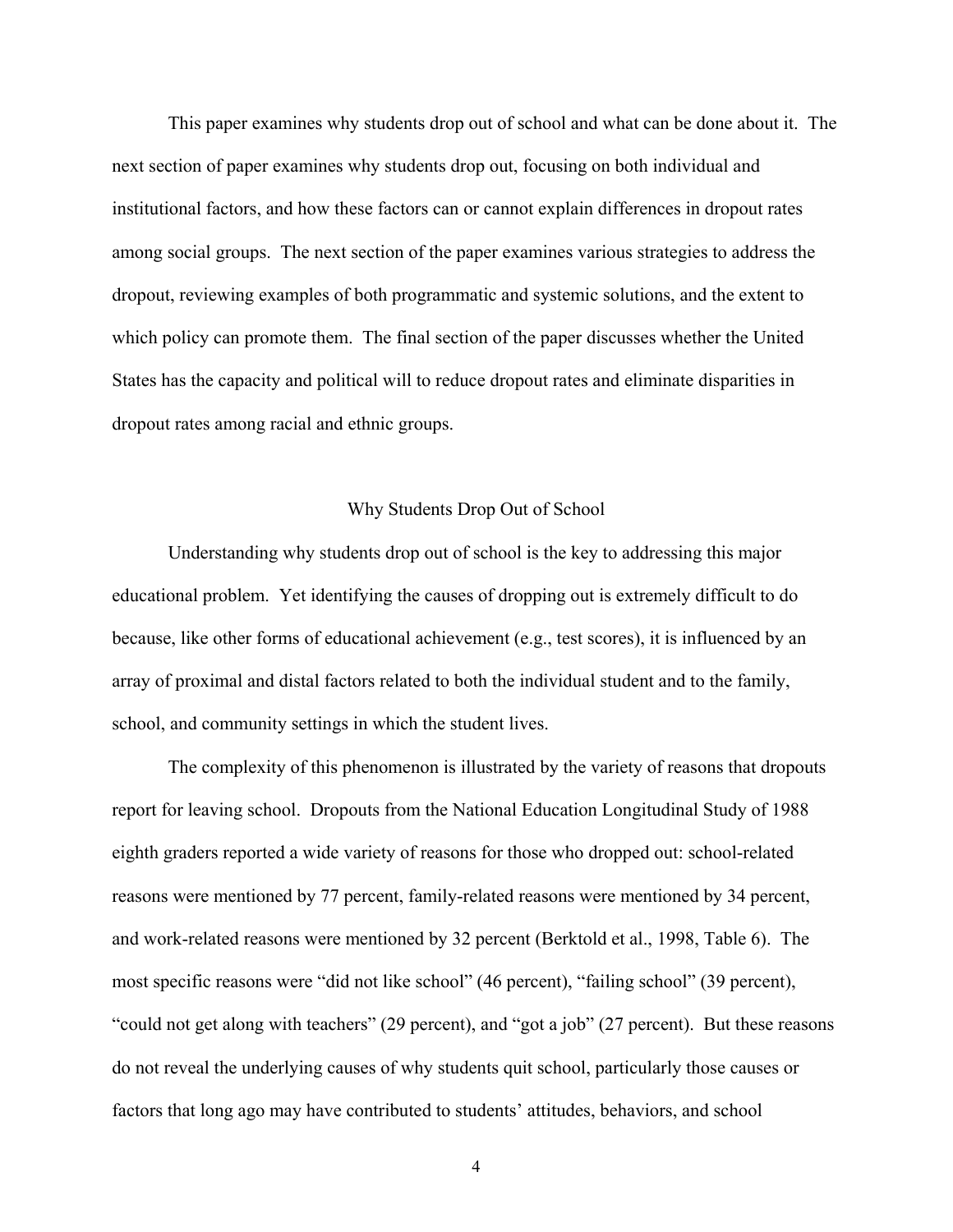performance immediately preceding their decision to leave school. Moreover, if many factors contribute to this phenomenon over a long period of time, it is virtually impossible to demonstrate a causal connection between any single factor and the decision to quit school. Instead, scholars are limited to developing theories and testing conceptual models based on a variety of social science disciplines and using a variety of qualitative and quantitative research methods.

A number of theories have been advanced to understand the specific phenomenon of dropping out (e.g., Finn, 1989, Wehlage et al., 1989). Other theories have been used to explain dropping out as part of larger phenomenon of student achievement (e.g., Coleman, 1988; Newmann et al., 1992; Ogbu, 1992).<sup>[3](#page-6-0)</sup> These theories come from a number of social science disciplines—including psychology, sociology, anthropology, and economics—and identify a range of specific factors related to dropping out.<sup>4</sup> Drawing on these theories, I present two conceptual frameworks that focus on two different perspectives for understanding this phenomenon. One framework is based on an individual perspective that focuses on individual factors associated with dropping out; the other is based on an institutional perspective that focuses on the contextual factors found in students' families, schools, communities and peers. Both frameworks are useful and, indeed, necessary to understand this complex phenomenon. After presenting each framework and reviewing briefly some empirical evidence that highlights some of the most important factors within each framework, I will discuss the extent to which these frameworks can be used explain differences in dropout rates among social groups,

<u>.</u>

<span id="page-6-1"></span><span id="page-6-0"></span><sup>&</sup>lt;sup>3</sup>The extent to which general theories of student achievement can be used to explain the specific phenomenon of school dropout is rarely questioned. Yet theories that may be useful in explaining differences in achievement outcomes such as test scores or grades may not necessarily be useful in explaining why some students drop out of school, especially to the extent that dropping out is unrelated to academic achievement as dropout theories suggest.  $\frac{4}{1}$  Often the factors associated with dropping out are identified as "risk factors" because the denote characteristics of the individual or environment associated with an increased risk of dropping out. But some scholars have pointed out the need to also identify "protective factors" that promote successful development and buffer the effects of risk factors (e.g., Jessor, 1993; National Research Council, Panel on High-Risk Youth, 1993).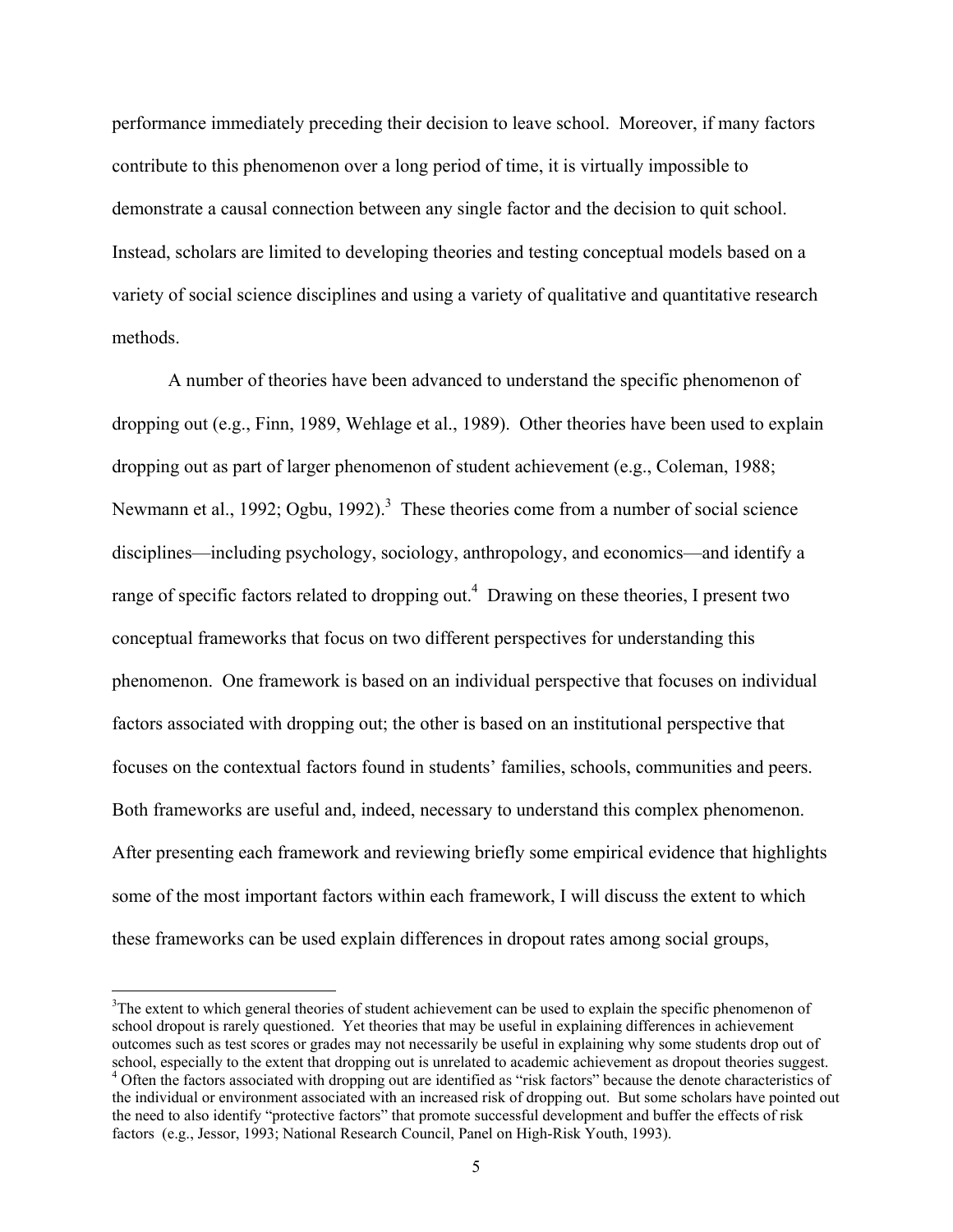particularly racial and ethnic minorities. In most cases, the factors identified in this review are derived from multivariate statistical models that control for a number of other predictive factors, which suggests that the identified factor has a direct, causal connection with dropping out independent of other causal factors. Yet statistical models can only suggest but not prove causal connections, so it is better to think of these factors as predictive of dropping out or increasing the risk of dropping out.

## Individual Perspective

The first framework is based on an individual perspective that focuses on the attributes of students—such as their values, attitudes, and behaviors—and how these attributes contribute to their decisions to quit school. The conceptual framework, illustrated in Figure 2, views the attitudes and behaviors of students through a particular concept—student engagement. Several theories have been developed in recent years that all suggest dropping out of school is but the final stage in a dynamic and cumulative process of disengagement (Newmann et al., 1992; Wehlage et al., 1989) or withdrawal (Finn, 1989) from school. Although there are some differences among these theories, they all suggest that there are two dimensions to engagement: academic engagement, or engagement in learning, and social engagement, or engagement in social dimensions of schooling (Wehlage refers to this as school membership). Engagement is reflected in students' attitudes and behaviors with respect to both the formal aspects of school (e.g., classrooms and school activities) and the informal ones (e.g., peer and adult relationships). Both dimensions of engagement can influence the decision to withdraw from school. For example, students may withdraw from school because they quit doing their schoolwork (academic engagement), or because they do not get along with their peers (social engagement).<sup>5</sup>

<span id="page-7-0"></span><sup>&</sup>lt;sup>5</sup> Because engagement concerns both the academic and social aspects of schooling, it provides a more comprehensive concept than some others, such as motivation or effort, that focus on only the academic aspect of schooling.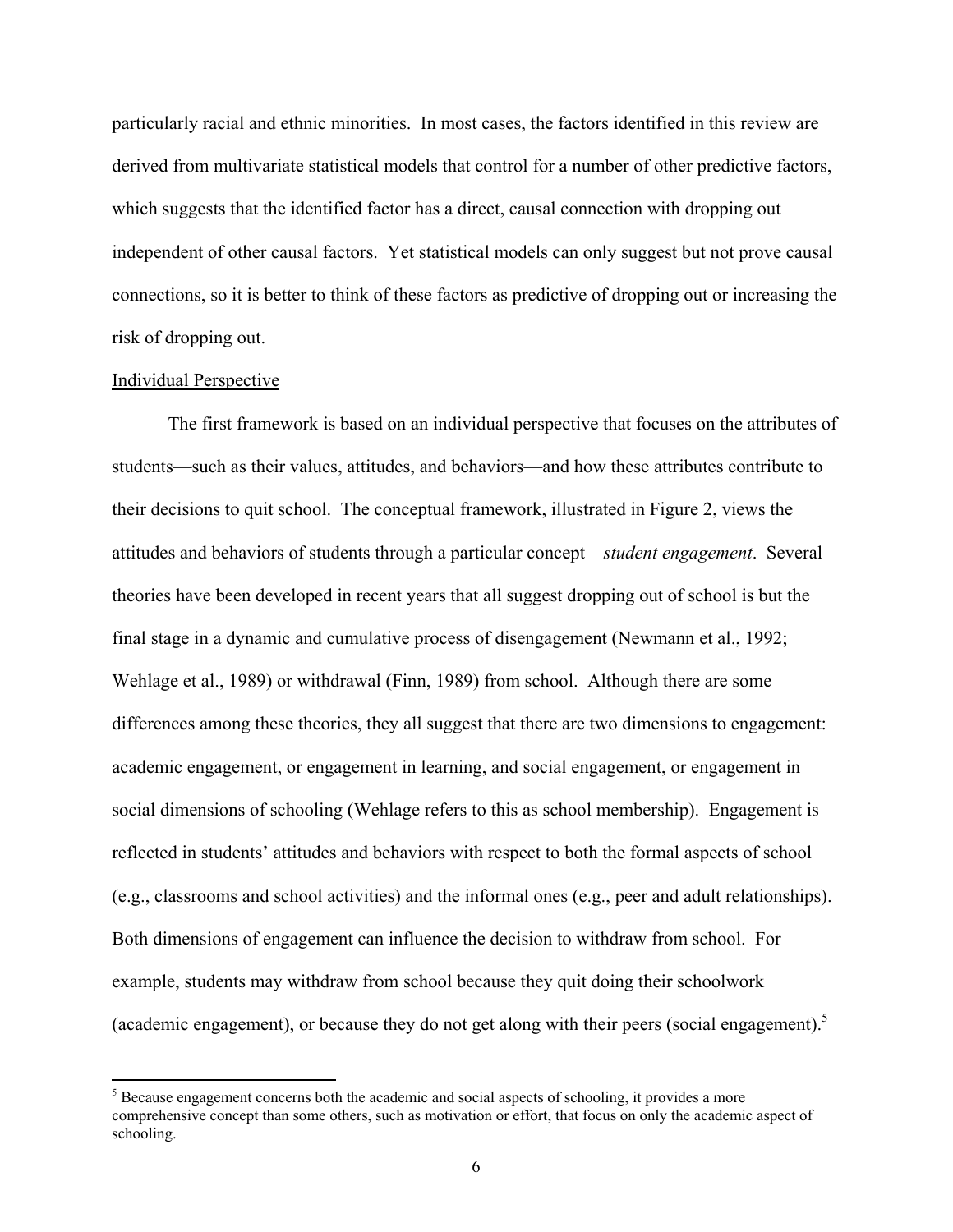The framework also suggests that dropping out represents one aspect of three interrelated dimensions of educational achievement: (1) academic achievement, as reflected in grades and test scores, (2) educational stability, which reflects whether students remain in the same school (school stability) or remain enrolled in school at all (enrollment stability), and (3) educational attainment, which is reflected by years of schooling completed and the completion of degrees or diplomas. The framework suggests that educational attainment is dependent on both educational stability and academic achievement. That is, students who either interrupt their schooling by dropping out or changing schools, or who have poor academic achievement in school, are less likely to graduate or complete that segment of schooling.

The framework also posits that engagement and educational achievement are influenced by students' background prior to entering school, including their educational aspirations and past achievement. Finally, the framework suggests reciprocal relationships among these factors that change over time: changes in engagement, stability, and achievement as students' progress through school affect later attitudes, social relationships, and school experiences. Thus, within this framework, student stability is viewed as both a cause and a consequence of engagement in school.

A large body of empirical research has identified many individual predictors of dropping out that are consistent with this framework. Only some of the most important ones will be reviewed here.

The first group of factors has to do with the relationship between dropping out and other dimensions of educational achievement. One of those dimensions is student mobility. A growing body of research suggests that both residential mobility (changing residences) and school mobility (changing schools) increases the risk of dropping out of high school (Astone  $\&$ McLanahan, 1994; Haveman et al., 1991; Rumberger, 1995; Rumberger & Larson, 1998;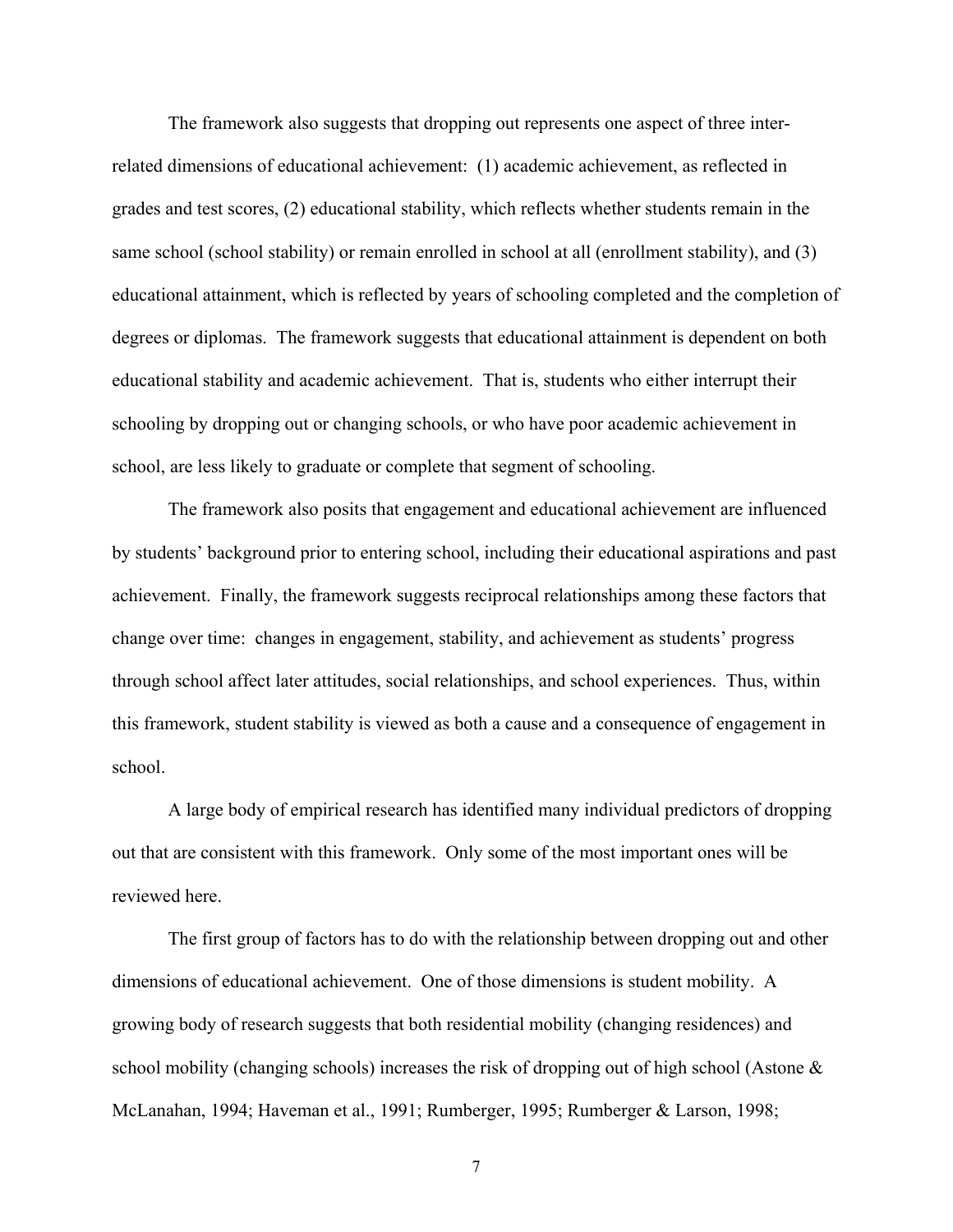Swanson & Schneider, 1999; Teachman et al., 1996). Some scholars have argued that student mobility represents a less severe form of student disengagement or withdrawal from school (Lee & Burkam, 1992; Rumberger & Larson, 1998). In fact, one study found that majority of high school dropouts changed high schools at least once before withdrawing, while the majority of high school graduates did not (Rumberger et al., 1998). Another factor is academic achievement. Numerous studies have found that poor academic achievement is a strong predictor of dropping out (Ekstrom et al., 1986; Goldschmidt & Wang, 1999; Rumberger, 1995; Rumberger & Larson, 1998; Swanson & Schneider, 1999; Wehlage & Rutter, 1986).

Student engagement has also been shown to predict dropping out even after controlling for the effects of academic achievement and student background. Absenteeism, the most common indicator of overall student engagement, and student discipline problems are both associated with dropping out (Bachman et al., 1971; Carbonaro, 1998; Ekstrom et al., 1986; Goldschmidt & Wang, 1999; Rumberger, 1995; Rumberger & Larson, 1998; Swanson & Schneider, 1999; Wehlage & Rutter, 1986). These studies support the idea that dropping out is influenced by both the social and academic experiences of students. In other words, dropping out is not simply a result of academic failure.

Finally, a number of student background characteristics have been shown to predict withdrawal from school. Several demographic variables have been examined in the literature: gender, race and ethnicity, immigration status, and language background (Fernandez, Paulsen, Hirano-Nakanishi, 1989; Goldschmidt & Wang, 1999; Rumberger, 1983, 1995; Steinberg, Blinde, Chan, 1984; Velez, 1989). These factors are discussed in more detail below. Other individual attributes have also been shown to predict school dropout, including low educational and occupational aspirations, and teenage parenthood (Ekstrom et al., 1986; Rumberger, 1995;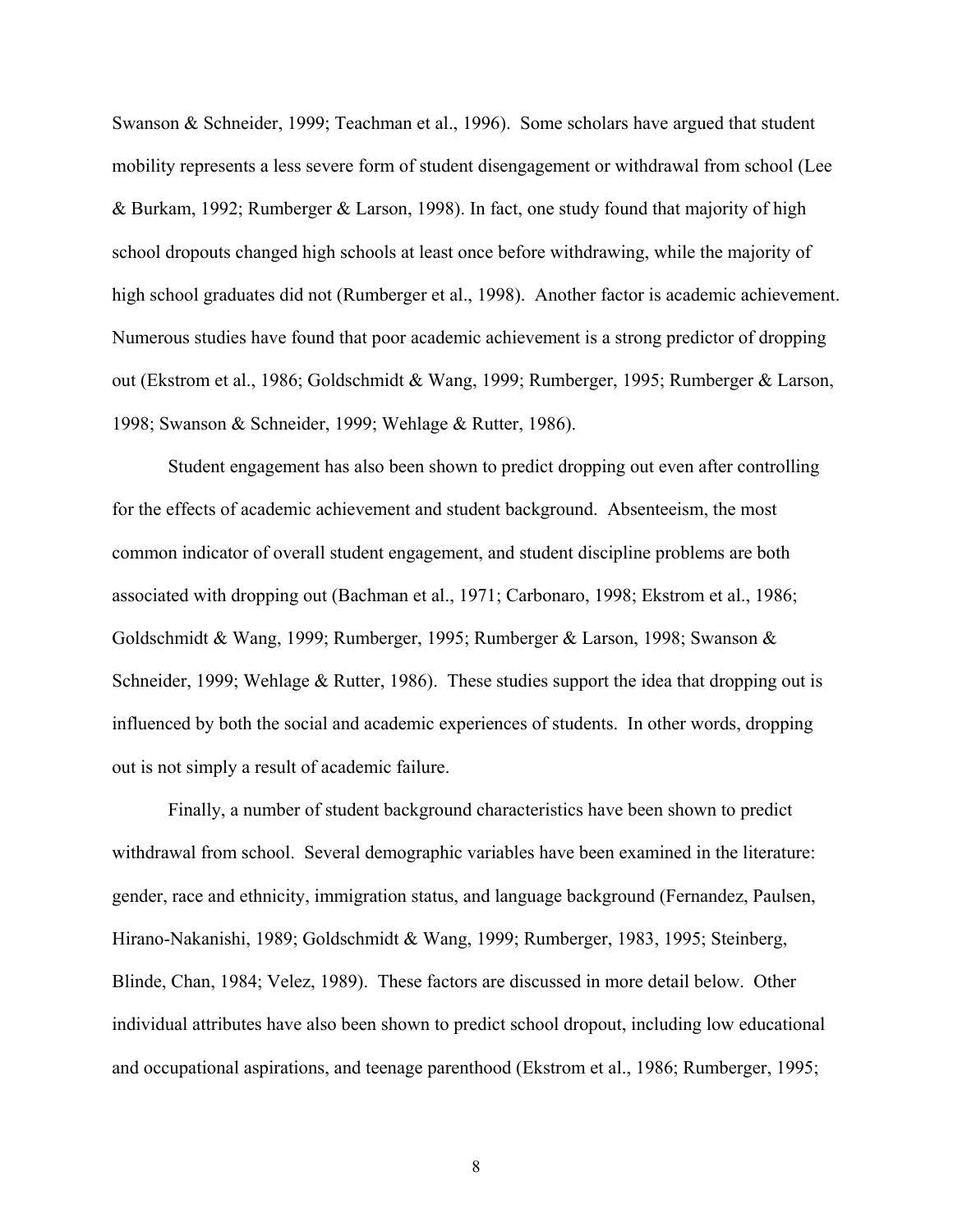Rumberger & Larson, 1998; Newmann et al., 1992; Pirog & Magee, 1997; Swanson & Schneider, 1999; Wehlage & Rutter, 1986).

As mentioned earlier, the framework is based on the idea that student disengagement and withdrawal from school is a long-term process that can be influenced by students' early school experiences. Several studies, based on long-term studies of cohorts of students, have examined the predictors of dropping out from as early as first grade (Alexander et al., 1997; Barrington  $\&$ Hendricks, 1989; Cairns et al., 1989; Ensminger & Slusacick, 1992; Garnier, Stein, & Jacobs, 1997; Morris, Ehren, & Lenz, 1991; Roderick, 1993). These studies found that early academic achievement and engagement (e.g., attendance, misbehavior) in elementary and middle school predicted eventual withdrawal from high school.

To illustrate, Roderick (1993) examined the school transcript data for one cohort of seventh grade students from a small urban school district in Massachusetts in the 1980s. She examined academic grades, social grades, and attendance from the 4<sup>th</sup> grade until students left school. Academic grades for dropouts from each grade and high school graduates in the bottom, middle, and top third of the high school graduating class are shown in Figure 3. The data show that differences in academic grades appear as early as fourth grade and that dropouts show a pattern of deteriorating grades prior to leaving school. Social grades and attendance show similar patterns. These data further support the idea that dropping out can be characterized as a long-term process of disengagement from school that is manifested in both academic and social performance.

One additional indicator of prior school performance has received considerable attention of late—retention. Historically, a large number of students are retained in school each year. Data from National Education Longitudinal Study suggest that about one in five 8<sup>th</sup> graders in 1988 had been retained at least once since first grade (Rumberger, 1995, Table 1). As more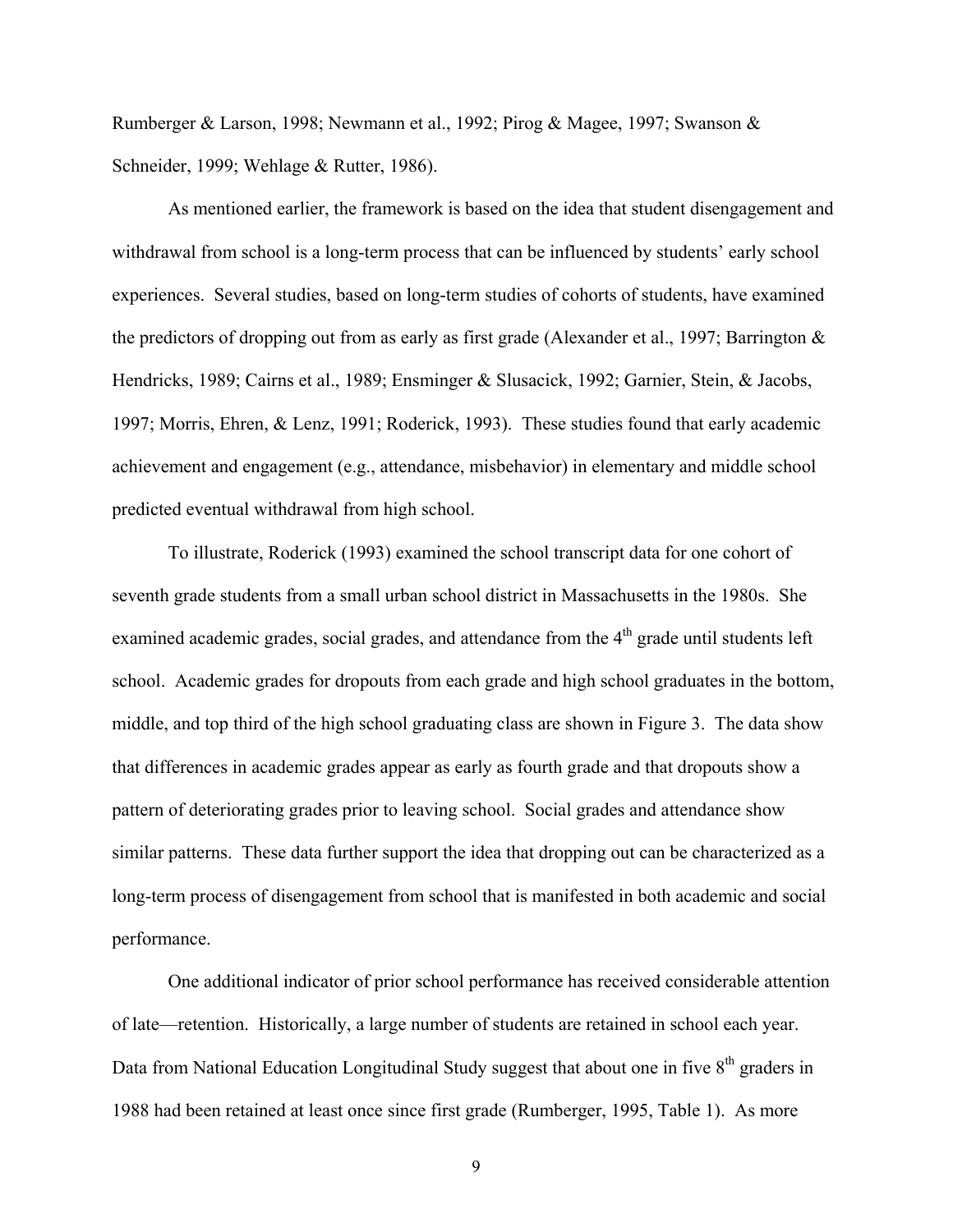states end social promotion and institute high school exit examination, this number will no doubt rise. Already in Texas, which has instituted both policies, one out of every six  $9<sup>th</sup>$  grade students in 1996-97 was retained (Texas Education Agency, 1998, Appendix A). Although some recent studies have suggested that retention may have some positive effects on academic achievement (Alexander et al., 1994; Roderick et al., 1999), virtually all the empirical studies to date suggest that retention, even in lower elementary grades, significantly increases the likelihood of dropping out (Goldschmidt & Wang, 1999; Grisson & Shepard, 1989; Jimerson, 1999; Kaufman & Bradby, 1992; Roderick, 1994; Roderick, Nagaoka, Bacon, & Easton, 2000; Rumberger, 1995; Rumberger & Larson, 1998). For example, Rumberger (1995) found that students who were retained in grades 1 to 8 were four times more likely to drop out between grades 8 and 10 than students who were not retained, even after controlling for socioeconomic status, 8<sup>th</sup> grade school performance, and a host of background and school factors.

## Institutional Perspective

While the first framework can provide a way to understand dropping out from an individual perspective, individual attitudes and behaviors are shaped by the institutional settings where people live. This latter perspective is common in such social science disciplines as economics, sociology, and anthropology. Historically it has been less common in psychology, which has focused more on human behavior itself and less on the social environment in which behavior takes place. But over the last decade a new paradigm has emerged in the field of developmental psychology called *developmental behavioral science* (Jessor, 1993). This paradigm, illustrated in Figure 4, recognizes that the various settings or contexts in which students live—families, schools, and communities—all shape their behavior. This framework was used by a recent National Research Council Panel on High-Risk Youth, who argued that too much emphasis has been placed on "high-risk" youth and their families, and not enough on the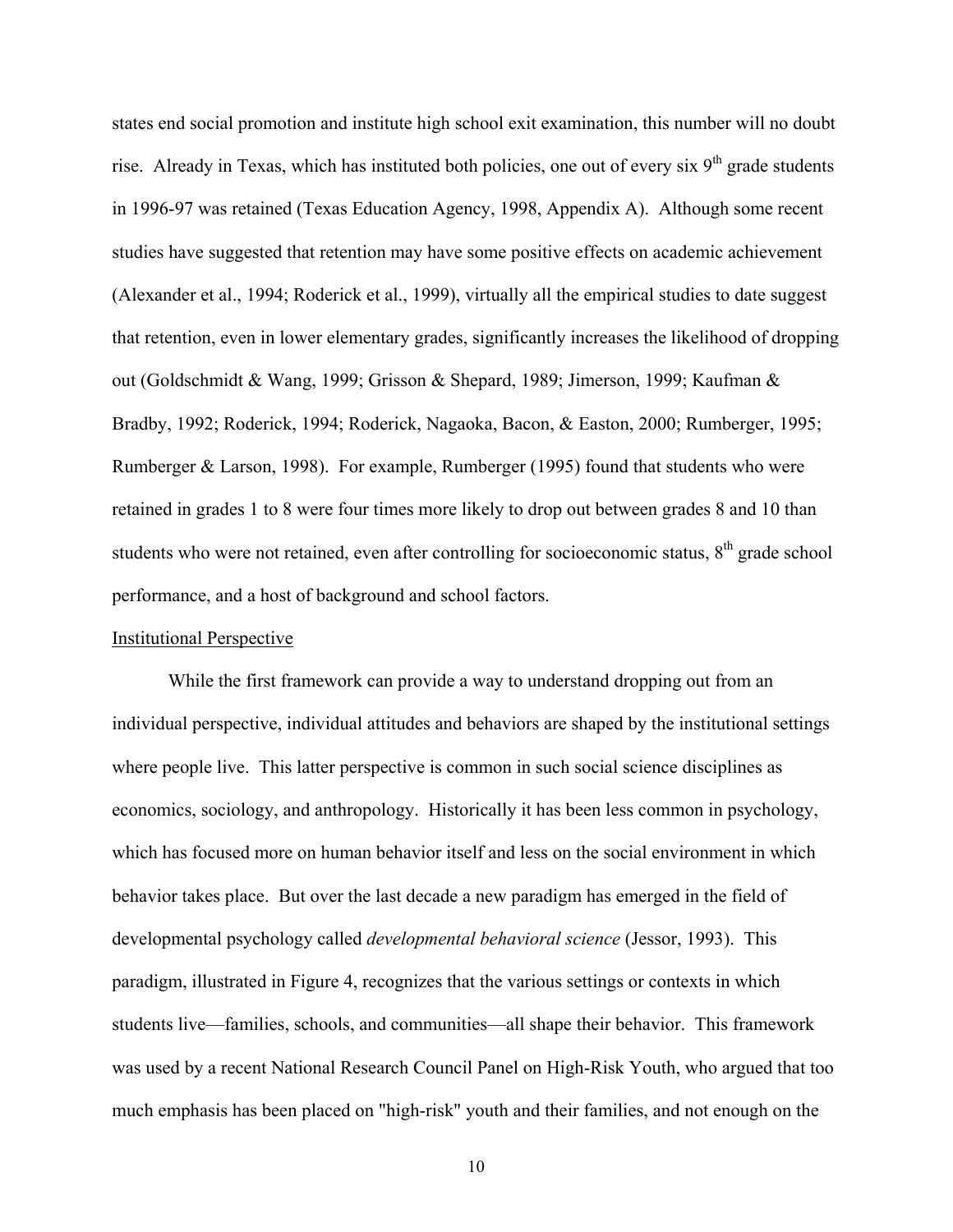high-risk settings in which they live and go to school (National Research Council, Panel on High-Risk Youth, 1993). This view reflects the new emphasis on contexts and not simply individuals.

Empirical research on dropouts has identified a number of factors within students' families, schools, and communities (and peers) that predict dropping out. Again for brevity, only some of the most important ones are reviewed below.

Family factors. Family background is widely recognized as the single most important contributor to success in school. Although early work by Coleman, Jencks, and others suggested that family background alone could explain most of the variation in educational outcomes (Coleman et al., 1966; Jencks et al., 1972), subsequent research found that much of the influence of family background was mediated through schools. Yet in virtually all research on school achievement family background still exerts a powerful, independent influence. But what aspects of family background matter and how do they influence school achievement?

Much of the empirical research has focused on the structural characteristics of families, such as socioeconomic status and family structure. Research has consistently found that socioeconomic status, most commonly measured by parental education and income, is a powerful predictor of school achievement and dropout behavior (Bryk & Thum, 1989; Ekstrom et al., 1986; McNeal, 1999; Rumberger, 1983; Rumberger, 1995; Rumberger & Larson, 1998; Pong & Ju, 2000). Research has also demonstrated that students from single-parent and step families are more likely to drop out of school than students from two-parent families (Astone & McLanahan, 1991; Ekstrom et al., 1986; Goldschmidt & Wang, 1999; McNeal, 1999; Rumberger, 1983; Rumberger, 1995; Rumberger & Larson, 1998; Teachman et al., 1996). However, one recent study found that a change in dissolution of two-parent families did not increase the likelihood of dropping out apart from its effects on income loss (Pong & Ju, 2000).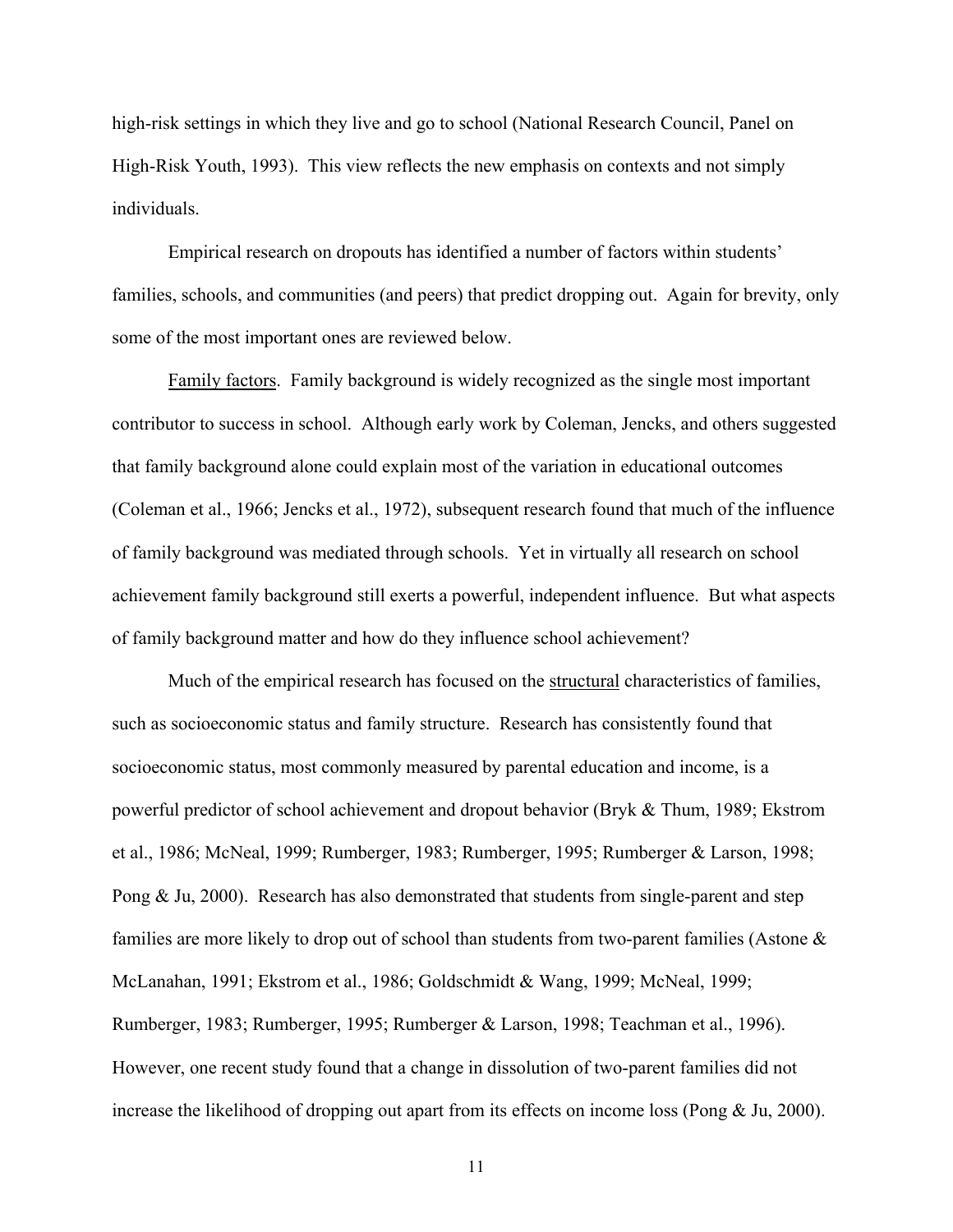<span id="page-13-0"></span>Until recently, there has been relatively little research that has attempted to identify the underlying processes through which family structure influences dropping out. The powerful effects of parental education and income are generally thought to support human capital theory. According to human capital theory, parents make choices about how much time and other resources to invest in their children based on their objectives, resources, and constraints which, in turn, affects their children's tastes for education (preferences) and cognitive skills (Haveman & Wolfe, 1994). Parental income, for example, allows parents to provide more resources to support their children's education, including access to better quality schools, after school and summer school programs, and more support for learning within the home.

Sociologist James Coleman argued that human capital (parental education) and financial capital (parental income) were insufficient to explain the connection between family background and school success. He argued that social capital, which is manifested in the relationships parents have with their children, other families, and the schools, also influences school achievement independent of the effects of human and financial capital (Coleman, 1988). Although Coleman relied on indirect measures (e.g., family structure) of social capital in his research, some recent studies with more direct measures of family relationships have confirmed that strong relationships between students and parents reduce the odds of dropping out of school (McNeal, 1999; Teachman et al., 1996). $<sup>6</sup>$  Social capital actually represents part of a larger</sup> research literature on the role of families in promoting student achievement, including parental involvement (Epstein, 1990; Suichu & Willms, 1996) and types of parental practices known as "parenting style" (Baumrind, 1991; Dornbusch, Ritter, Leiderman, Roberts, & Fraleigh, 1987; Steinberg, Lamborn, Dornbusch, & Darling, 1992). Empirical studies have found that students whose parents monitor and regulate their activities, provide emotional support, encourage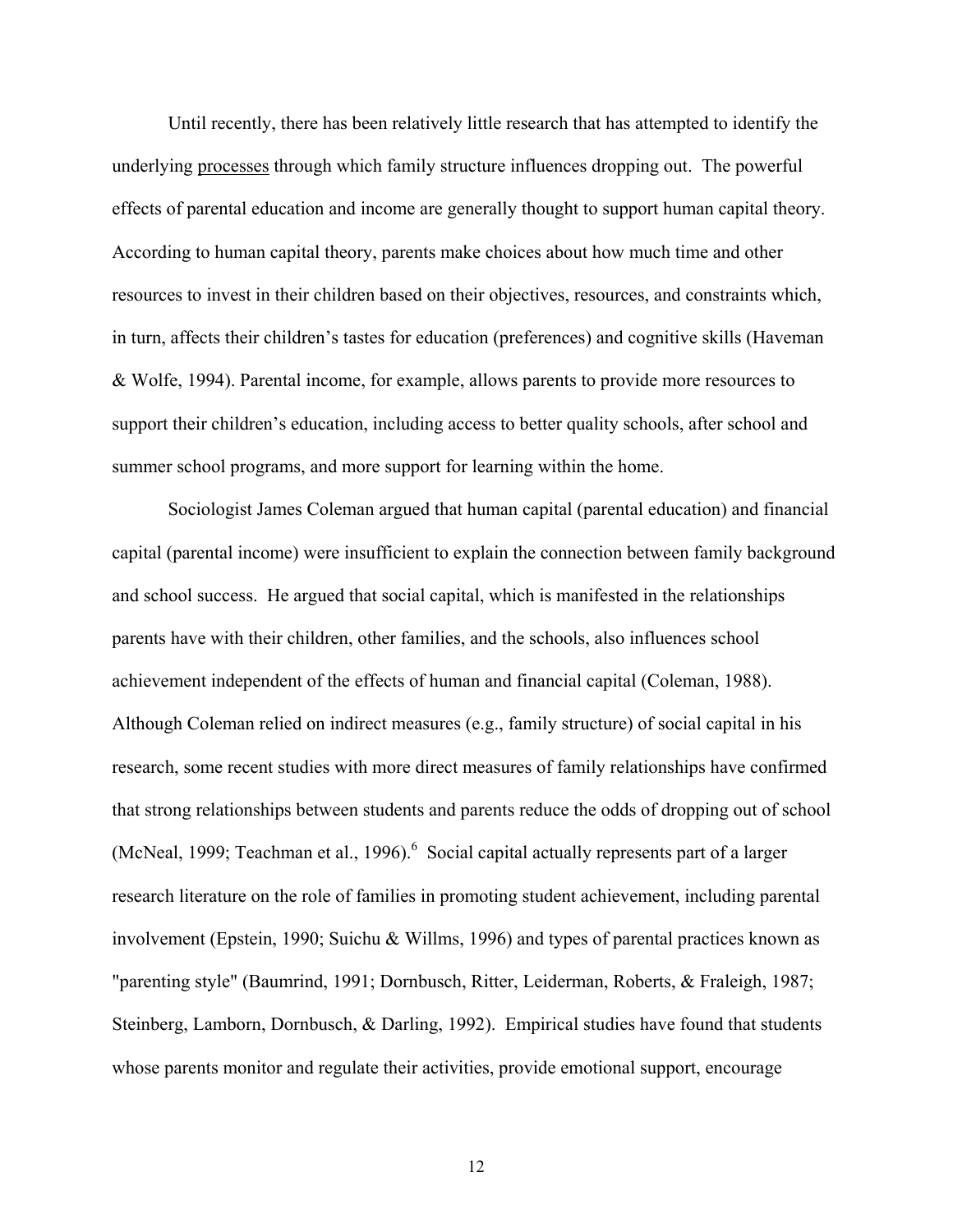independent decision-making (known as authoritative parenting style), and are generally more involved in their schooling are less likely to drop out of school (Astone & McLanahan, 1991; Rumberger et al., 1990; Rumberger, 1995).

School factors. It is widely acknowledged that schools exert powerful influences on student achievement, including dropout rates. But demonstrating the influence of schools and identifying the specific school factors that affect student achievement presents some methodological challenges. The biggest challenge is disentangling the effects of student and family background from the effects of school factors. Recent developments in statistical modeling have allowed researchers to more accurately estimate school effects after controlling for the individual background characteristics of students (Lee, 2000; Raudenbush & Willms, 1995).

The overall influence of schools on dropping out is illustrated in Figure 5. The left panel shows the estimated  $10^{th}$  grade dropout rates for a sample of 247 urban and suburban high schools in 1990. The median dropout rate is 4.2 percent, which means about 4 out of every 100  $10<sup>th</sup>$  grade students dropped out of the "average" high school in the sample. However, the dropout rate for individual schools varied from less than 2 percent to over 40 percent. At least some of that variability, however, is due to differences in the background characteristics of students. The right panel shows  $10<sup>th</sup>$  grade dropout rates after adjusting for differences in the background characteristics of students. Although less variable than the unadjusted rates, the adjusted dropout rates still show widespread differences among schools. This suggests schools influence dropout rates.

But what factors account for these differences? Four types of school characteristics have been shown to influence student performance: (1) student composition, (2) resources, (3)

 $6$  As Portes (1998) points out, in using the concept of social capital, it is important to distinguish between the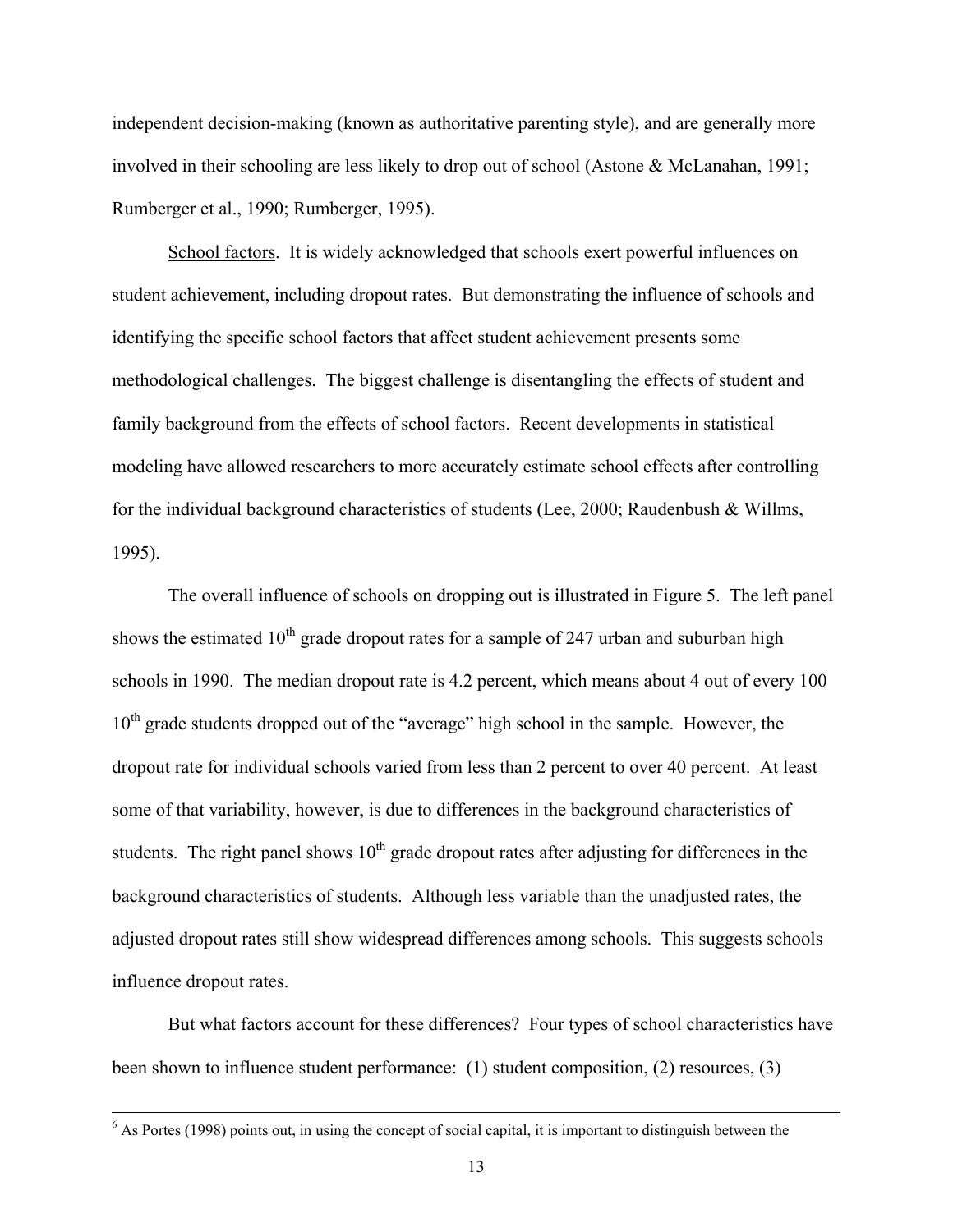structural characteristics, and (4) processes and practices. The first three factors are sometimes considered as school inputs by economists and others who study schools because they refer to the "inputs" into the schooling process that are largely "given" to a school and therefore not alterable by the school itself (Hanushek, 1989). The last factor refers to practices and policies that the school does have control over and thus can be used to judge a school's effectiveness (Shavelson et al., 1987). Yet all the characteristics of schools could be altered through policy, as suggested in the next section of the paper.

 (1) *Student composition*. Student characteristics not only influence student achievement at an individual level, but also at an aggregate or social level. That is, the social composition of students in a school can influence student achievement apart from the effects of student characteristics at an individual level (Gamoran, 1992). Several studies have found that the social composition of schools predicts school dropout rates even after controlling for the individual effects of student background characteristics (Bryk & Thum, 1989; McNeal, 1997b; Rumberger, 1995; Rumberger & Thomas, 2000).

(2) *School resources*. Currently, there is considerable debate in the research community about the extent to which school resources contribute to school effectiveness (Hanushek, 1997; Hedges et al., 1994). Several studies suggest that resources influence school dropout rates. Two studies found that the pupil/teacher ratio had a positive and significant effect on high school and middle school dropout rates even after controlling for a host of individual and contextual factors that might also influence dropout rates (McNeal, 1997b; Rumberger, 1995; Rumberger & Thomas, 2000). One of those studies found that the higher the quality of the teachers as perceived by students, the lower the dropout rate, while the higher the quality of teachers as perceived by the principal, the higher the dropout rate (Rumberger & Thomas, 2000).

relationships themselves and the access to resources that such relationships provide.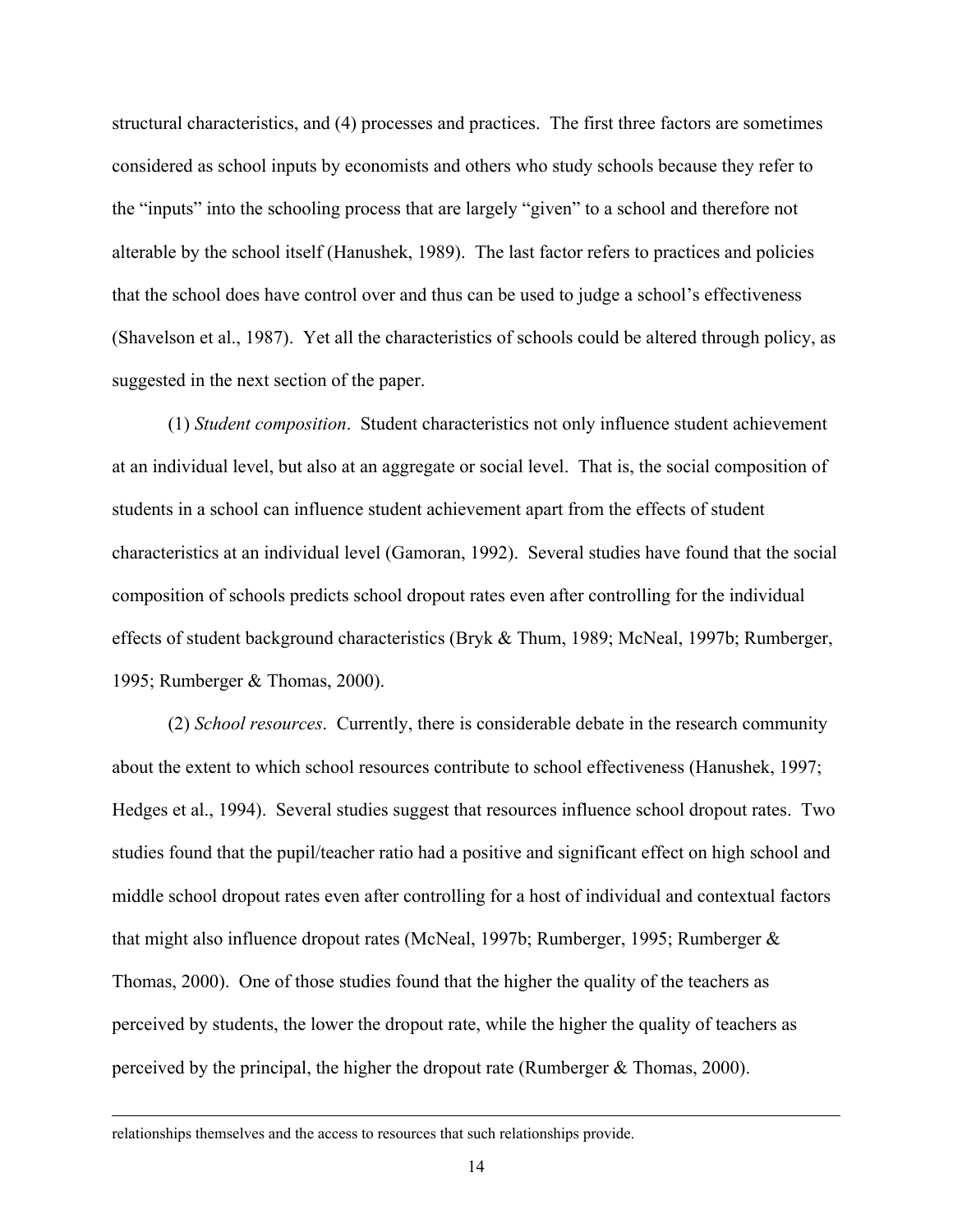(3) *School structure*. There is also considerable debate in the research community on the extent to which structural characteristics (e.g., size, location), particularly type of control (public, private), contribute to school performance. This issue has been most widely debated with respect to one structural feature—public and private schools (Bryk et al., 1993; Chubb & Moe, 1990; Coleman & Hoffer, 1987). Although widespread achievement differences have been observed among schools based on structural characteristics, what remains unclear is whether structural characteristics themselves account for these differences or whether they are related to differences in student characteristics and school resources often associated with the structural features of schools. Most empirical studies have found that dropout rates from Catholic and other private schools are lower than dropout rates from public schools, even after controlling for differences in the background characteristics of students (Bryk & Thum, 1989; Coleman & Hoffer, 1987; Evans & Schwab, 1995; Neal, 1997; Rumberger & Thomas, 2000; Sander & Krautman, 1995). Yet empirical studies have also found that student's from private schools typically transfer to public schools instead or before dropping out, meaning that student turnover rates in private schools are not statistically different than turnover rates in public schools (Lee & Burkam, 1992; Rumberger & Thomas, 2000). School size also appears to influence dropout rates both directly (Rumberger & Thomas, 2000) and indirectly (Bryk & Thum, 1989), although the largest direct effect appears to be in low SES schools (Rumberger, 1995). This latter finding is consistent with case studies of effective dropout prevention schools that suggest small schools are more likely to promote the engagement of both students and staff (Wehlage, Rutter, Smith, Lesko, and Fernandez, 1989).

(4) *School policies and practices*. Despite all the attention and controversy surrounding the previous factors associated with school effectiveness, it is the area of school processes that many people believe holds the most promise for understanding and improving school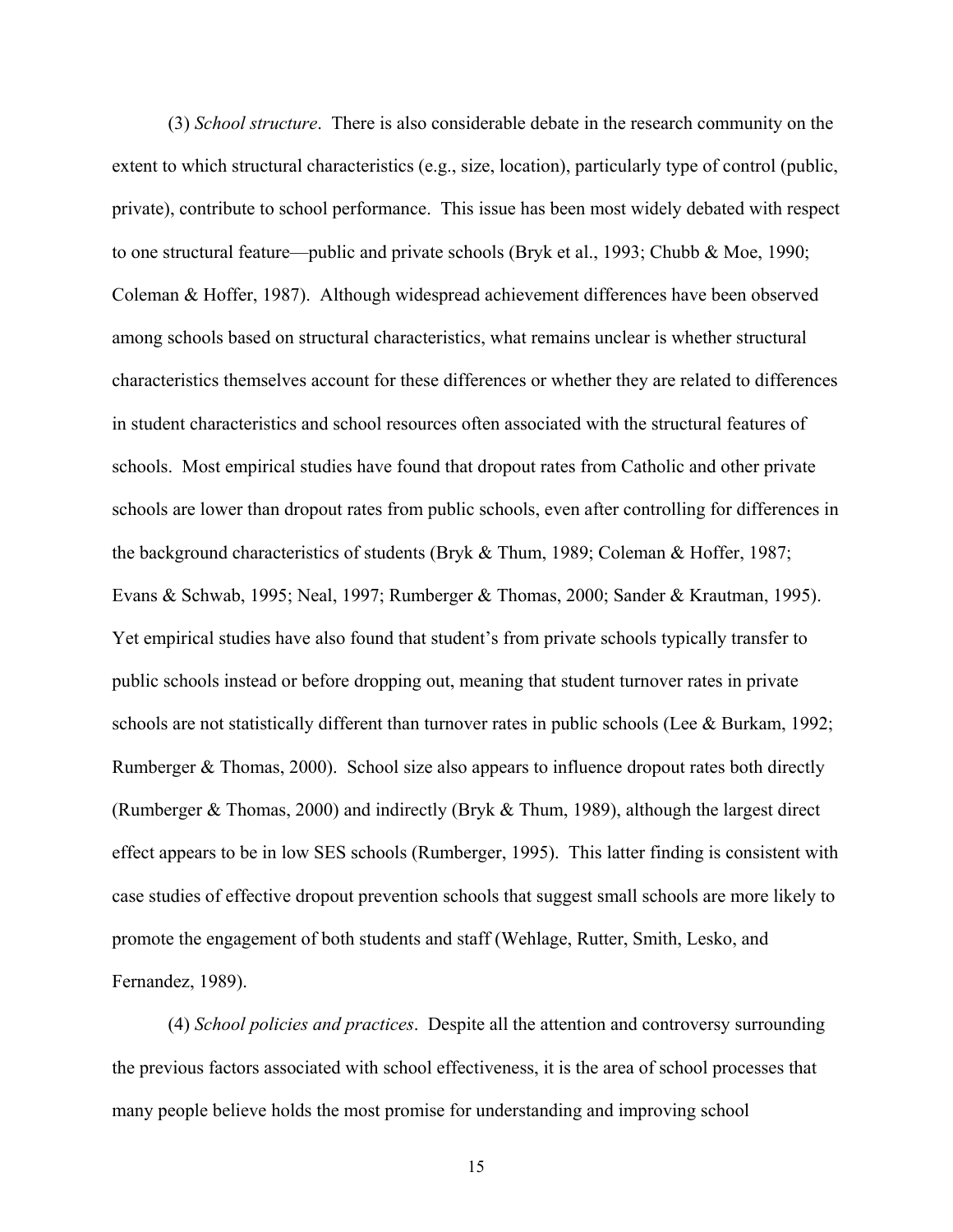<span id="page-17-0"></span>performance. Several studies found academic and social climate—as measured by school attendance rates, students taking advanced courses, and student perceptions of a fair discipline policy—predict school dropout rates, even after controlling for the background characteristics of students as well as the resource and structural characteristics of schools (Bryk & Thum, 1989; Rumberger, 1995; Rumberger & Thomas, 2000). Another study using one of the same data sets, but using different sets of variables and statistical techniques, found no effect of academic or social climate on high school dropout rates after controlling for the background characteristics of students, social composition, school resources, and school structure (McNeal, 1997b).

Current research literature on school dropouts suggests two ways that schools affect student withdrawal. One way is indirectly, through general policies and practices that are designed to promote the overall effectiveness of the school. These policies and practices, along with other characteristics of the school (student composition, size, etc.), may contribute to *voluntary* withdrawal by affecting conditions that keep students engaged in school. This perspective is consistent with several existing theories of school dropout and departure that view student engagement as the precursor to withdrawal (Finn, 1989; Wehlage, Rutter, Smith, Lesko, and Fernandez, 1989).

Another way that schools affect turnover is directly, through explicit policies and conscious decisions that cause students to *involuntarily* withdraw from school. These rules may concern low grades, poor attendance, misbehavior, or being overage that can lead to suspensions, expulsions, or forced transfers.<sup>7</sup> This form of withdrawal is school-initiated and contrasts with the student-initiated form mentioned above. This perspective considers a school's own agency, rather than just that of the student, in producing dropouts and transfers. One metaphor that has been used to characterize this process is discharge: "students drop out of school, schools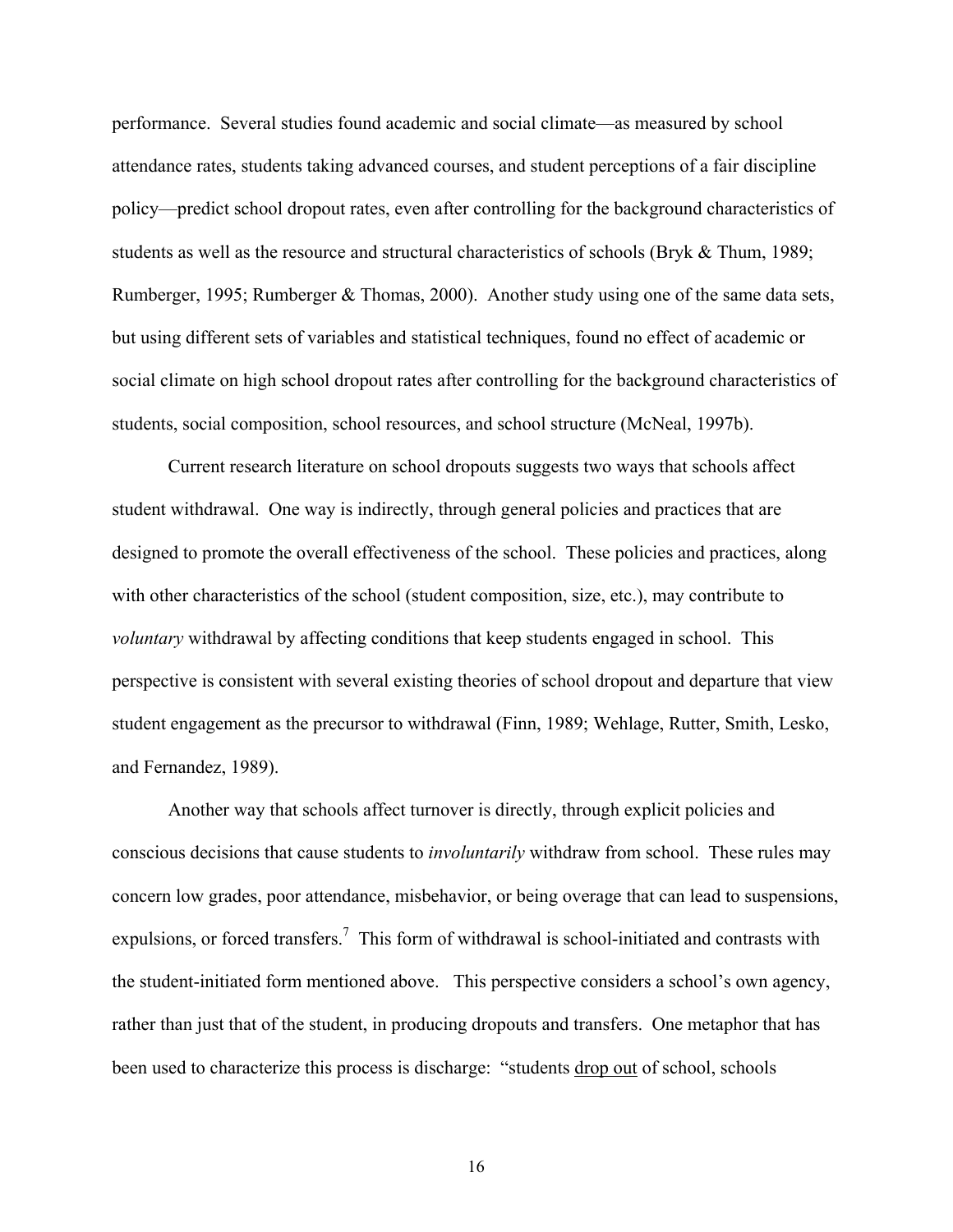discharge students" (Riehl, 1999, p. 231). Several studies, mostly based on case studies, have demonstrated how schools contribute to students' involuntary departure from school by systematically excluding and discharging "troublemakers" and other problematic students (Bowditch, 1993; Fine, 1991; Riehl, 1999).

Community and Peers. In addition to families and schools, communities and peer groups can influence students' withdrawal from school. There is at least some empirical evidence that differences in neighborhood characteristics can help explain differences in dropout rates among communities apart from the influence of families (Brooks-Gunn et al., 1993; Clark, 1992; Crane, 1991). Crane (1991) further argues that there is a threshold or tipping point on the quality of neighborhoods that results in particularly high dropout rates in the lowest quality neighborhoods. But Clark (1992), using more recent data, found no evidence of a tipping but did find that the odds of a boy dropping out of school increased substantially as the neighborhood poverty rate increased from 0 to 5 percent.

While these studies find that communities do influence dropout rates, they are unable to explain how they do so. Poor communities may influence child and adolescent development through the lack of resources (playgrounds and parks, after-school programs) or negative peer influences (Brooks-Gunn et al., 1997; Hallinan & Williams, 1990; Wilson, 1987). Community residence may also influence parenting practices over and above parental education and income (Klebanov et al., 1994). Finally, students living in poor communities may also be more likely to have friends as dropouts, which increases the likelihood of dropping out of school (Carbonaro, 1998).

Another way that communities can influence dropout rates is by providing employment opportunities both during or after school. Relatively favorable employment opportunities for

 $\frac{1}{7}$ <sup>7</sup> One specific example is the growth of "zero tolerance" (automatic discharge) for violations of school safety rules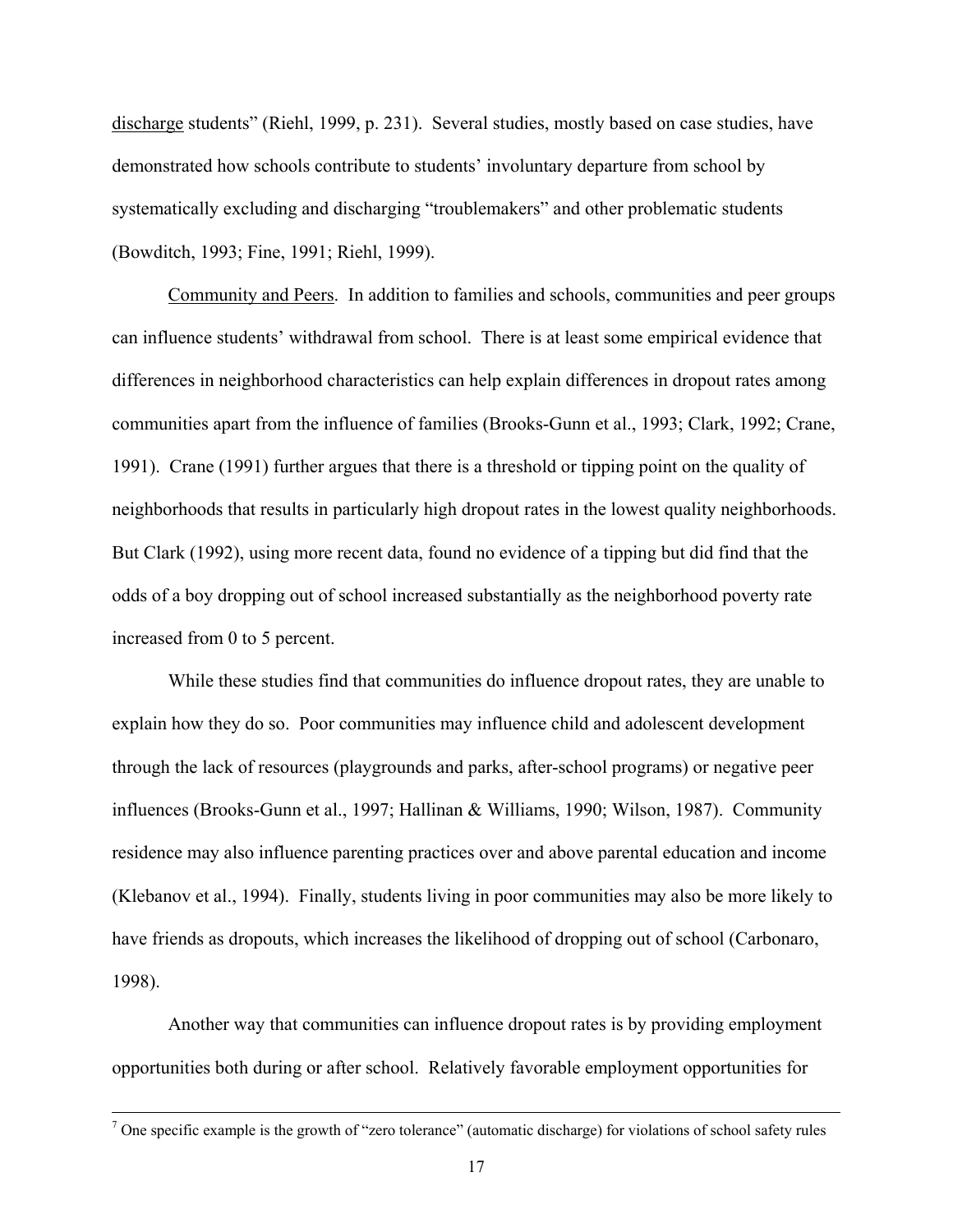high school dropouts, as evidenced by low neighborhood unemployment rates, appears to increase the likelihood that students will drop out, while more favorable economic returns to graduating, as evidenced by higher salaries of high school graduates to dropouts, tend to lower dropout rates (Bickel & Papagiannis, 1988; Clark, 1992, Rumberger, 1983). Research has also demonstrated that working long hours in high school can increase the likelihood of dropping out (Goldschmidt & Wang, 1999; Seltzer, 1994), although the impact of working in high school depends on the type of job held and on the student's gender (McNeal, 1997a).

## Explaining Racial and Ethnic Differences in Dropout Rates

One of the most challenging educational issues facing the U.S. is understanding and solving the persistent disparities in achievement among racial and ethnic groups. While much of the focus on this issue has centered on student achievement as measured by grades and test scores (e.g., Jencks & Phillips, 1998; Steinberg et al., 1992), there has been considerable attention to understanding and explaining differences in dropout rates (Fernandez et al., 1989; Ogbu, 1989).

Two general approaches have been used to explain differences in dropout rates among racial and ethnic groups. The first approach is based on the idea that differences in dropout rates and other measures of educational achievement can be explained largely by differences in resources and by human and social capital frameworks that suggest these factors affect achievement similarly for all groups. This approach was used by the National Research Council Panel on High-Risk Youth who focused their study on the high-risk settings of family, school, and community to explain the poor outcomes of high-risk and minority students (National Research Council, Panel on High-Risk Youth, 1993). Indeed, the family, school, and community conditions for racial and ethnic minorities in the U.S. are generally much worse than for the

 <sup>(</sup>Skiba & Peterson, 1999).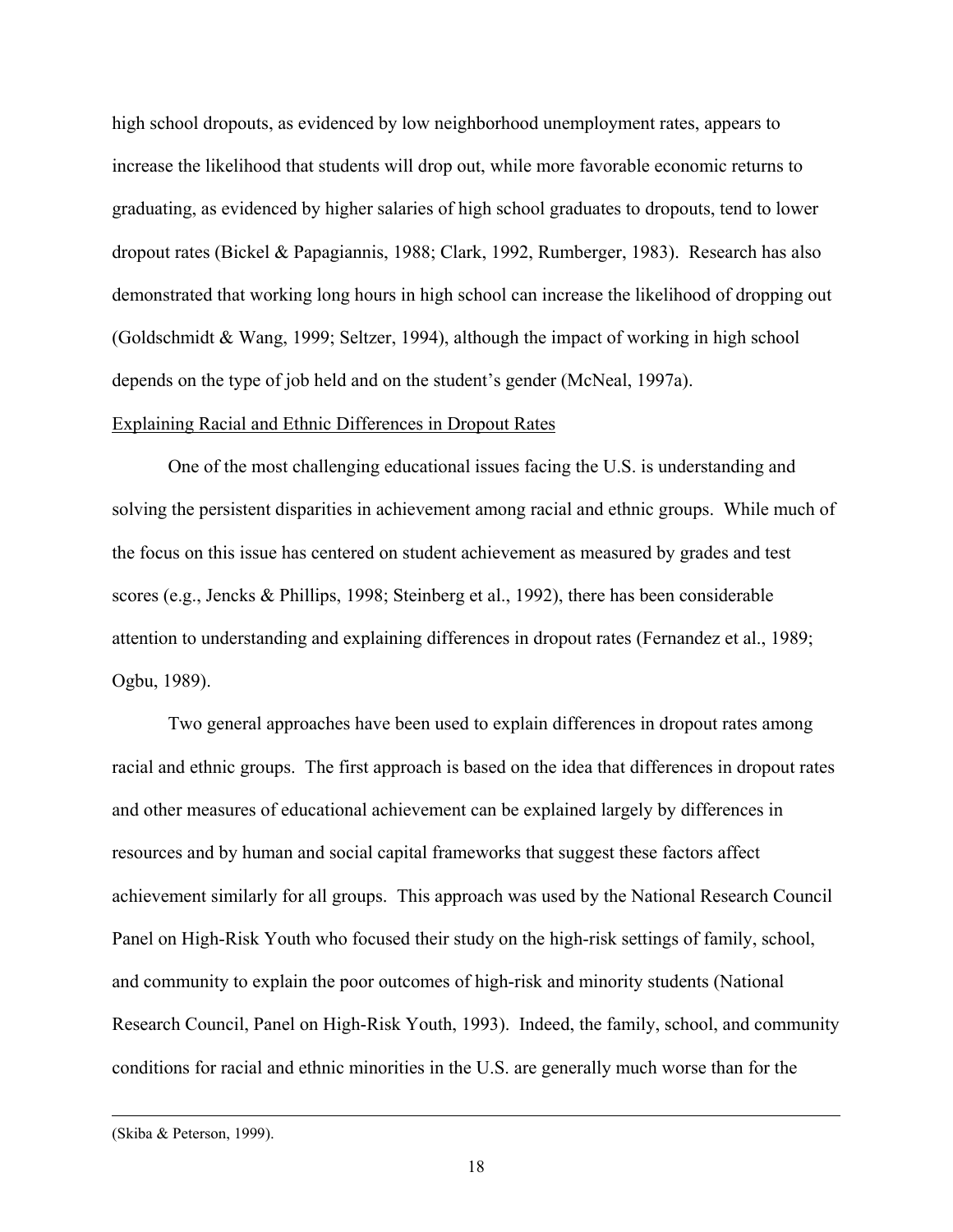white majority. For example, child poverty rates for blacks and Hispanics are more than twice as high as child poverty rates for whites (U.S. Department of Education, National Center for Education Statistics, 2000, Table 21). As a result, minority students are more likely to attend high-poverty schools that have lower levels of resources and poorer learning environments (U.S. Department of Education, 1997).<sup>[8](#page-20-0)</sup> Several empirical studies of dropouts have found that at least half of the observed differences in dropout rates between racial groups can be attributed to differences in family and community characteristics (Fernandez et al., 1989; Rumberger, 1983; Velez, 1989). Another study found that up to half of the observed differences in dropout rates between whites and minorities would be reduced if racial groups attended schools with similar racial and socioeconomic compositions (Mayer, 1991).

The second approach is based on the idea that differences in resources and conventional theories are insufficient to explain differences in achievement among racial and ethnic groups. In particular, critics of the first approach argue that it fails to explain why some minority groups with similar levels of "socioeconomic" background succeed, while other groups do not. Instead, they argue that sociocultural factors—particularly cultural differences in values, attitudes, and behaviors—help explain why some racial and ethnic minorities are successful in American schools and others are not.

Obgu (1989, 1992), one of the best-known proponents of the sociocultural perspective, argues that minorities can be classified into two groups: (1) voluntary minorities who came to the United States by their own choosing (e.g., European- and Asian-Americans), and (2) involuntary minorities who were brought into the United States against their will, either through immigration or domination (e.g., African-Americans and early Mexican-Americans). Voluntary

<span id="page-20-0"></span> $8$  Recent reforms may be exacerbating these differences. For example, California's class size reduction program has increased the disparities in the proportion of fully credentialed teachers between high and low poverty schools (Stecher & Bohrnstedt, 2000, Figure 3.4).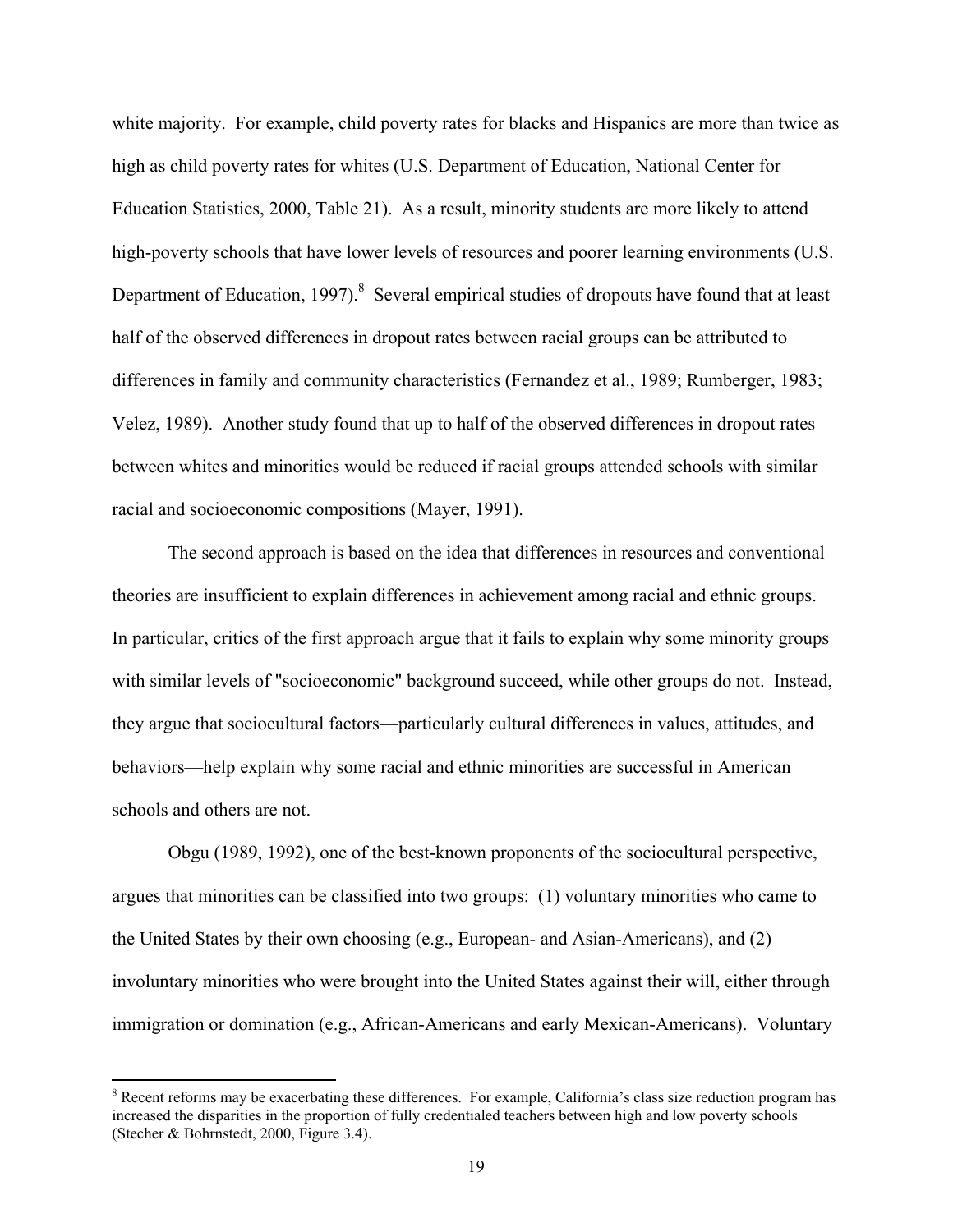<span id="page-21-0"></span>and involuntary minorities view school success very differently: "Voluntary minorities do not perceive learning the attitudes and behaviors required for school success as threatening their own culture, language, and identities, [while]...involuntary minorities do not seem to be able or willing to separate attitudes and behaviors that result in academic success from those that may result in linear acculturation or replacement of their cultural identity with White American cultural identity" (Ogbu, 1992, pp. 9-10). Although Obgu's perspective offers an appealing explanation of minority groups differences in achievement, empirical support for this perspective is limited (Ainsworth-Darnell, 1998; Cook & Ludwig, 1997; Matute-Bianchi, 1986; Farkas et al., 1990; Gibson, 1997).

Other sociocultural perspectives also suggest differences in attitudes and behaviors of students, peers, and families help explain racial and ethnic differences in achievement. For example, Steinberg, Dornbusch, and Brown (1992) demonstrate that Asians are more successful in school than other ethnic groups because of two cultural beliefs: (1) a belief that not getting a good education will hurt their chances for future success (rather than a belief that a good education will help their chances); and (2) a belief that academic success comes from effort rather than ability or the difficulty of the material.<sup>[9](#page-21-0)</sup> They also find that the contexts of families, schools, and peers influence the achievement of racial and ethnic groups differently. Steele (1997) demonstrates that the social stigma of intellectual inferiority among certain cultural minorities—referred to as stereotype threat—contributes to their lower academic achievement. What has yet to be demonstrated empirically is whether these more recent sociocultural perspectives can help explain racial and ethnic differences in dropout rates.

Despite limited empirical evidence, both socioeconomic and sociocultural perspectives may help explain racial and ethnic differences in dropout rates by emphasizing different causal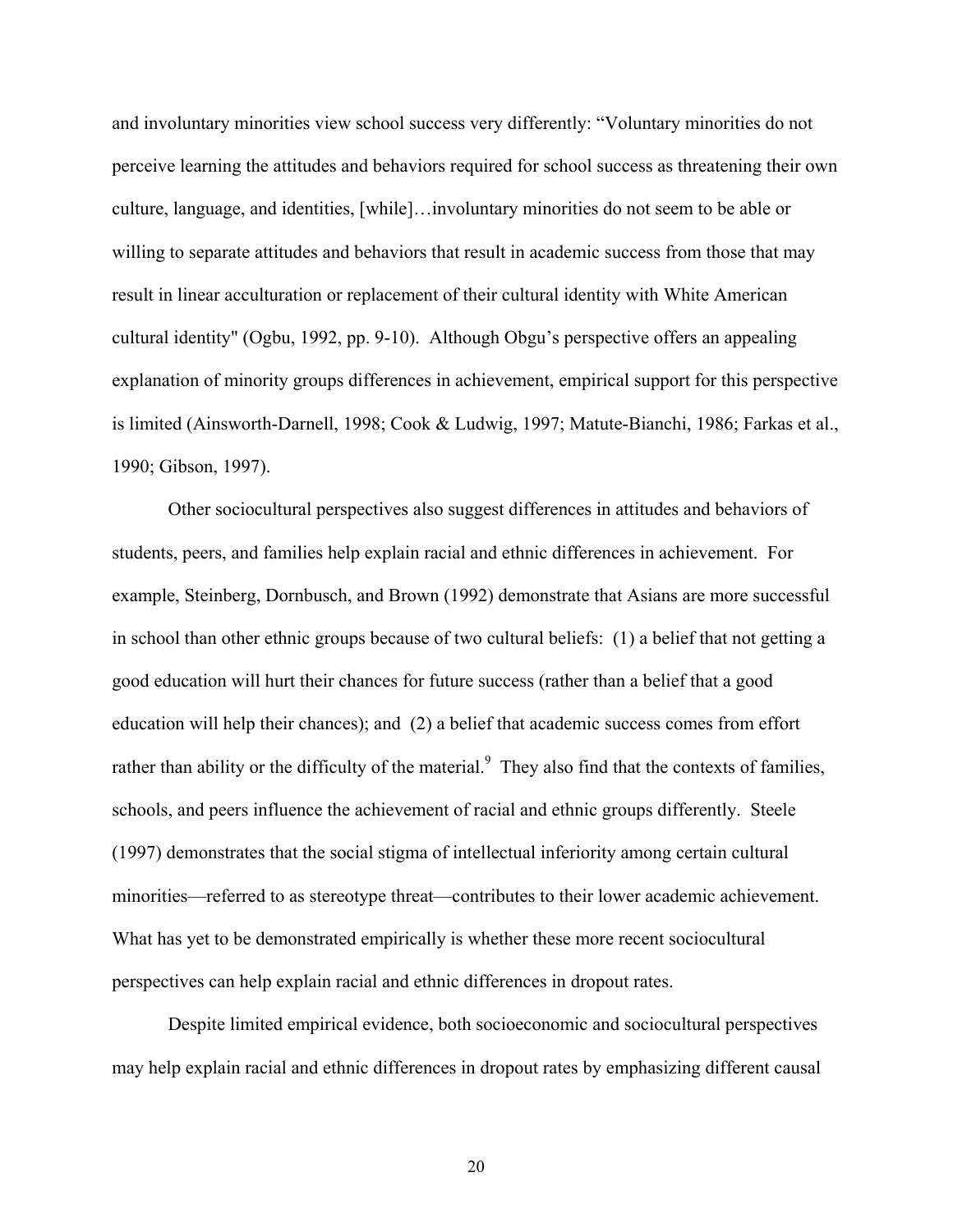mechanisms. Socioeconomic perspectives focus on the fiscal, human, and social resources of families, schools, and communities and their similar influence on the development of students' values and cognitive abilities across all racial and ethnic groups. Sociocultural perspectives focus on cultural differences in the attitudes and behaviors among racial and ethnic groups that influences school success in both the social and academic arenas.

## What Can be Done

The preceding analysis of why students drop out suggests several things about what can be done to design effective dropout intervention strategies. First, because dropping out is influenced by both individual and institutional factors, intervention strategies can focus on either or both sets of factors. That is, intervention strategies can focus on addressing the individual values, attitudes, and behaviors that are associated with dropping out without attempting to alter the characteristics of families, schools, and communities that may contribute to those individual factors. Many dropout prevention programs pursue such *programmatic strategies* by providing would-be dropouts with additional resources and supports to help them stay in school. Alternatively, intervention strategies can focus on attempting to improve the environmental contexts of potential dropouts by providing resources and supports to strengthen or restructure their families, schools, and communities. Such *systemic strategies* are often part of larger efforts to improve the educational and social outcomes of at-risk students more generally. Both strategies are discussed in more detail below.

Second, because dropping out is associated with both academic and social problems, effective prevention strategies must focus on both arenas. That is, if dropout prevention strategies are going to be effective they must be *comprehensive* by providing resources and

<sup>-&</sup>lt;br>9 <sup>9</sup> Other scholars have also found cultural differences in achievement motivation (Kao & Tienda, 1995; Suarez-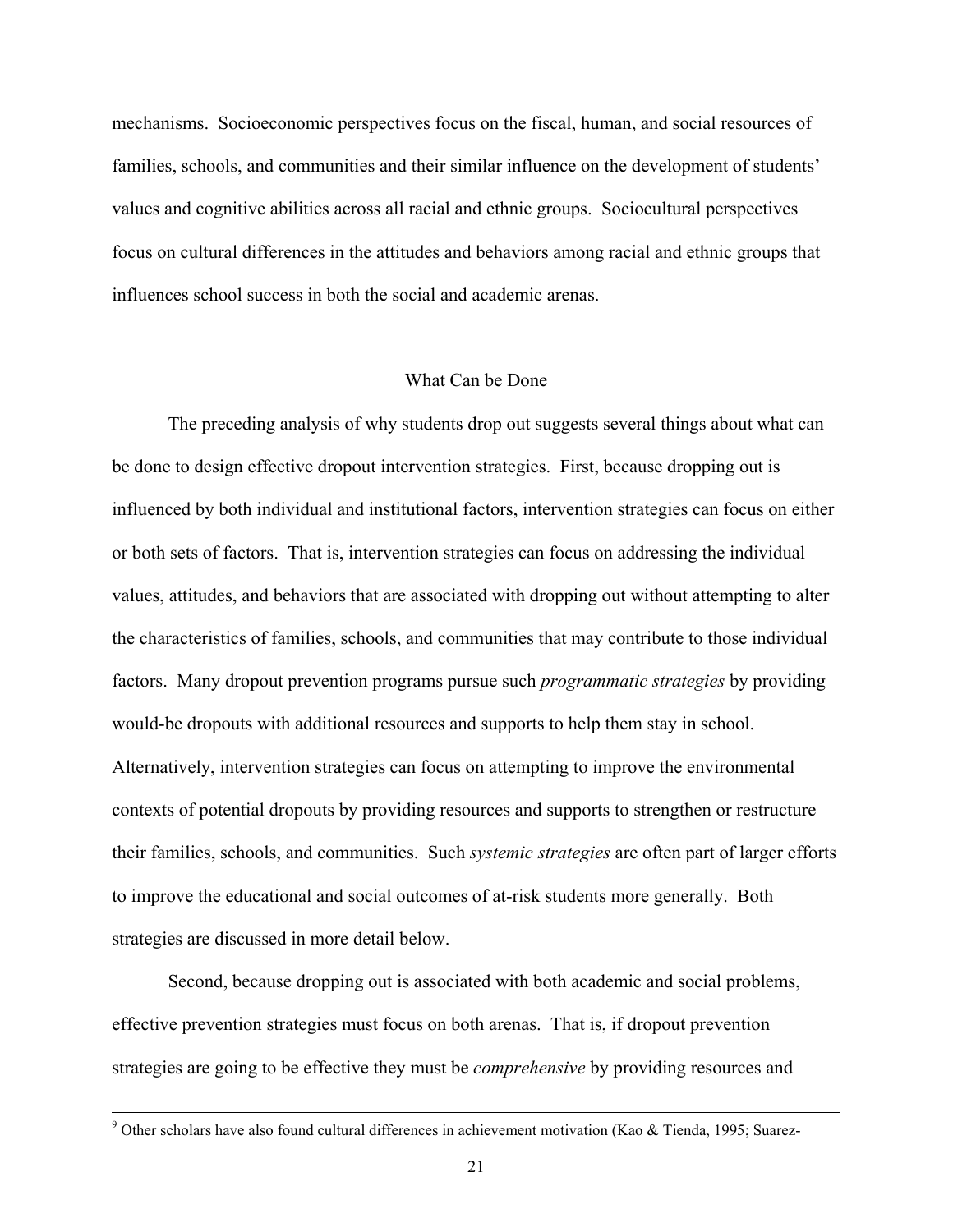supports in all areas of students' lives. And because dropouts leave school for a variety of reasons, services provided them must be flexible and tailored to their individual needs.

Third, because the problematic attitudes and behaviors of students at risk of dropping out appear as early as elementary school, dropout prevention strategies can and should begin early in a child's educational career. Dropout prevention programs often target high school or middle school students who may have already experienced years of educational failure or unsolved problems. Similarly, dropout recovery programs must attempt to overcome longstanding problems in order to get dropouts to complete school. Consequently, such programs may be costly and ineffective. Conversely, early intervention may be the most powerful and costeffective approach to dropout prevention.

The overall conclusion is that there are a variety of potentially effective approaches strategies to designing dropout interventions. Given that conclusion, what evidence do we have of the effectiveness of alternative approaches?

Unfortunately, the evidence on the effectiveness of dropout interventions is generally weak for two fundamental reasons. First, there have been relatively few rigorous evaluations of dropout intervention programs. For example, the General Accounting Office surveyed more than 1,000 dropout programs in the fall of 1986, yet it found only 20 rigorous evaluations of the 479 programs that responded to the survey (U.S. GAO, 1987). Second, the evaluations that do exist often fail to demonstrate program effectiveness. For example, Dynarski and Gleason (1998) reviewed the evaluations of 21 dropout prevention programs funded under the federal School Dropout Demonstration Assistance Program (SDDAP) and found only three programs improved dropout or completion rates. Similarly, Slavin and Fashola (1998) conducted a literature search

Orozco & Suarez-Orozco, 1995).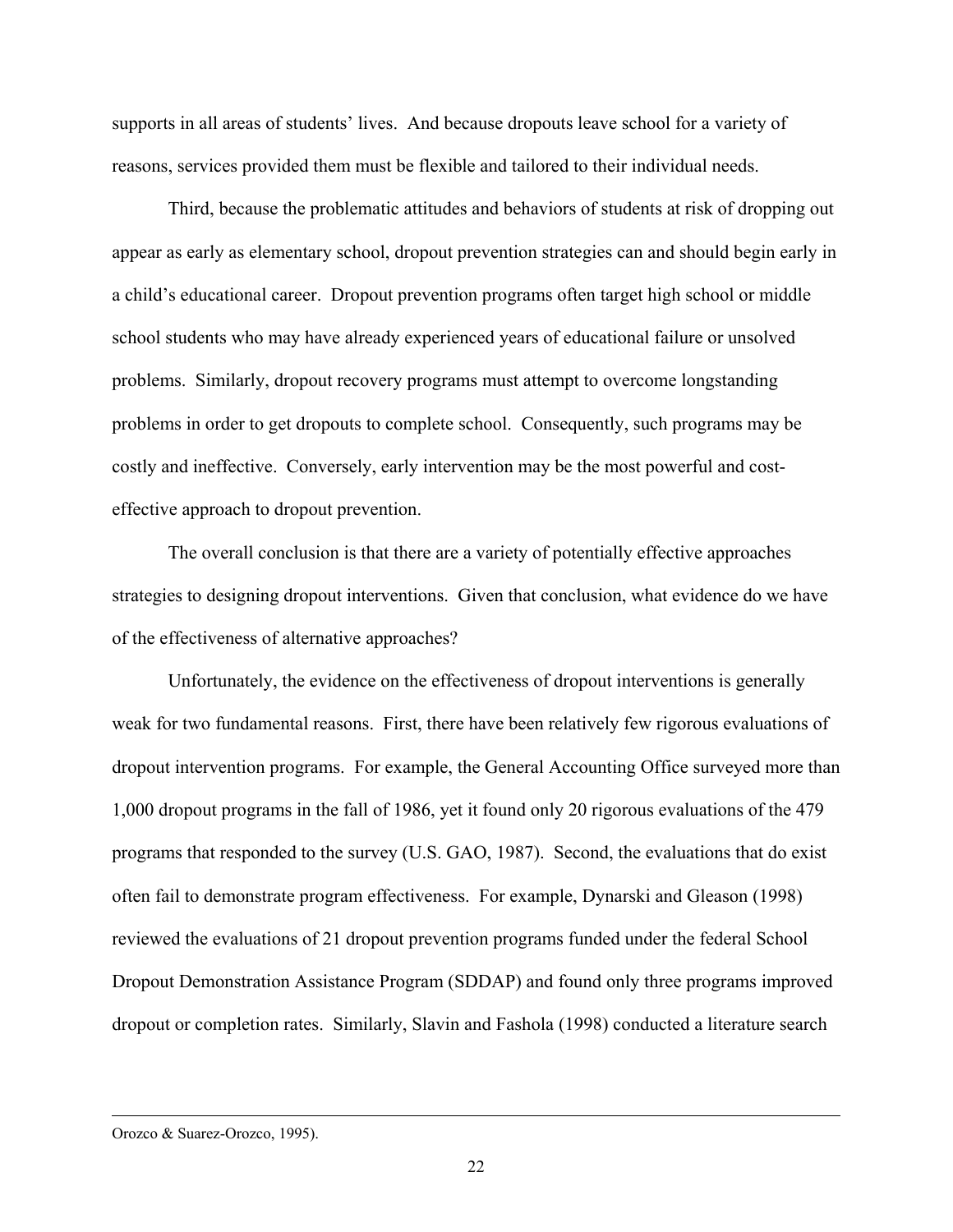of dropout prevention programs with rigorous, experimental evaluations and found only two that were effective.

Despite the dearth of research evidence, case studies of proven or at least promising approaches do exist. These case studies not only provide examples of both programmatic and systemic approaches to dropout prevention, they also have identified some of the features that have contributed to their effectiveness.

#### Programmatic Approaches

There are two programmatic approaches to dropout prevention. One approach is to provide supplemental services to students within an existing school program. The second approach is to provide an alternative school program either within an existing school (school within a school) or in a separate facility (alternative school). Both approaches do not attempt to change existing institutions serving most students, but rather create alternative programs or institutions to target students who are somehow identified as at-risk of dropping out.

Supplemental Programs. One example of a supplemental yet comprehensive programmatic approach to dropout prevention is the "Achievement for Latinos through Academic Success" or ALAS program (Gándara, Larson, Mehan, & Rumberger, 1998). ALAS was developed, implemented and evaluated as a pilot intervention program to serve the most atrisk students in a poor, predominantly Latino middle school in the Los Angeles area from 1990 to 1995.

The program specifically targeted two groups of high-risk students: special education students and other students who, because of poor academic performance, misbehavior, and low income, were at greatest risk of school failure. The pilot program served two cohorts of special education students (77 total) and one cohort of 46 high-risk students. Participating students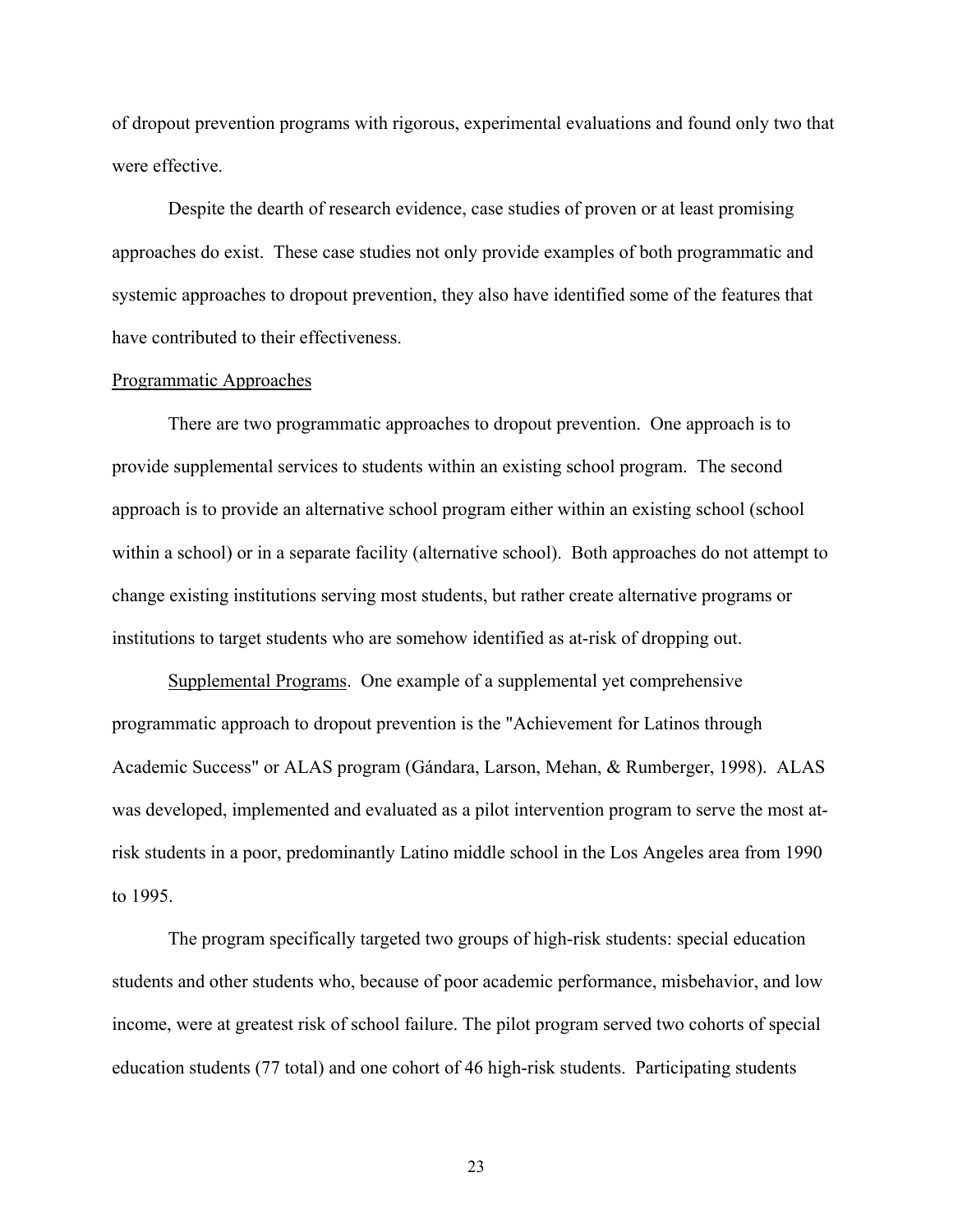received the intervention program in conjunction with the regular school program for all three years they remained in the target school.

ALAS was founded on the premise that the youth and school as well as the family and community contexts must be addressed simultaneously for dropout prevention efforts to succeed. Thus, ALAS consists of a series of specific intervention strategies focused on individual adolescents as well as on three contexts of influence on achievement: the family, the school, and the community. The intervention strategies are designed to increase the effectiveness of actors in each context as well as increase collaboration between them. ALAS provides the following specific interventions:

- *1. Remediation of the student's ineffective problem-solving skills regarding social interactions and task performance* through 10 weeks of problem-solving instruction and two years of follow-up problem-solving training and counseling.
- *2. Personal recognition and bonding activities*, such as praise, outings, recognition ceremonies, certificates, and positive home calls to parents for meeting goals or improving behavior to increase self-esteem, affiliation, and a sense of belonging with the school organization.
- *3. Intensive attendance monitoring*, including period-by-period attendance monitoring and daily follow-ups with parents, to communicate a personal interest in their attendance.
- *4. Frequent teacher feedback to parents and students* regarding classroom comportment, missed assignments, and missing homework.
- *5. Direct instruction and modeling for parents* on how to reduce their child's inappropriate or undesirable behavior and how to increase desirable behavior*.*
- *6. Integration of school and home needs with community services.*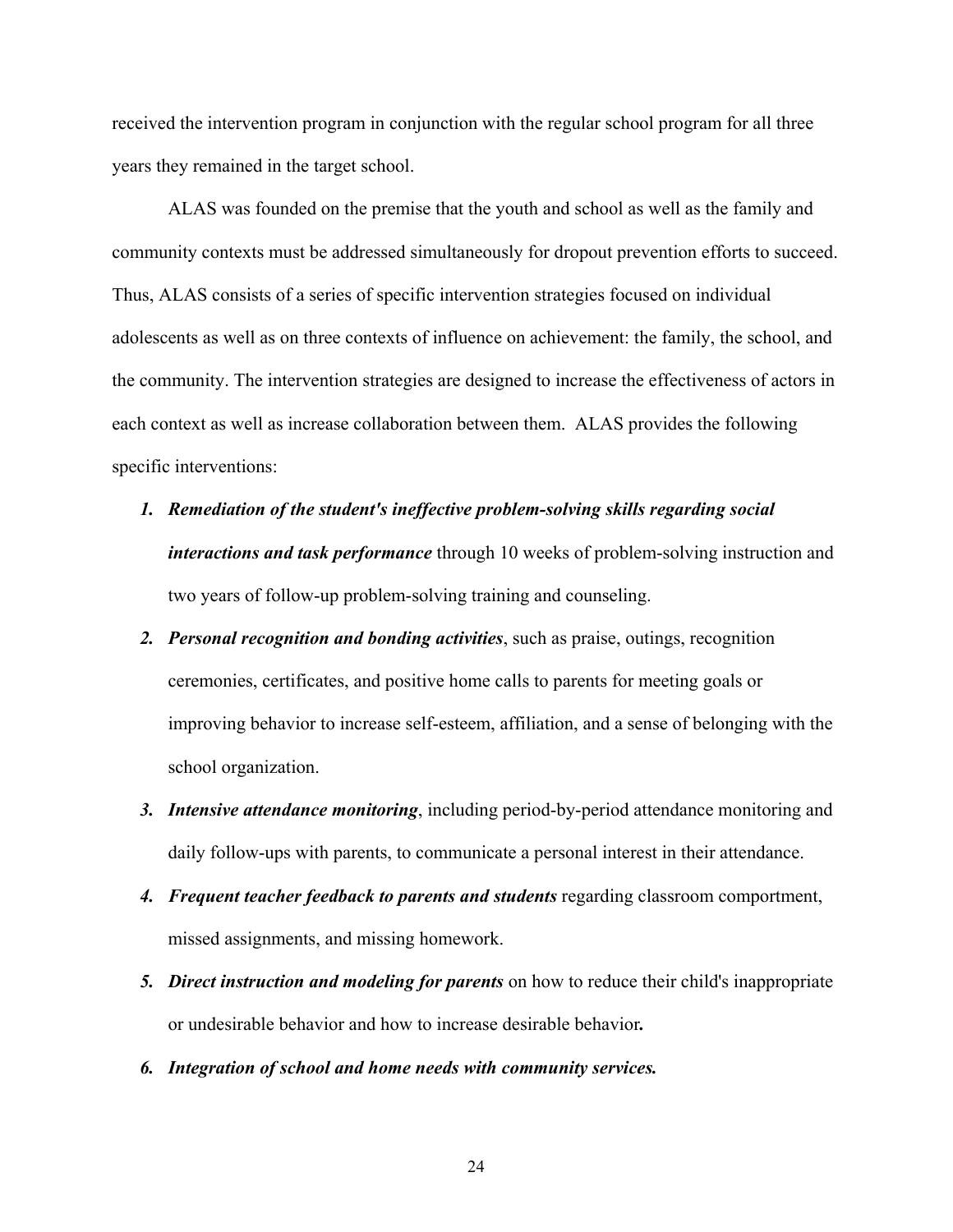The program was evaluated using an experimental design where high-risk students were randomly assigned to the treatment or a control group and participating special education students where compared to a previous year's cohort of special education students. The evaluation examined enrollment status and credits earned in the final year of the program in 9<sup>th</sup> grade and in the remaining years of high school after the program ended. Evaluation data on mobility, attendance, failed classes, and graduation credits indicate that the ALAS program had a substantial and practical impact on students who received the intervention (Gándara, Larson, Mehan, & Rumberger, 1998). By the end of 9th grade, students in the comparison group had twice the number of failed classes, were four times more likely to have excessive absences, and were twice as likely to be seriously behind in high school graduation credits. These results appear even more remarkable when considering that the participants in this study represent the most difficult to teach students within a pool of students generally viewed as high risk. Nonetheless, these dramatic effects were not sustained. By the end of 12th grade, only 32 percent of the ALAS participants and 27 percent of the comparison students had completed high school. This clearly suggests that in order to increase graduation rates it is necessary to provide an ALAS-type intervention throughout the high school years.

The ALAS dropout prevention program targeted students in middle school who were atrisk of dropping out of school. Although the program was successful while the students were receiving the intervention, the effects were not sustained for long after the program ended. This suggests that, at the secondary level, dropout prevention efforts need to be ongoing.

Is there any evidence that early interventions in elementary school or pre-school could have long-term, sustained effects in reducing dropout rates in secondary school? For example, since the earlier research review suggests that since grade retention is a powerful predictor of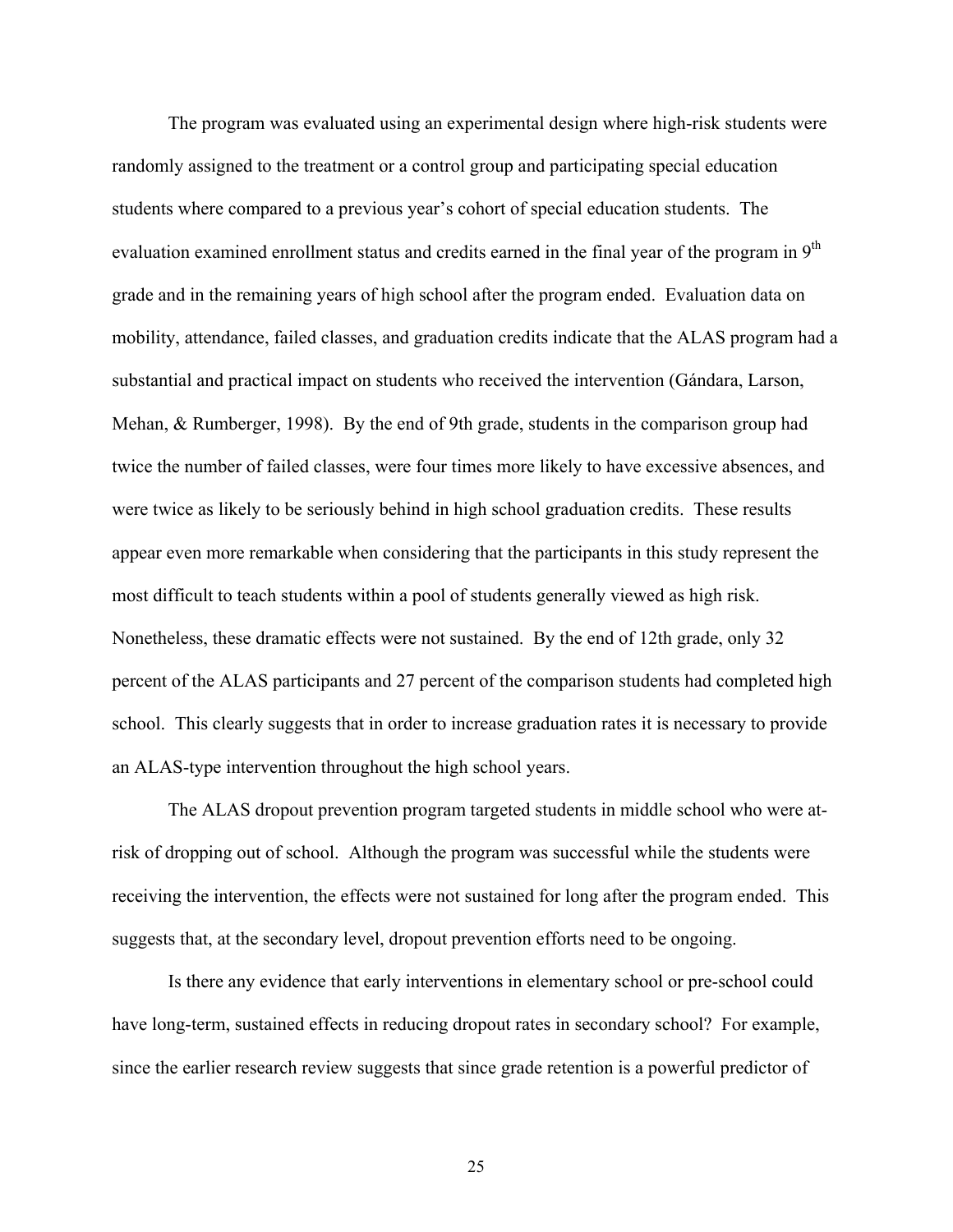school dropout, programs that reduce the incidence of retention should help reduce the incidence of dropout.

One such pre-school program is the High/Scope Perry Pre-School program (Barnett, 1995). The program targeted 123 African Americans born in poverty and at high risk of failing in school. At ages 3 and 4, the children were randomly divided into a program group who received a high-quality preschool program based on High/Scope's active learning approach and a comparison group who received no preschool program. In the study's most recent phase, 95% of the original study participants were interviewed at age 27. Additional data were gathered from the subjects' school, social services, and arrest records.

The program evaluation found a wide range of social and economic benefits, including reduced crime rates, higher earnings, and reduced welfare dependency. In terms of education, one-third as many preschool program group members as no-preschool program group members graduated from regular or adult high school or received General Education Development certification (71 percent versus 54 percent). These outcomes are quite remarkable considering they occurred 13 years or more after the intervention ended. It suggests that early interventions for persons at-risk of dropping out can be effective.

Alternative programs. The other programmatic approach to dropout prevention is to create alternative school programs that only target students at risk of dropping out. These programs can either operate within regular schools or as separate, alternative schools. They generally provide a complete, but alternative educational program than the one found in regular, comprehensive schools. In addition, they typically provide many of the other support services that are found in supplemental programs.

There have been several evaluations of effective alternative programs: Stern, et al. (1989) evaluated 11 within-school academy programs in California high schools; Wehlage, et al.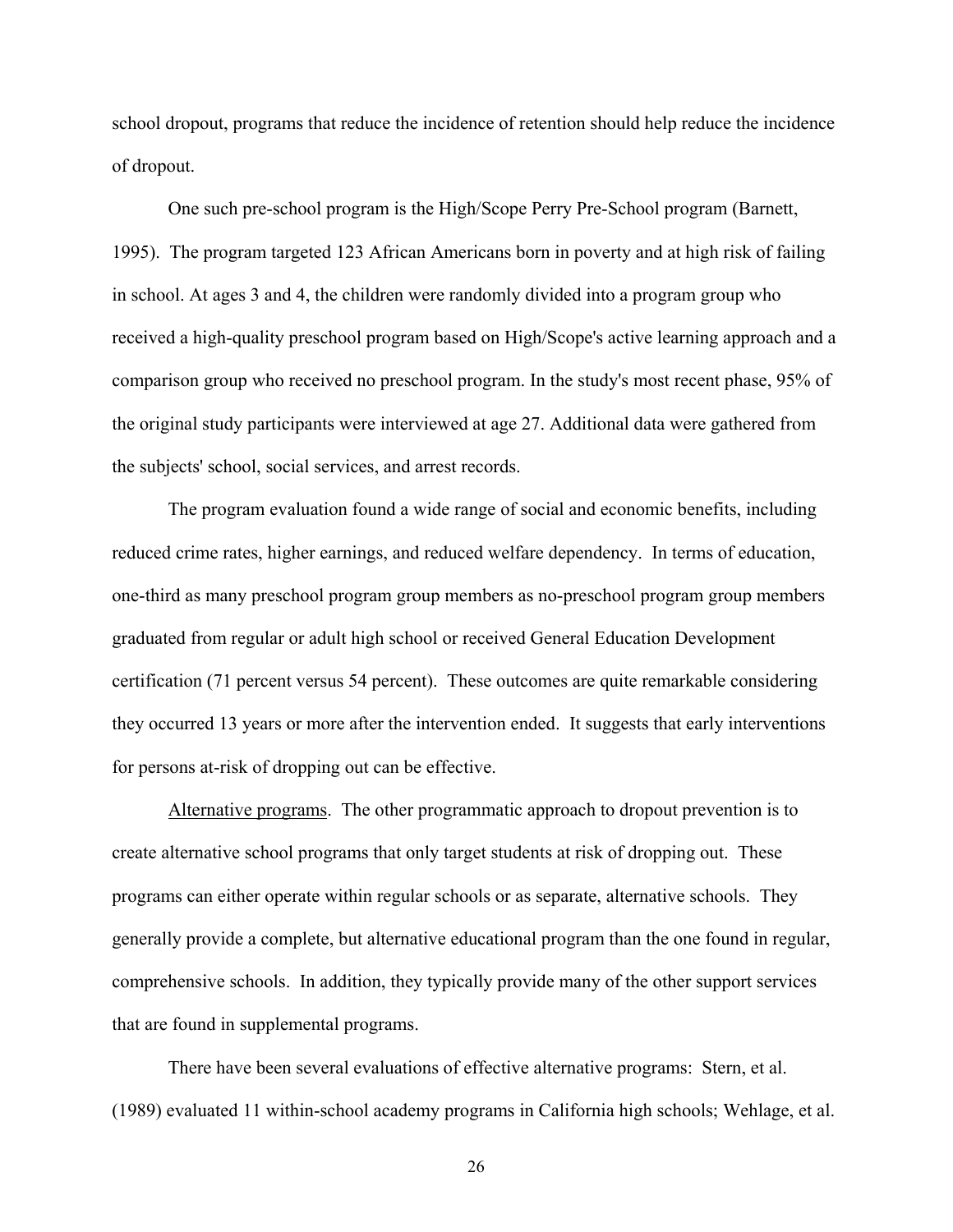(1989) evaluated 12 alternative and 2 comprehensive schools; and Dynarski and Gleason (1998) evaluated 3 within-school and 6 alternative schools in their study. Although the programs differed in the types of students they enrolled, the curricula and services they provided, and the way they were structured, there appear to be several common features among effective programs:

- a non-threatening environment for learning;
- a caring and committed staff who accepted a personal reasonability for student success;
- a school culture that encouraged staff risk-taking, self-governance, and professional collegiality;
- a school structure that provided for a low student-teacher ratio and a small size to promote student engagement.

These reviews clearly illustrate that it is possible to create effective alternative programs to address the needs and promote the learning of students at risk of dropping out. Yet creating successful alternative programs presents a number of challenges. First, programs can have difficulty in attracting students because of negative perceptions by students, parents, and educators that such schools are a dumping group for "bad" students and that they symbolize the failure of the regular system (Dynarski & Gleason, 1998). Some programs have responded to this problem by restricting entry to more motivated at-risk students, which raises questions about the purpose of such schools. Second, because of their low regard, such programs often have a hard time competing for resources with regular school programs.

# Systemic solutions

Systemic solutions have the potential to reduce dropping out in a much large number of students by improving some of the environmental factors in families, schools, and communities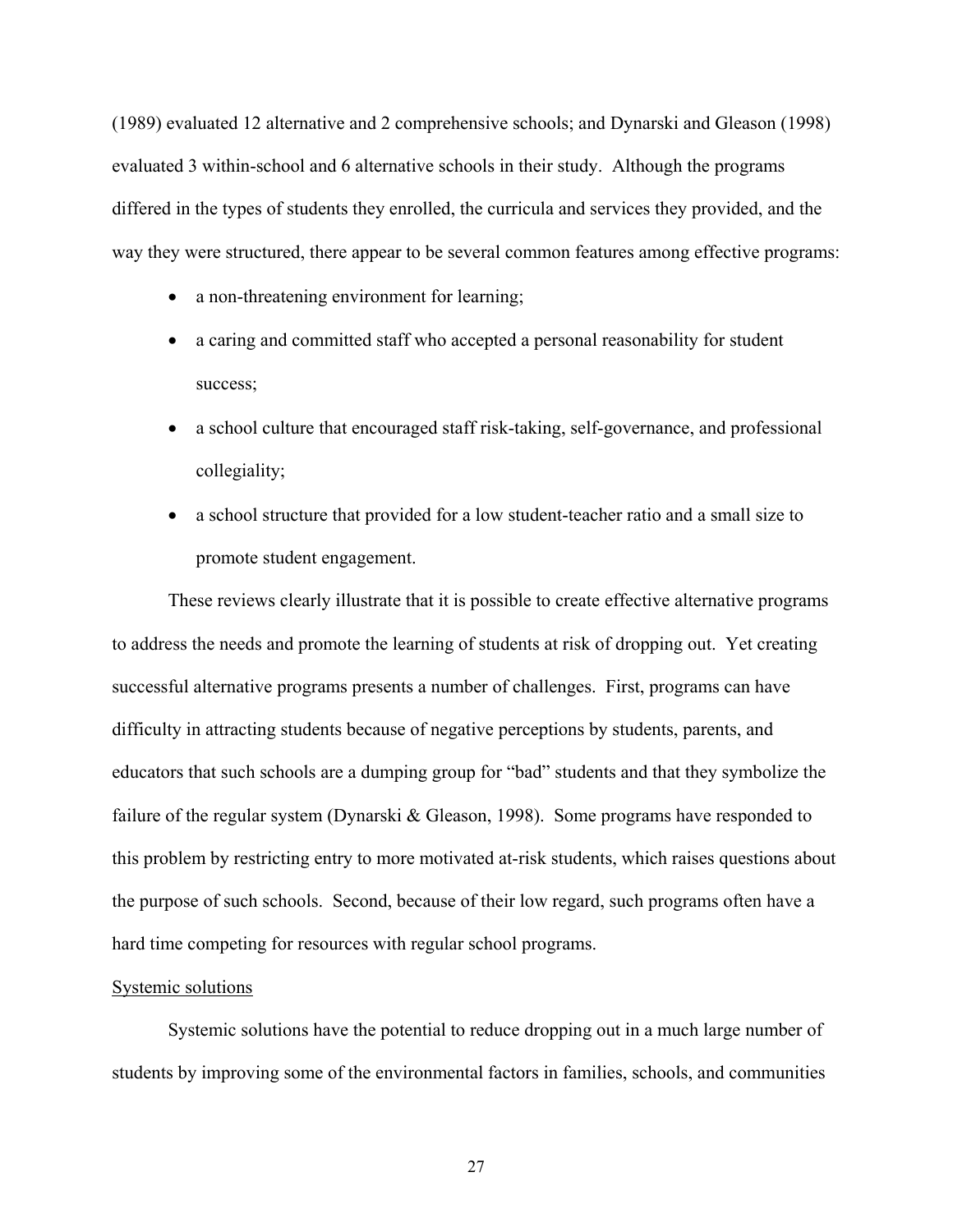that contribute to dropout behavior. That was the position taken by the National Research Council Panel on High-Risk Youth (1993) who argued:

The primary institutions that serve youth—health, schools, employment, training—are crucial and we must begin with helping them respond more effectively to contemporary adolescent needs. Effective responses will involve pushing the boundaries of these systems, encouraging collaborations between them and reducing the number of adolescents whose specialized problems cannot be met through primary institutions (p.193).

Although the promise of systemic solutions to the dropout problem is great, the reality is not. The reason is simply that systemic changes are extremely difficult to achieve because they involve making fundamental changes in the way institutions work individually and within the system in which they are apart. Despite the difficulty of making such changes, there are examples of effective institutional changes, particularly schools, which have been successful in improving the graduation rates of high-risk students.

One well-known example is Central Park East Secondary School in New York City (van Heusden Hale, 2000). The school enrolls 450 public school students in grades 7 through 12 most of whom are from low-income families and many have a history of average or below-average academic achievement. No selection criteria, tests, or interviews are required to attend the school, which is supported by public education funds. Costs per student are the same as other public high schools.

The school offers an intellectually rigorous and creative education normally associated with elite private schools. Classes are small, averaging 20 students, and the day is organized into two-hour periods, allowing teachers and students enough time to engage in concentrated work in specific areas. Students take two main subject groups--mathematics and science, and social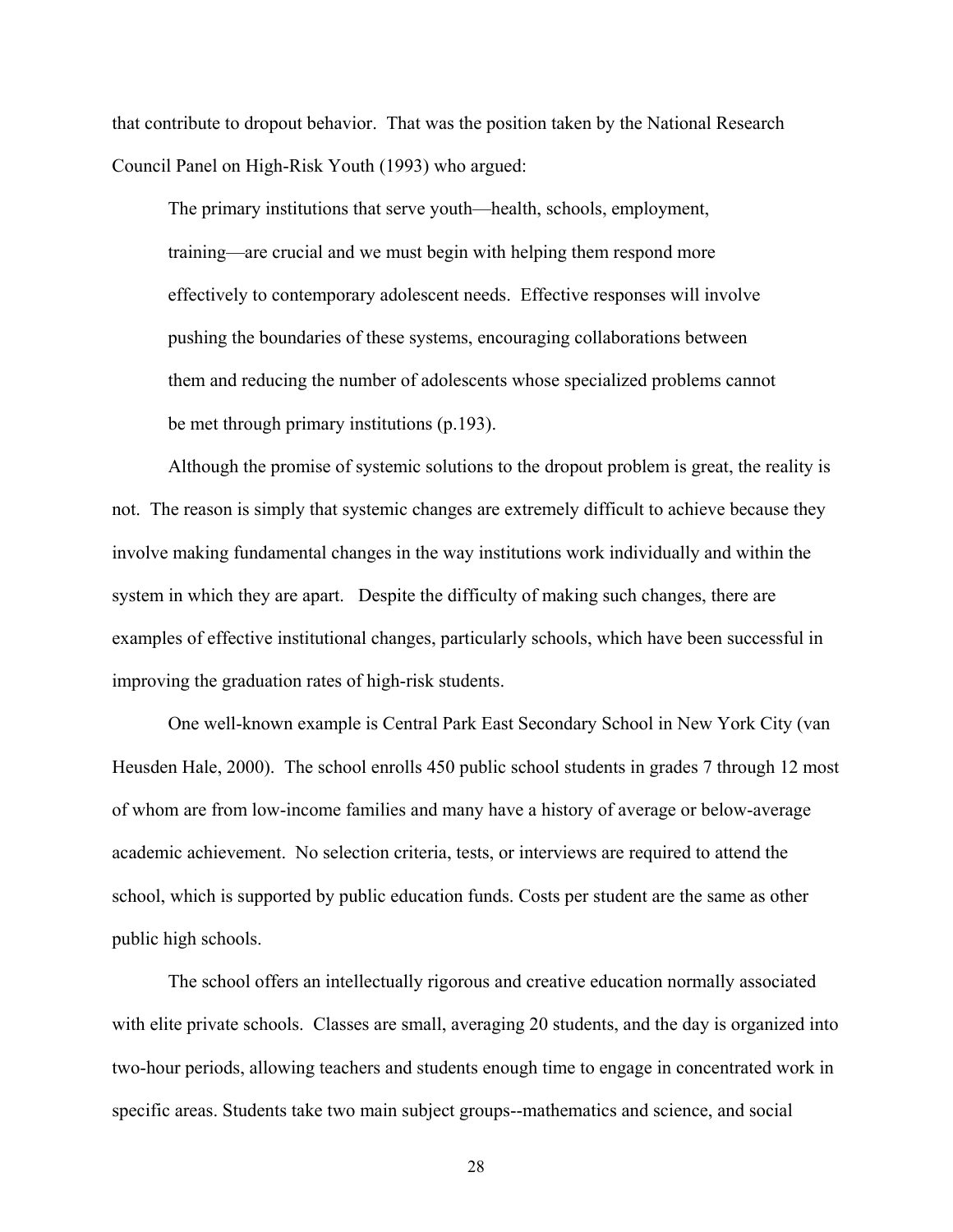studies and the humanities. Besides interdisciplinary college-preparatory courses, the school offers career-oriented apprenticeships. It has established high standards and clear expectations for its students. Student performance is regularly assessed through a process in which students explain their work and hear it criticized. To graduate, they must present seven academic projects in specified subjects over two years and defend them before committees of students, teachers, and other adults, much as a Ph.D. candidate defends a thesis.

The school has developed beneficial relationships with parents and the community. The school has worked over time to connect and involve parents in the school overall and in their own child's schooling. They have also formed a number of partnerships with community agencies. In addition, the school has a community service requirement where students spent one morning a week working in community service jobs.

According to CPESS co-director Brigette Belletiere, four specific practices support the school's success:

- Articulation and maintenance of a clear vision and mission that staff carries out.
- Goal-setting in line with the vision.
- Allocation of instructional resources to keep class size small.
- Providing time for ongoing, job-embedded professional development.

The school maintains its progress and continually improves itself through an internal democratic process. The staff develops curricula, assessments, and the criteria for earning a CPESS diploma. They are also held accountable for maintaining the school standards.

Student achievement data documents the school's success. Only 5 percent of the students drop out during their high school years, and more than 90 percent of Central Park East's graduates go on to college. Students have high attendance rates and low incidence of violence.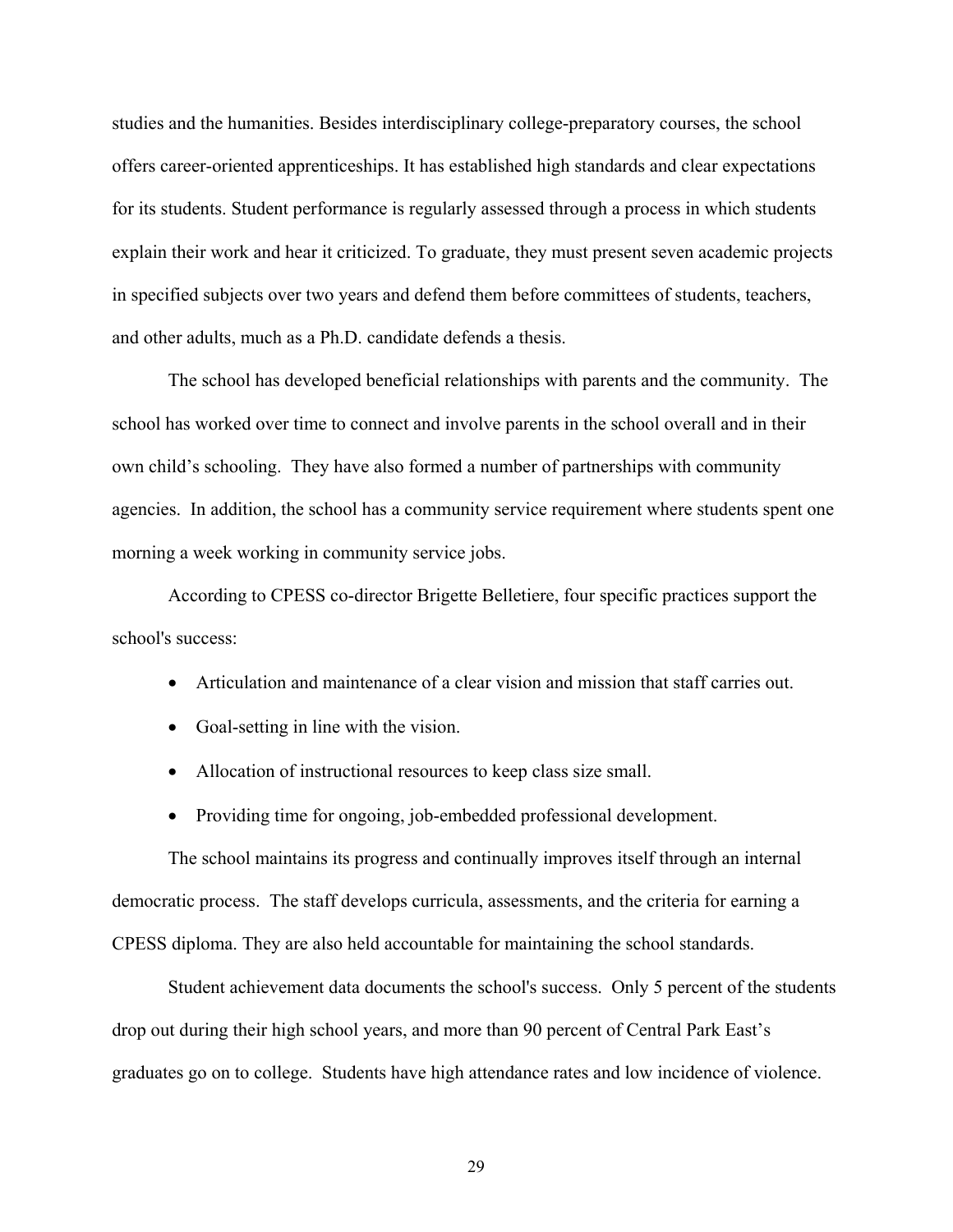Case studies have been able to identify schools and describe the salient features that enable them to keep students enrolled and to eventually graduate. These features are similar to those that have been identified for "effective" schools more generally (e.g., Purkey  $&$  Smith, 1985; Newman, 1993). While the list of specific features varies from one author to another (e.g., Newman, 1993; Purkey & Smith, 1985; Wehlage et al., 1989), <sup>10</sup> they essentially address two basic features of schools: the commitments and competencies of the people (teachers, administrators, and staff) and the organizational structure (size, staffing ratio, curriculum design, services, etc.). While it remains unclear whether one feature must change before the other, both appear to be necessary. For example, simply adopting "progressive" structural changes, such as site-based management or team teaching, may do little if teachers do not have the requisite commitments and competencies (Newman, 1993). At the same time, certain organizational features, such as small size and shared decision-making, may be necessary to develop and support teachers' commitment to the institution and to the students it serves (Wehlage, et al., 1989). What also remains unclear is the extent to which it may be necessary to recruit teachers and staff with the necessary commitment and competencies before creating a supportive structure. $^{11}$ 

Research has been able to identify the features of effective secondary schools which, according to Purkey and Smith (1985), is the first step in the school reform process. But the next step is much harder and thus far has eluded school reformers: *Identifying the resources,* 

 $\overline{a}$ 

<span id="page-31-0"></span> $10$  Purkey and Smith (1985) generated a list of 13 features of effective schools that are necessary to change the culture of the school. Newman (1993) identified a list of four commitments and competencies required of teachers along with a list of four ideas that he describes as a "loose theory about what is needed to make substantial changes in the current educational system" (p. 9). Wehlage et al.  $(1989)$  descries a series of qualities in the school staff, the culture, and the structure of successful dropout prevention schools.

<span id="page-31-1"></span> $11$  One issue that is rarely discussed in the literature on effective schools is the extent to which teachers are recruited and selected into effective schools. A private conversation with the principal of Central Park East revealed that teachers in that school are interviewed and selected based on a desired set of commitments and competencies, even through the school provides on-going professional development for its teachers. The selection of teachers may be especially important regarding the belief that all students can and should succeed in school.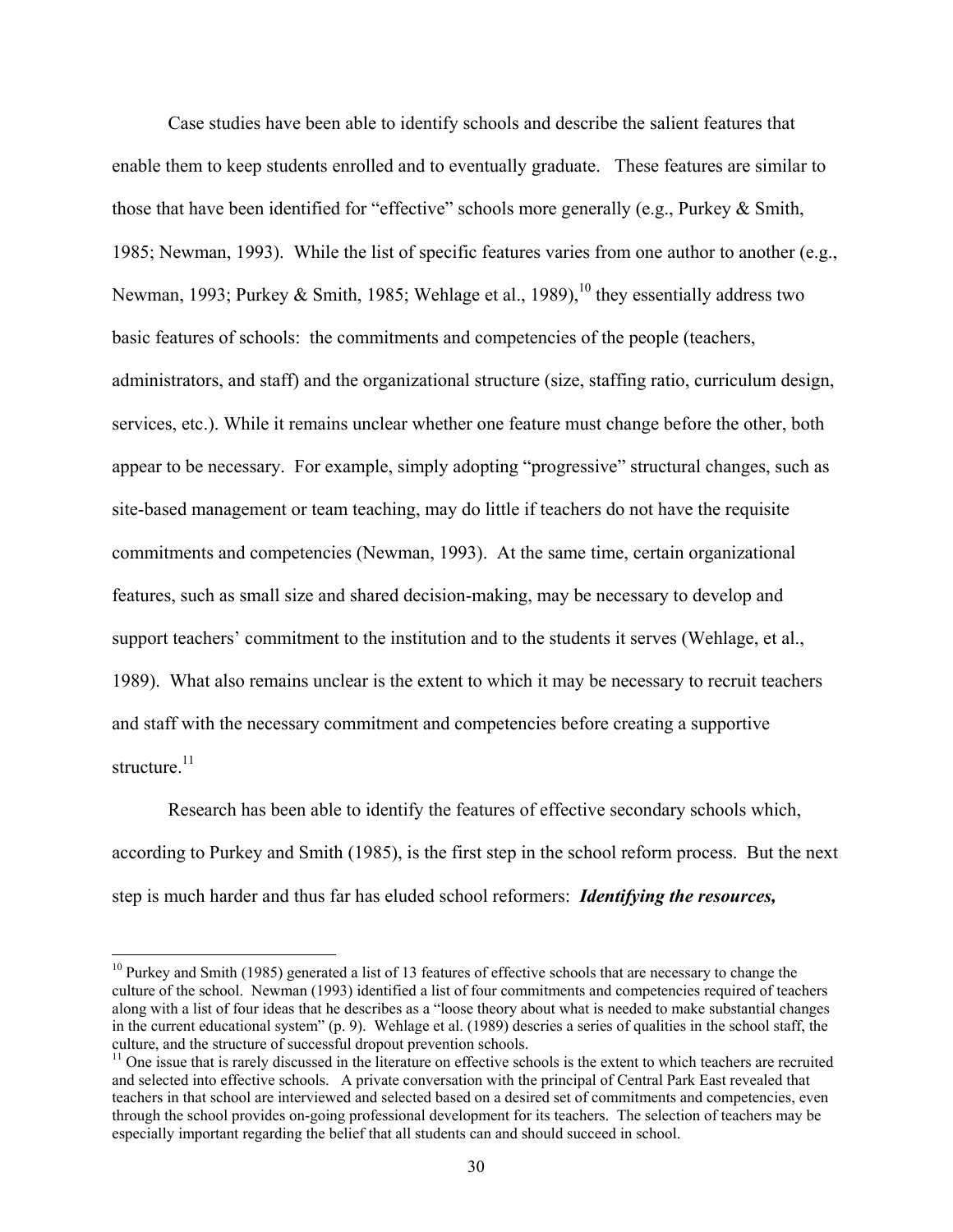*technical support, and incentives to transform or restructure existing schools in order to create those features.*Although a number of programs and policies have been instituted by local districts and state and federal governments to support school restructuring at the secondary level, generally these efforts have not had much success, especially in reducing dropout rates.

For example, Dynarski and Gleason (1998) reviewed five school restructuring efforts that were part of the second phase of the federal SDDAP dropout prevention program. These initiatives involved large, multi-million dollar grants for individual schools to restructure so that more students would stay in school in the first place and hence reduce the need for alternative schools or programs. Yet none of these restructured schools significantly reduced dropout rates in relation to comparable schools. As Dynarski and Gleason point out:

The evaluation did not observe much change, however, or even signs of it beginning. Restructuring schools found it easier to add dropout-prevention services than to change teaching and learning. Some initiatives managed to change teaching and learning to a degree, but the changes were fragile and easily

undone if district leadership changed or local political contexts shifted (p. 14).

They went on to find that there was little consensus about the source of the dropout problem and, in particular, how faculty and staff may have contributed to it. Consequently, few faculty and staff were eager or willing to change what they were doing. Finally, turnover of district administrators undermined support for change. These findings contrast markedly with the characteristics of effective alternative programs presented earlier where teachers felt accountable for students' success and their programs encouraged risk-taking.

This study suggests that it may be more difficult to transform existing institutions than to create new ones. This may especially be true when it comes to reducing dropout rates in urban high schools. In their study of 207 urban high schools that were attempting major school reform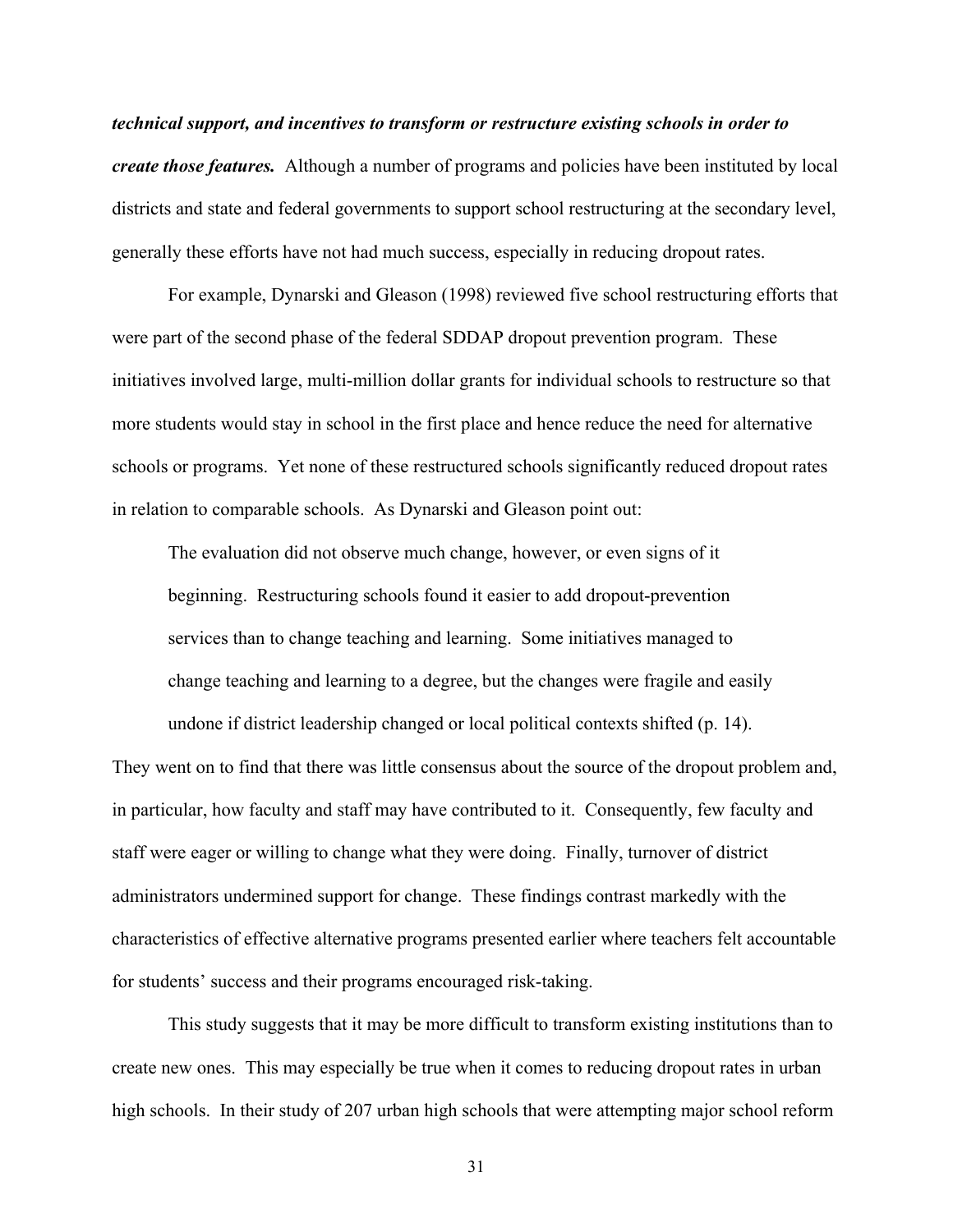programs based on the effective schools literature, Louis and Miles (1990) found widespread improvement in a number of areas, such as student behavior, student and staff morale, and staff morale. But even among programs that had implemented their programs for several years and enjoyed improvements in student achievement, improvement in dropout rates were "rarely achieved no matter how long a program had been in operation" (Louis & Miles, 1990, p. 49).

While efforts to restructure secondary schools to reduce dropout have proved elusive, so too have efforts to reform other institutions that serve at-risk youth. One ambitious systemic reform effort was the New Futures Initiative promoted and funded by the Annie E. Casey foundation beginning in 1988. New Futures was an attempt to build new collaborative structures among existing public and private institutions in five cities (Dayton, Ohio; Lawrence, Massachusetts; Little Rock, Arkansas; Pittsburgh, Pennsylvania; Savannah, Georgia) to address the problems of at-risk youth, including school dropout. The key strategy was to establish an oversight collaborative in each city with representation from public and private sector agencies to "identify youth problems, develop strategies, and set timelines for addressing these problems, coordinate joint agency activities, and restructure educational and social services" (White  $\&$ Wehlage, 1995, p. 24). The collaboratives also included case managers who (1) brokered services among the disparate agencies serving at-risk youth and their families; (2) served as advocates for at-risk youth; and  $(3)$  served as the "eyes and ears" of the collaboratives by providing information and feedback to the group about what reforms were needed.

Evaluations of this ambitious, systemic reform effort found that it did little to reduce dropout rates and other problems of at-risk youth (Wehlage, Smith, & Lipman, 1992; White & Wehlage, 1995). White and Wehlage (1995) found several generic problems in trying to establish community collaboration: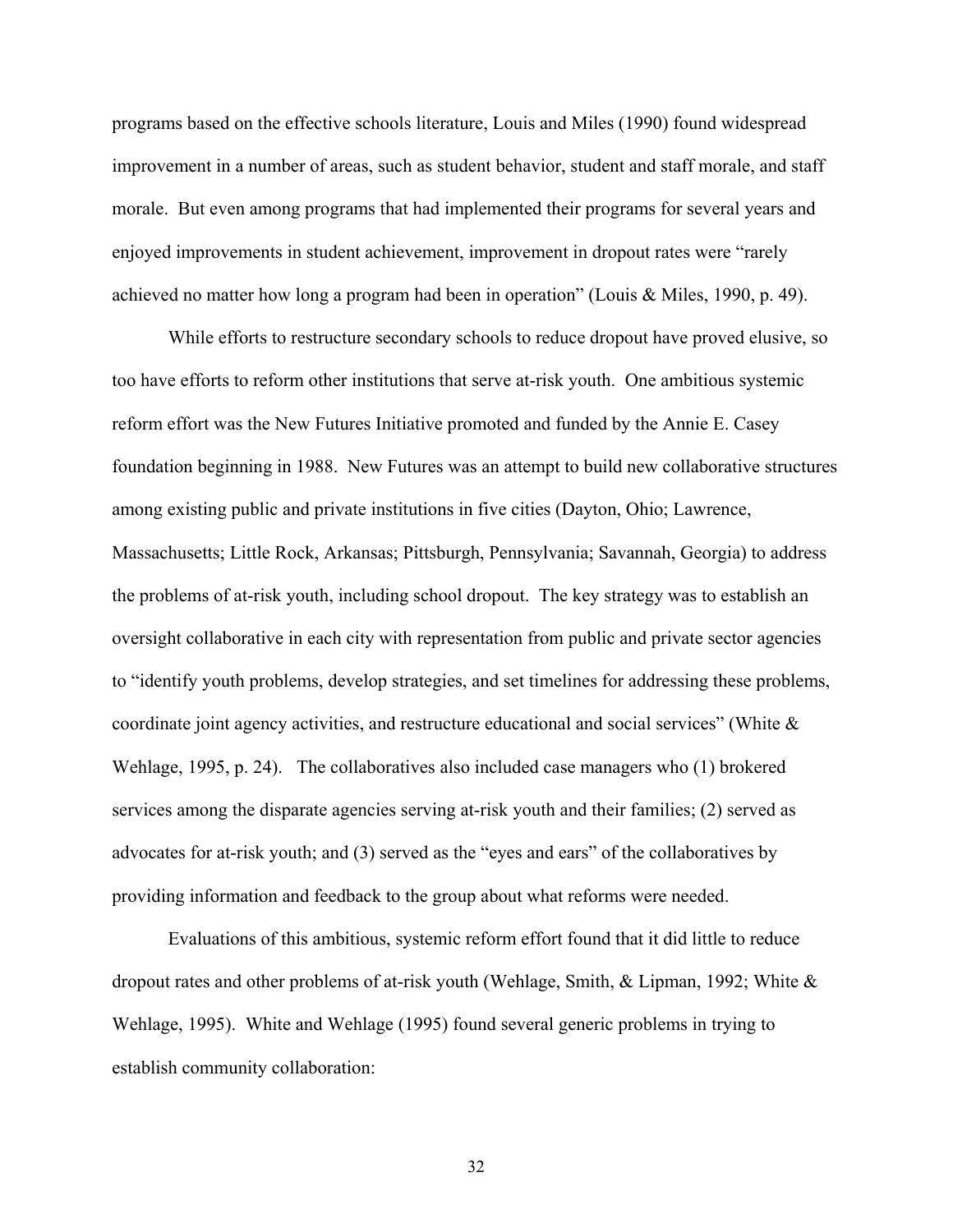- 1. *Slippage between policy and action* because case mangers were generally unsuccessful in overcoming the "turf battles" among existing agencies and in getting collaboratives to address them;
- 2. *Discord over reform policies* because of fundamental disagreements over the definitions, causes, and remedies to problems;
- 3. *Disjuncture between policy and community conditions* because of the top-down organization of the collaboratives that resulted in an incomplete understanding of the problems and hence ineffective policies.

These problems were clearly evident in New Futures school reforms and paralleled those found in the earlier evaluation of restructured schools. In particular, "most educators in New Futures" schools believed that the problems that created at-risk students were problems inside the students, not inside the school and its curriculum" (Wehlage, Smith,  $\&$  Lipman, 1992, p. 73). Hence, as found in the other systemic reform effort, there was little incentive or support for changing the fundamental functioning of schools.

# **Conclusions**

Understanding why students drop out of school is a difficult if not impossible task because, as with other forms of educational achievement, it is influenced by an array of individual and institutional factors. Nonetheless, a review of the theoretical and empirical literature does yield some useful insights into the nature of this problem and what can be done about it. First, dropping out is not simply a result of academic failure, but rather often results from both social and academic problems in school. Second, these problems often appear early in students' school careers, suggesting the need for early intervention. Third, these problems are influenced by a lack of support and resources in families, schools, and communities. These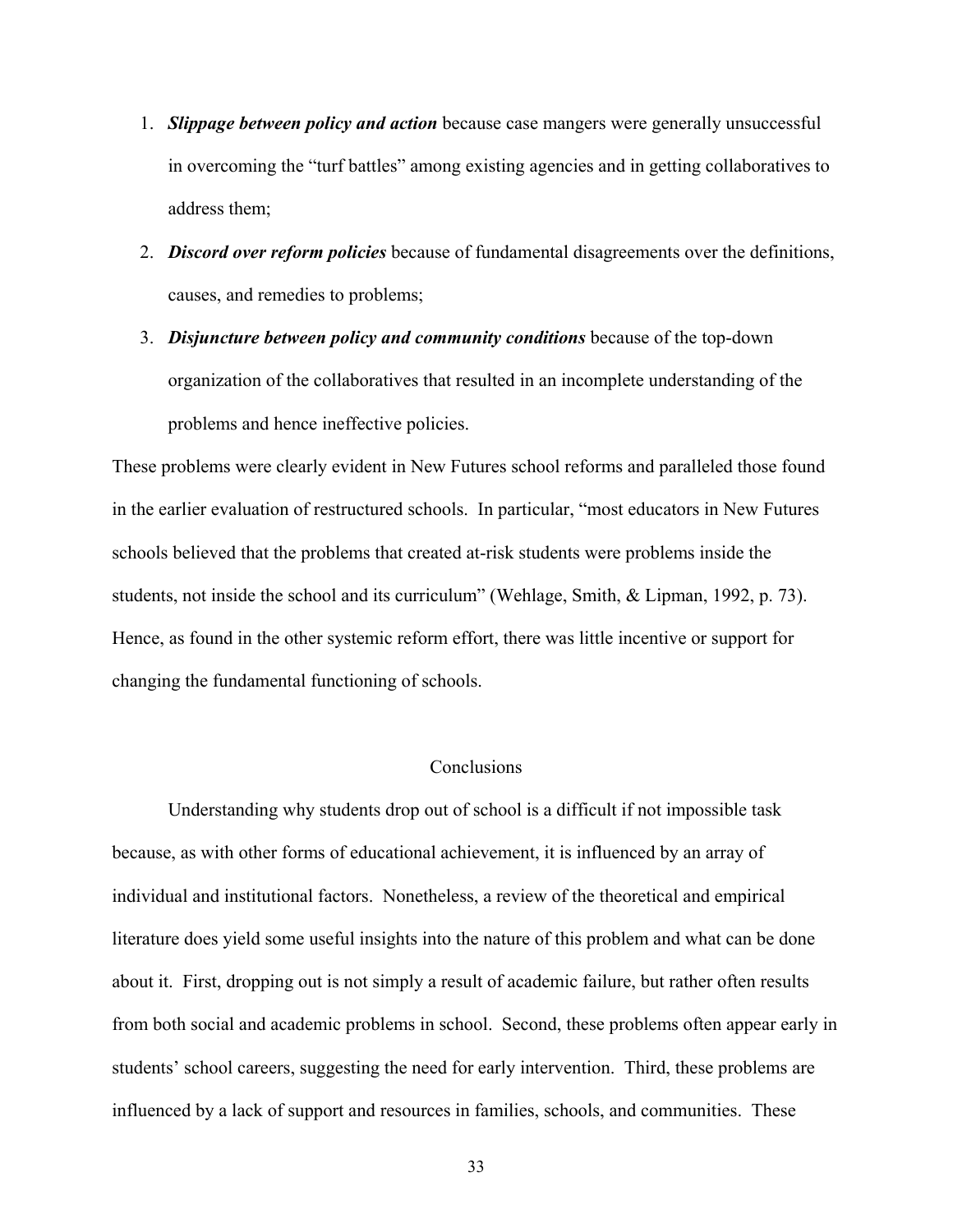findings suggest that reducing dropout rates will require comprehensive approaches both to help at-risk students address the social and academic problems that they face in their lives and to improve the at-risk settings that contribute to these problems. Does the United States have the capacity and political will to reduce dropout rates and eliminate disparities in dropout rates among racial and ethnic groups?

The United States does seem to have the capacity, or at least the potential to develop it. Capacity requires technical expertise to develop and implement effective dropout prevention and recovery programs. A number of proven program models have been developed, implemented, and evaluated to demonstrate this expertise. These program models range from early intervention programs serving pre-school students to supplemental yet comprehensive middle school programs to alternative middle and high school programs.

But to achieve widespread improvement in the dropout problem requires systemic as well as programmatic solutions. And here the expertise does not yet exist. While individual effective schools and their salient features have been identified, large-school systemic solutions to the dropout problem require resources, technical expertise, and incentives to restructure existing schools (Hanushek & Jorgenson, 1996). Such solutions have been tried, but have not succeeded.<sup>12</sup> Research suggests why systemic reforms of schools and other agencies serving youth are problematic, but not how to address them. In their review of the New Futures initiative, White and Wehlage (1995), in fact, conclude that institutional change is too difficult and instead argue for a strategy of building social capital among community members:

<span id="page-35-0"></span>Given the goal of building social capital, the criteria for a successful collaborative would shift from delivering services more efficiently to success in fostering community. Social capital contributes to community by fostering networks of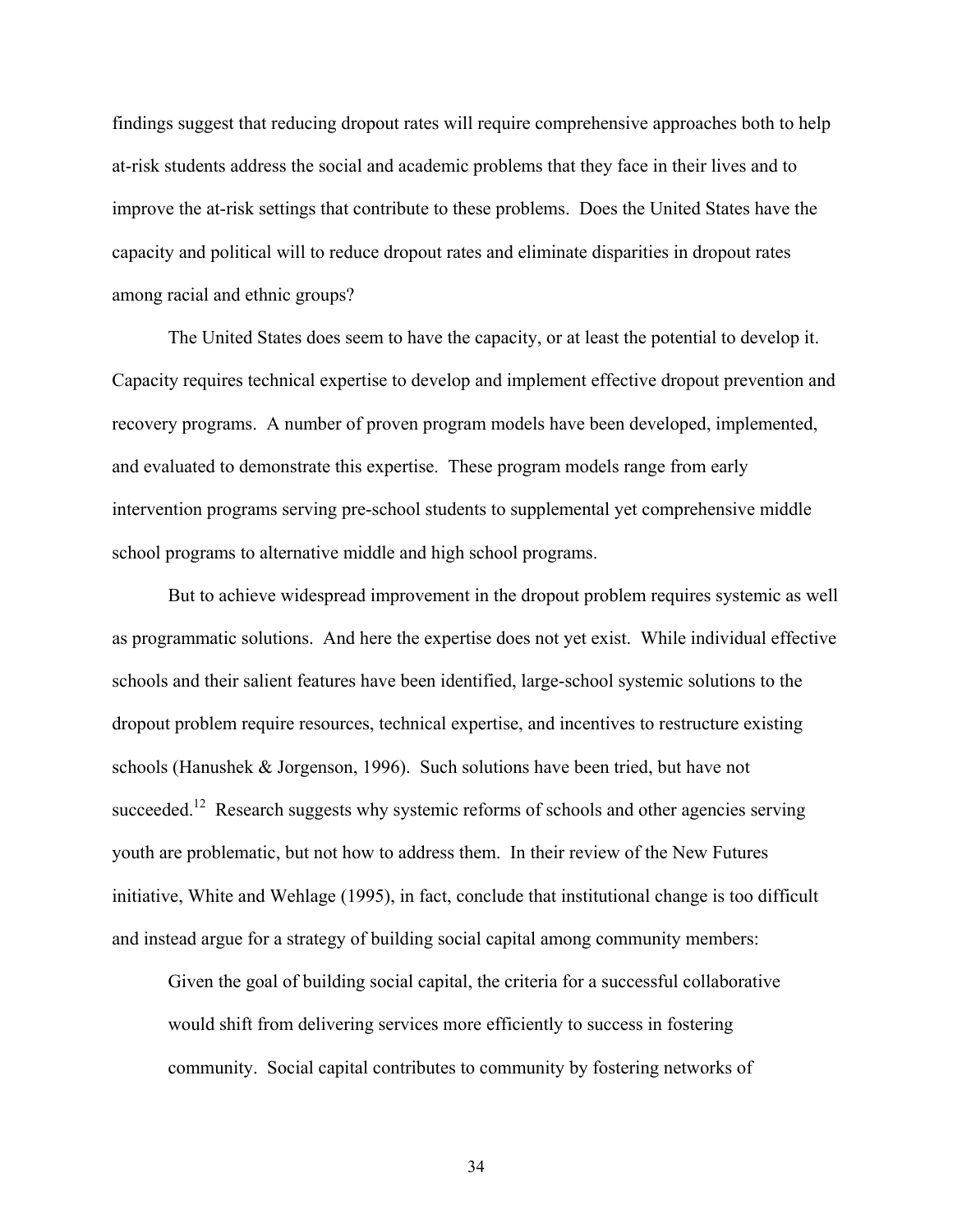interdependency within and among families, neighborhoods, and the larger community. In building social capital, successful collaboratives will change the role of social service institutions. Resources held by agencies will go to building networks of support that are integral to families and neighborhoods. The shift from delivering services to individual clients to investing in the social capital of whole groups of people appears to be essential if collaboratives are to ultimately improve the life changes of generations of at-risk children (p. 35).

While this approach may appear worthwhile as a way of more effectively challenging resources and providing support to the institutions that serve at-risk youth, the approach is yet unproven. Moreover, it still requires a commitment of resources sufficient to substantially improve the lives of children and families.

This gets to the issue of political will. Does the United States have the political will to invest the resources to substantially reduce dropout rates and eliminate disparities among racial and ethnic groups? The answer appears to be no. One reason for this conclusion is that even programmatic solutions that have demonstrated to be both effective and cost-effective have not been successful in attracting widespread funding. For example, the Perry Pre-School program has been shown to provide social benefits in excess of seven times program costs, yet the United States has yet to fully support pre-school services for low-income youth (Barnett, 1995). And despite several decades of school finance reform to eliminate disparities in the funding of public schools, widespread disparities still exist (e.g., Betts, Rueben, & Danenberg, 2000; Kozol, 1991)

Without eliminating disparities in the resources of families, schools, and communities, it is also unlikely that the United States will ever eliminate disparities in dropout rates among racial and ethnic groups. And those disparities may be more difficult to eliminate in the face of

<sup>&</sup>lt;sup>12</sup> Chicago has probably come closest to achieving large-school systemic reform, although widespread variation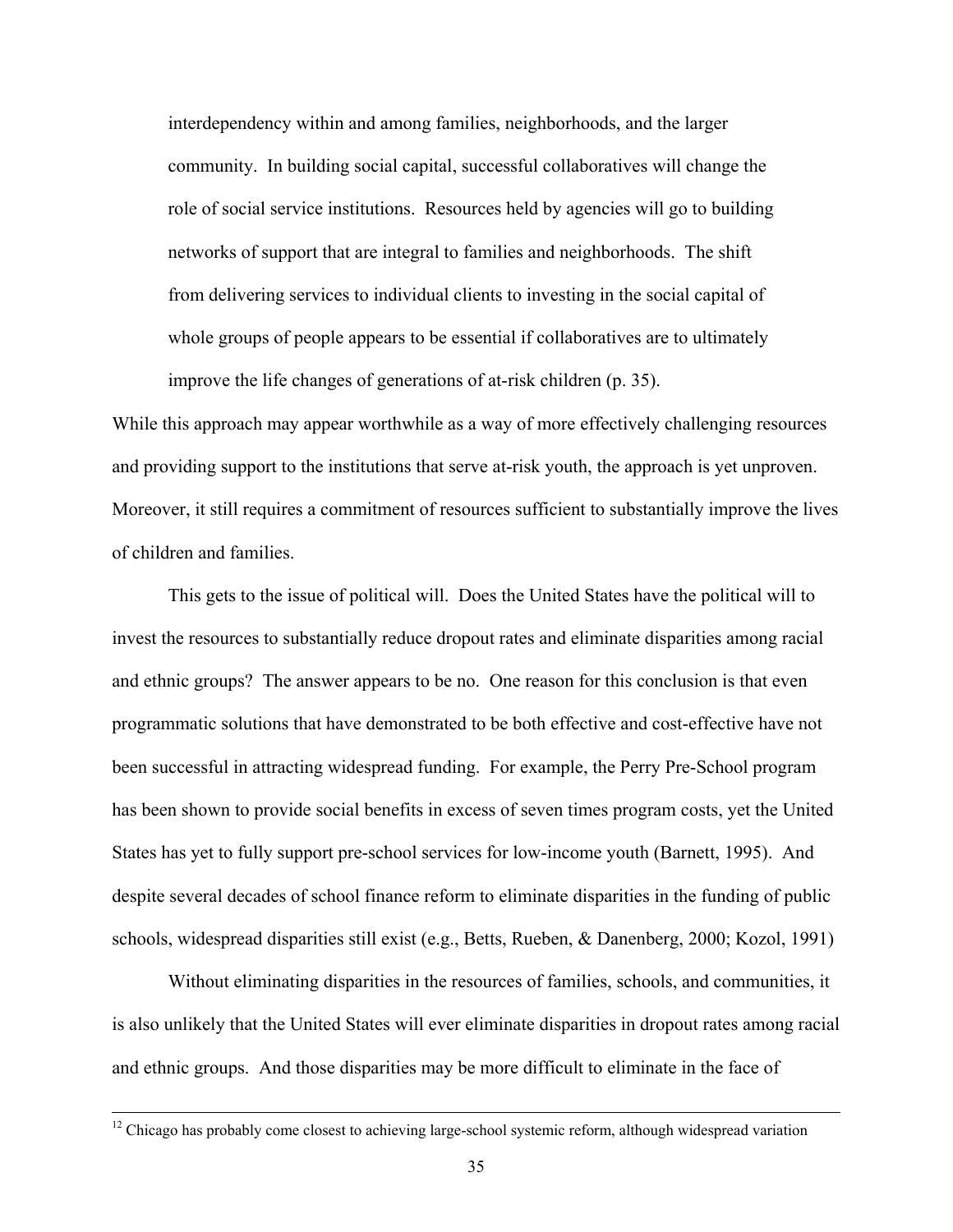increasing racial and ethnic segregation of America's schools (Orfield, Bachmeier, James, & Eitle, 1997). Maybe that is why the National Education Goals Panel, who monitors the intergovernmental body of federal and state officials created in July 1990 to assess and report state and national progress toward achieving the National Education Goals, does not monitor the nation's progress in eliminating the gap in graduation rates between minority and non-minority students.

exists in the extent of meaningful reform (see Hess, 1995).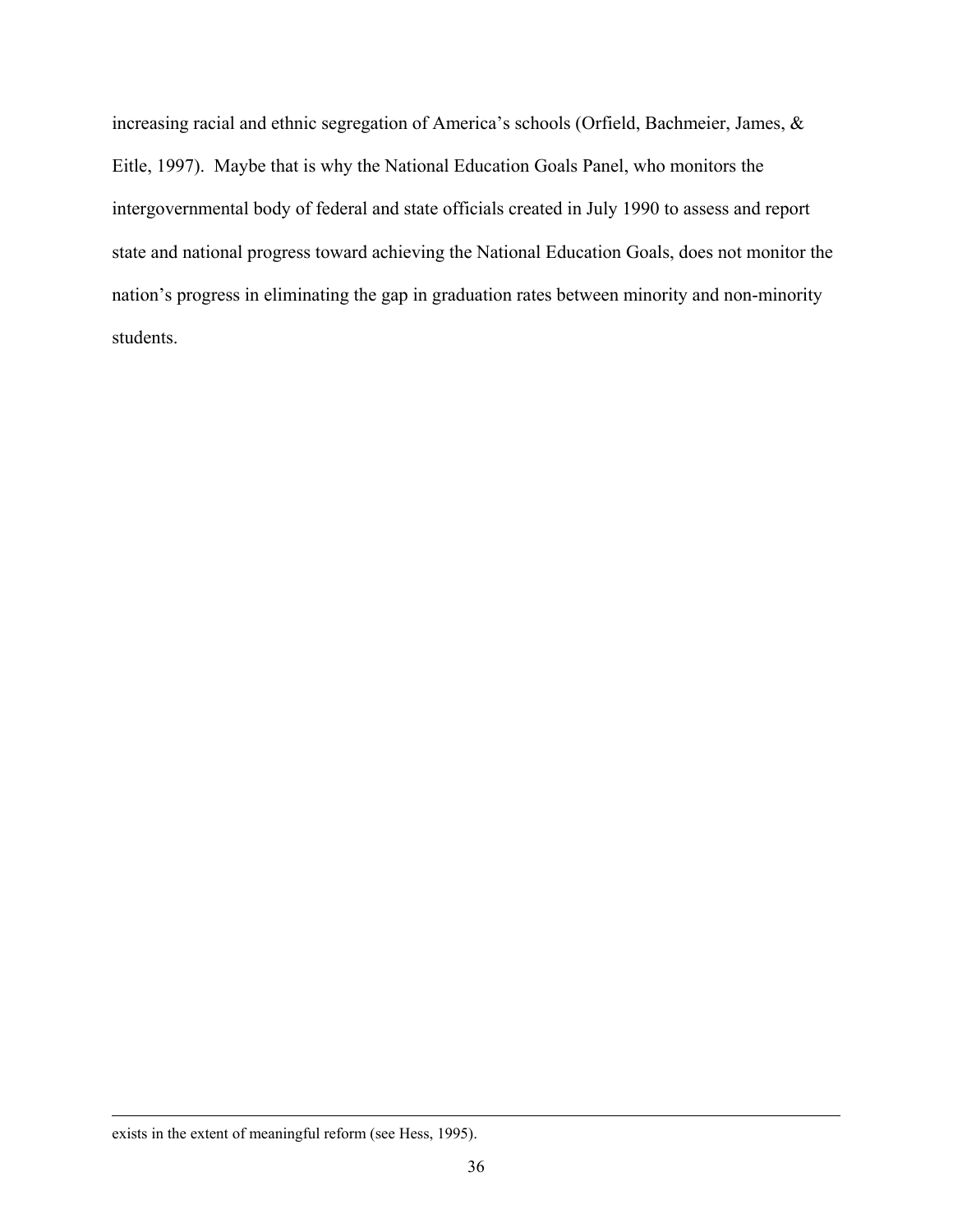## References

- Ainsworth-Darnell, J.W. & Downey, D.B. (1998). Assessing the oppositional culture explanation for racial/ethnic differences in school performance. American Sociological Review, 63*,*  536-553.
- Alexander, K.K., Entwisle, D.R., & Horsey, C. (1997). From first grade forward: Early foundations of high school dropout. Sociology of Education, 70*,*87-107.
- Alexander, K. L., Entwisle, D. R., & Dauber, S. L. (1994). On the success of failure: A reassessment of the effects of retention in early grades. New York: Cambringe University Press.
- Astone, N.M. & McLanahan, S.S. (1991). Family structure, parental practices and high school completion. American Sociological Review, 56*,*309-320.
- Astone, N.M. & McLanahan, S.S. (1994). Family structure, residential mobility, and school dropout: A research note. Demography , 31*,*575-584.
- Bachman, J. G., Green, S., & Wirtanen, I. D. (1971). Youth in transition, vol III: Dropping out: Problem or symptom? Ann Arbor, MI: Institute for Social Research, The University of Michigan.
- Barnett, W.S. (1995). Long-term effects of early childhood programs on cognitive and school outcomes. The Future of Children, 5*,* 25-50.
- Barrington, B.L. & Hendricks, B. (1989). Differentiating characteristics of high school graduates, dropouts, and nongraduates. Journal of Educational Research, 82*,*309-319.
- Baumrind, D. (1991). Parenting styles and adolescent development. In R. Lerner, A. C. Petersen, & J. Brooks-Gunn (Eds.), The Encyclopedia of Adolescence, (pp.758-772). New York: Garland.
- Berktold, J., Geis, S., & Kaufman, P. (1998). Subsequent Educational Attaintment of High School Dropouts. Washington, D.C.: U.S. Department of Education.
- Betts, J. R., Rueben, K. S., & Danenberg, A. (2000). Equal resources, equal outcomes? The distribution of school resources and student achievement in California. San Francisco: Public Policy Institute of California.
- Bickel, R. & Papagiannis, G. (1988). Post-high school prospects and district-level dropout rates. Youth & Society, 20*,*123-147.
- Bowditch, C. (1993). Getting rid of troublemakers: High school disciplinary procedures and the production of dropouts. Social Problems, 40*,*493-509.
- Brooks-Gunn, J., Duncan, G. J., & Aber, J. L. (1997). Neighborhood poverty. New York: Russell Sage Foundation.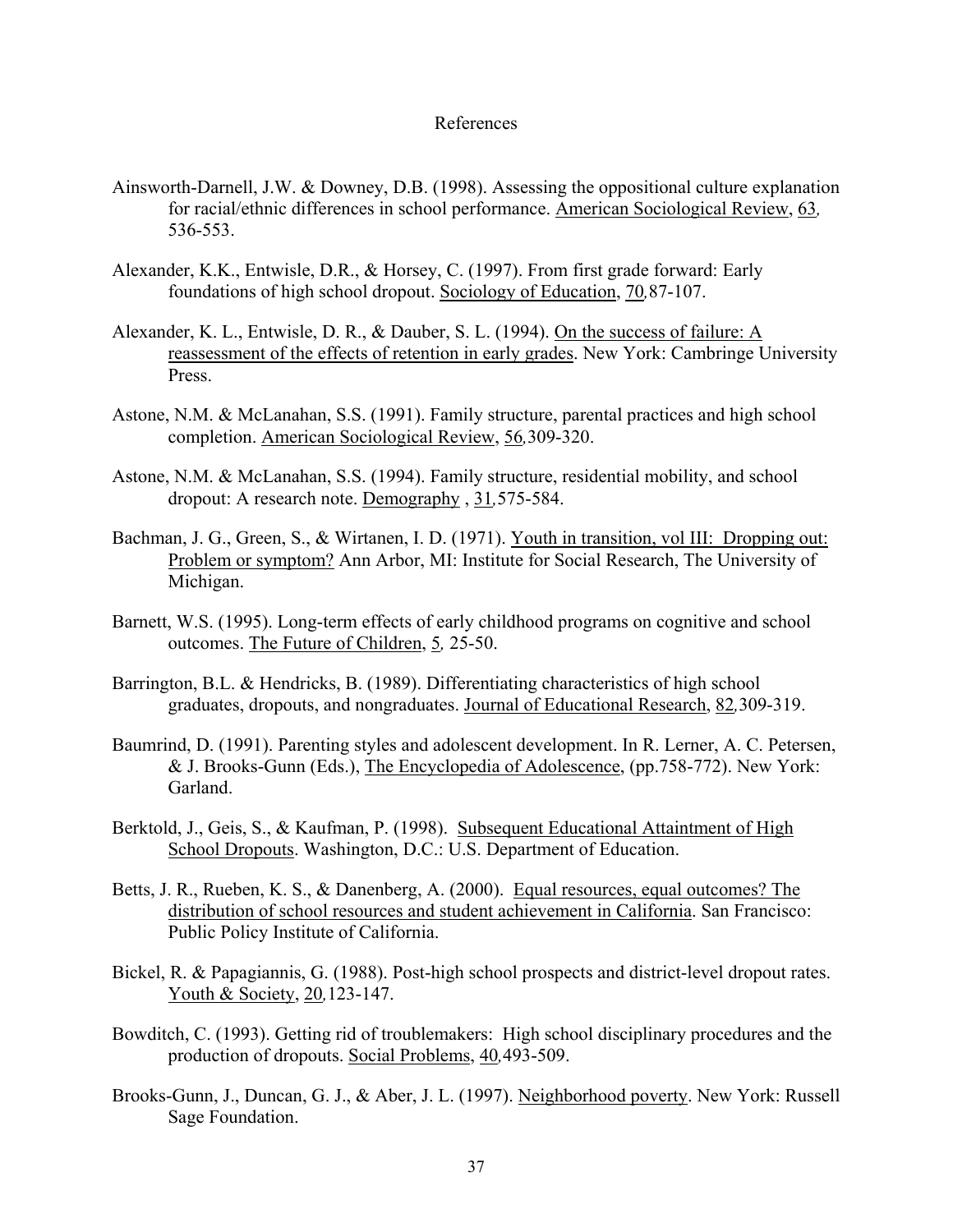- Brooks-Gunn, J., Duncan, G.J., Klebanov, P.K., & Sealand, N. (1993). Do neighborhoods influence child and adolescent development? American Journal of Sociology, 99*,*353-95.
- Bryk, A. S., Lee, V. E., & Holland, P. B. (1993). Catholic schools and the common good. Cambridge, MA: Harvard University Press.
- Bryk, A.S. & Thum, Y.M. (1989). The effects of high school organization on dropping out: An exploratory investigation. American Educational Research Journal, 26*,*353-383.
- Cairns, R.B., Cairns, B.D., & Necherman, H.J. (1989). Early school dropout: Configurations and determinants. Child Development, 60*,*1437-1452.
- Cameron, S.V. & Heckman, J.J. (1993). The nonequivalence of high school equivalents. Journal of Labor Economics, 11*,*1-47.
- Carbonaro, W.J. (1998). A little help from my friend's parents: Intergenerational closure and educational outcomes. Sociology of Education, 71*,* 295-313.
- Catterall, J.S. (November 1987). On the social costs of dropping out of school. The High School Journal, 71*,*19-30.
- Chubb, J. E. & Moe, T. M. (1990). Politics, Markets, and America's Schools. Washington, D.C.: Brookings Institution.
- Clark, R. L. (December 1992). Neighborhood effects on dropping out of school among teenage boys. Discussion paper. Washington, D.C.: The Urban Institute.
- Coleman, J. S., Campbell, E., Hobson, C., McPartland, J., Mood, F., Weinfeld, F., & York, R. (1966). Equality of educational opportunity. Washington, D.C.: U.S. Government Printing Office.
- Coleman, J.S. (1987). Families and schools. Educational Researcher, 16*,*32-38.
- Coleman, J.S. (1988). Social capital in the creation of human capital. American Journal of Sociology, 94*,*S95-S120.
- Coleman, J. S. & Hoffer, T. (1987). Public and private high schools: The impact of communities. New York: Basic Books.
- Cook, P.J. & Ludwig, J. (1997). Weighing the "burden of 'acting white'":Are there race differences in attitudes toward school. Journal of Policy Analysis and Management, 16*,*  256-278.
- Crane, J. (1991). The epidemic theory of ghettos and neighborhood effects on dropping out and teenage childbearing. American Journal of Sociology, 96*,*1226-1259.
- Dornbusch, S.M., Ritter, P.L., Leiderman, P.H., Roberts, D.F., & Fraleigh, M.J. (1987). The relation of parenting style to adolescent school performance. Child Development, 58*,*  1244-1257.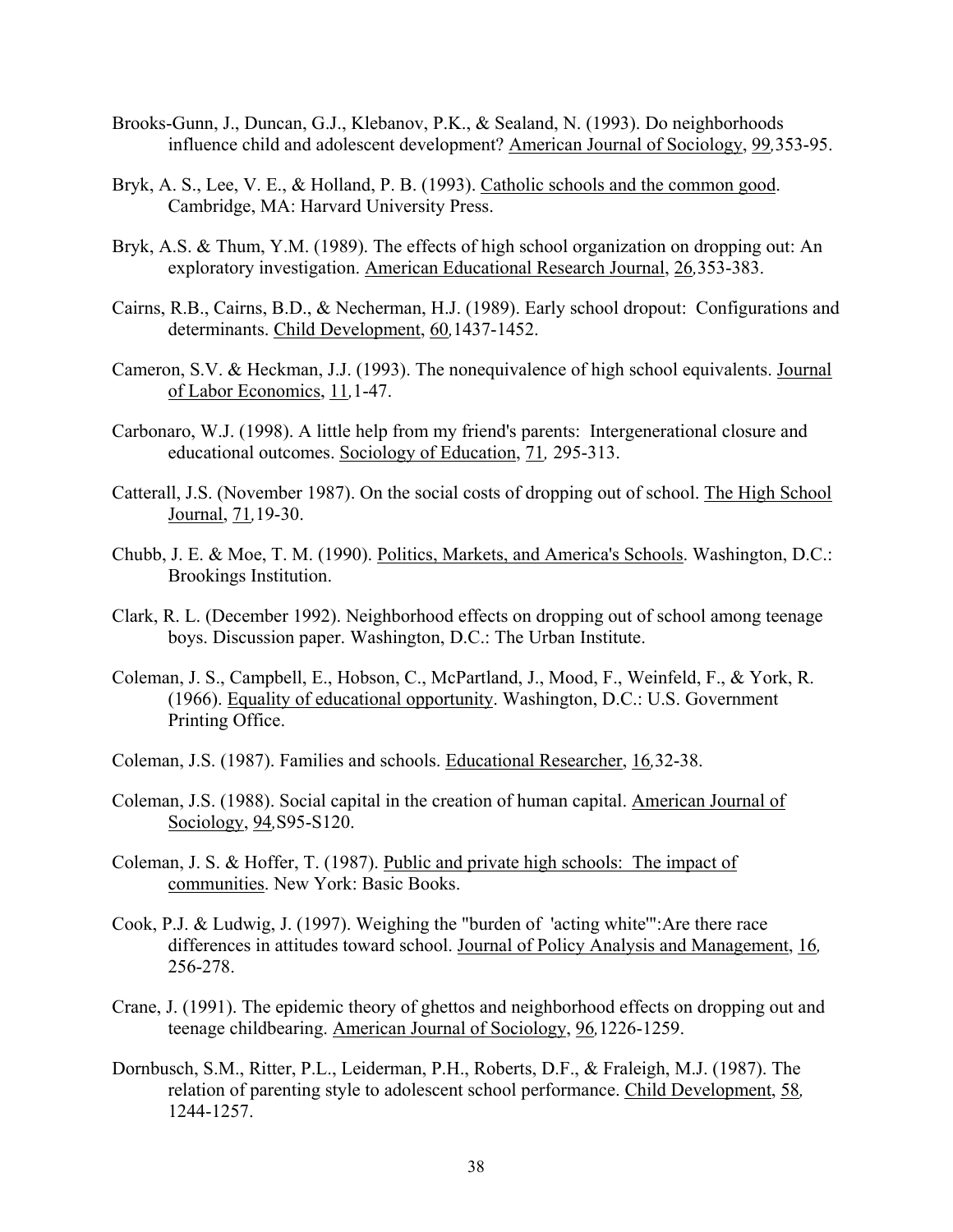- Dynarski, M. & Gleason, P. (1998). How can we help? What we have learned from federal dropout-prevention programs. Princeton, N.J.: Mathematica Policy Research, Inc.
- Ekstrom, R.B., Goertz, M.E., Pollack, J.M., & Rock, D.A. (1986). Who drops out of high school and why? Findings from a national study. Teachers College Record, 87*,*356-373.
- Ensminger, M.E. & Slusacick, A.L. (1992). Paths to high school graduation or dropout: A longitudinal study of a first-grade cohort. Sociology of Education, 65*,*95-113.
- Epstein, J.L. (1990). School and Family Connections: Theory, Research, and Implications for Integrating Sociologies of Education and Family. Marriage and Family Review, 15*,*99- 126.
- Evans, W.N. & Schwab, R.M. (1995). Finishing high school and starting college: Do Catholic schools make a difference? The Quarterly Journal of Economics, 110*,* 941-974.
- Farkas, G., Grobe, R.P., Sheehan, D., & Shuan, Y. (1990). Cultural resources and school success: Gender, ethnicity, and poverty groups within an urban district. American Sociological Review, 55*,*127-142.
- Fernandez, R.M., Paulsen, R., & Hirano-Nakanishi, M. (1989). Dropping out among Hispanic youth. Social Science Research, 18*,*21-52.
- Fine, M. (1991). Framing dropouts: Notes on the politics of an urban public high school. Albany, NY: State University of New York Press.
- Finn, J.D. (1989). Withdrawing from school. Review of Educational Research, 59*,*117-142.
- Garnier, H.E., Stein, J.A., & Jacobs, J.K. (1997). The process of dropping out of high school: A 19-year perspective. American Educational Research Journal, 34*,* 395-419.
- Gamoran, A. (1992). Social Factors in Education. In M. C. Alkin (Ed.), Encyclopedia of Educational Research, (pp.1222-1229). New York: Macmillan.
- Gándara, P., Larson, K., Mehan, H., & Rumberger, R. (1998). Capturing Latino Students in the Academic Pipeline. Berkeley, CA: Chicano/Latino Policy Project.
- Gibson, M.A. (1997). Complicating the immigrant/involuntary minority typology. Anthropology & Education Quarterly, 28*,*431-454.
- Goldschmidt, P, & Wang, J. (1999). When can schools affect dropout behavior? A longitudinal multilevel analysis. American Educational Research Journal, 36, 715-738.
- Grisson, J. B. & Shepard, L. A. (1989). Repeating and dropping out of school. In L. A. Sheppard & M. L. Smith (Editors), Flunking Grades: Research and Policies on Retention, (pp.34- 63). New York: Falmer Press.
- Hallinan, M.T. & Williams, R.A. (1990). Students' characteristics and the peer-influence process. Sociology of Education, 63*,*122-132.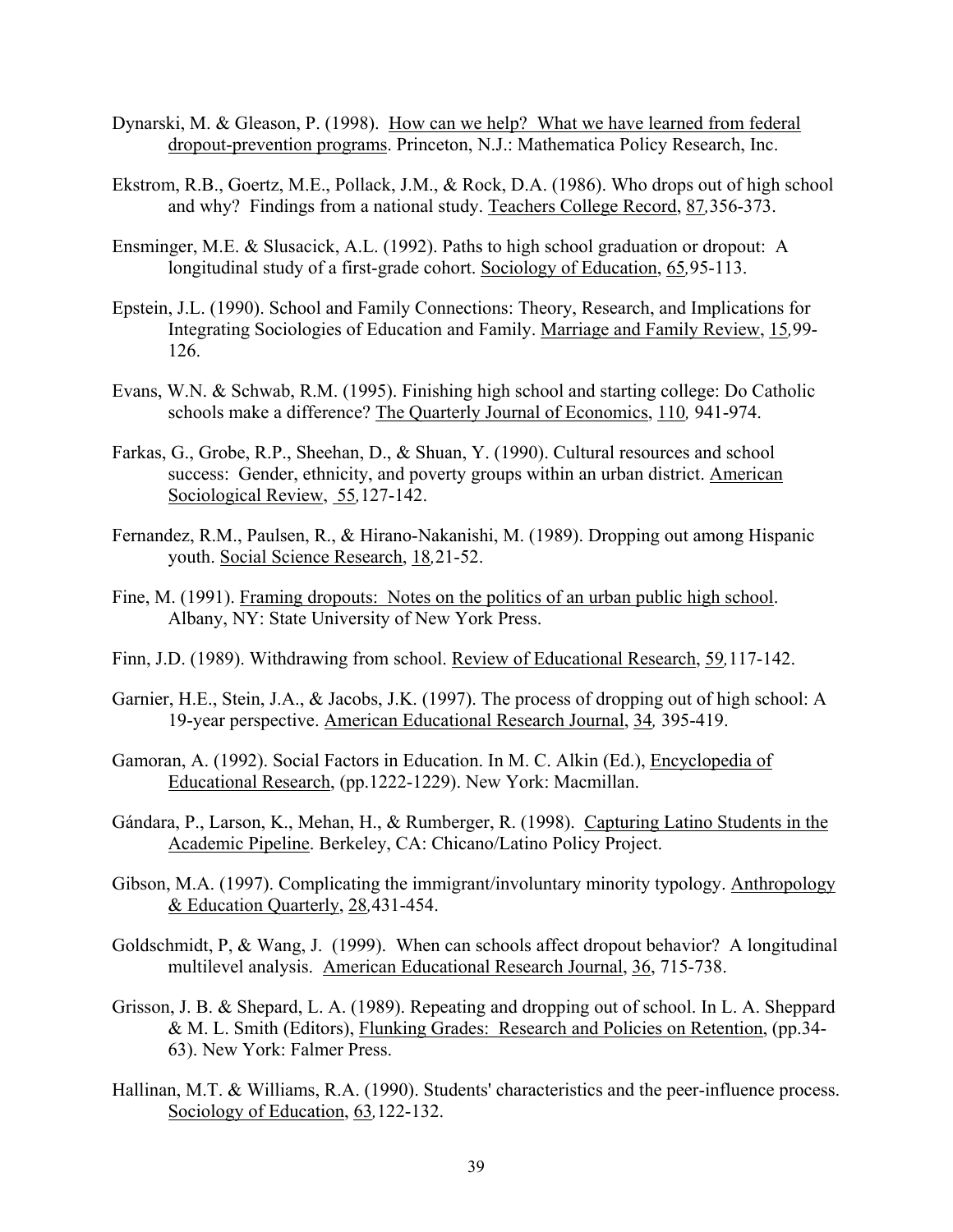- Hanushek, E.A. (1989). The impact of differential expenditures on school performance. Educational Researcher, 18*,*45-51, 62.
- Hanushek, E.A. (1997). Assessing the effects of school resources on student performance: An update. Educational Evaluation and Policy Analysis, 19*,*141-164.
- Hanushek, E. A. & Jorgenson, D. W.(Eds.) Eds. (1996). Improving America's schools: The role of incentives. Washington, D.C.: National Academy Press.
- Haveman, R. & Wolfe, B. (1994). Succeeding generations: On the effects of investments in children. New York: Russell Sage Foundation.
- Haveman, R., Wolfe, B., & Spaulding, J. (1991). Childhood events and circumstances influencing high school completion. Demography, 28*,*133-157.
- Hedges, L.V., Laine, R.D., & Greenwald, R. (1994). Does money matter? A meta-analysis of studies of the effects of differential school inputs on student outcomes. Educational Researcher, 23*,*5-14.
- Hess, Jr. G. A. (1995). Restructuring urban schools: A Chicago perspective. New York: Teachers College Press.
- Heubert, J. P. & Hauser, R. M., Eds. (1999). High Stakes: Testing for Tracking, Promotion, and Graduation. Washington, D.C.: National Academy Press.
- Jencks, C., Smith, M., Bane, M. J., Cohen, D., Gintis, H., Heyns, B., & Michelson, S. (1972). Inequality: A reassessment of the effects of family and schooling in America. New York: Basic Books.
- Jencks, C. & Phillips, M. (1998). The Black-White Test Score Gap. Washington, D.C.: Brookings Institutioon.
- Jessor, R. (1993). Successful adolescent development among youth in high-risk settings. American Psychologist, 48*,*117-126.
- Jimerson, S.R. (1999). On the failure of failure: Examining the association between early grade retention and education and employment outcomes during late adolescence. Journal of School Psychology, 37*,*243-272.
- Kao, G. & Tienda, M. (1995). Optimism and achievement: The educational performance of immigrant youth. Social Science Quarterly, 76*,*1-19.
- Kaufman, P. & Bradby, D. (1992). Characteristics of At-Risk Students in the NELS:88. Washington, D.C.: U.S. Government Printing Office.
- Kaufman, P., Kwon, J. Y., Klein, S., & Chapman, C. D. (1999.). Dropout Rates in the United States: 1998. Washington, D.C.: U.S. Department of Education.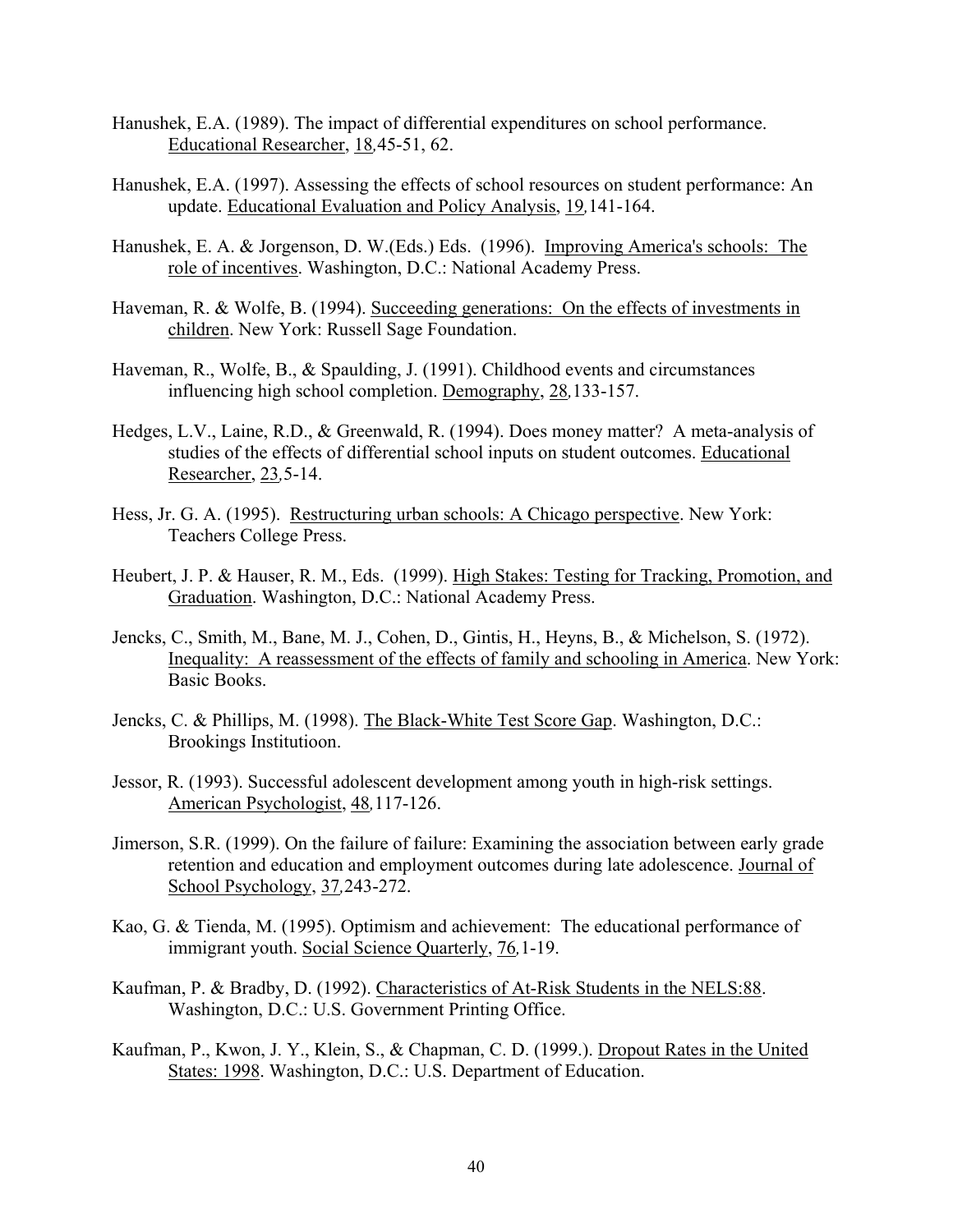- Klebanov, P.K., Brooks-Gunn, J., & Duncan, G.J. (1994). Does neighborhood and family poverty affects mother's parenting, mental health and social support. Journal of Marriage and Family, 56*,*441-455.
- Klerman, J.A. & Karoly, L.A. (1994). Young men and the transition to stable employment. Monthly Labor Review, 117*,*31-48.
- Kozol, J. (1991). Savage Inequalities: Children in American Schools. New York: Crown.
- Lee, V.E. (2000). Using hierarchical linear modeling to study social contexts: The case of school effects. Educational Psychologist, 35*,* 125-141.
- Lee, V.E. & Burkam, D.T. (1992). Transferring high schools: An alternative to dropping out? American Journal of Education, 100*,*420-453.
- Levin, H. M. (1986). Educational reform for disadvantaged students: An emerging crisis. West Haven, CT: National Educational Association.
- Louis, K. S. & Miles, M. B. (1990). Improving the urban high school: What works and why. New York: Teachers College Press.
- Matute-Bianchi, M.E. (1986). Ethnic identities and patterns of school success and failure among Mexican-descent and Japanese-American students in a California high school: An ethnographic analysis. American Journal of Education, 95*,*233-255.
- Mayer, S. (1991). How much does a high school's racial and socioeconomic mix affect graduation and teenage fertility rates? In C. Jencks & P. Peterson (Eds.), The Urban Underclass (pp.321-341). Washington, D.C.: Brookings Institution.
- McMillen, M. M., Kaufman, P., & Klein, S. (1997). Dropout rates in the United States: 1995. Washington, D.C.: U.S. Government Printing Office.
- McNeal, R.B. (1997a). Are students being pulled out of high school? The effect of adolescent employment on dropping out. Sociology of Education, 70*,*206-220.
- McNeal, R.B. (1997b). High school dropouts: A closer examination of school effects. Social Science Quarterly, 78*,*209-222.
- McNeal, R.B. (1999). Parental involvement as social capital: Differential effectiveness on science achievement, truancy, and dropping out. Social Forces, 78*,*117-144.
- Morris, J.D., Ehren, B.J., & Lenz, B.K. (1991). Building a model to predict which fourth through eighth graders will drop out of high school. Journal of Experimental Education, 59*,* 286- 293.
- Murnane, R. J. & Levy, F. (1996). Teaching the new basic skills: Principles for educating children to thrive in a changing economy. New York: Free Press.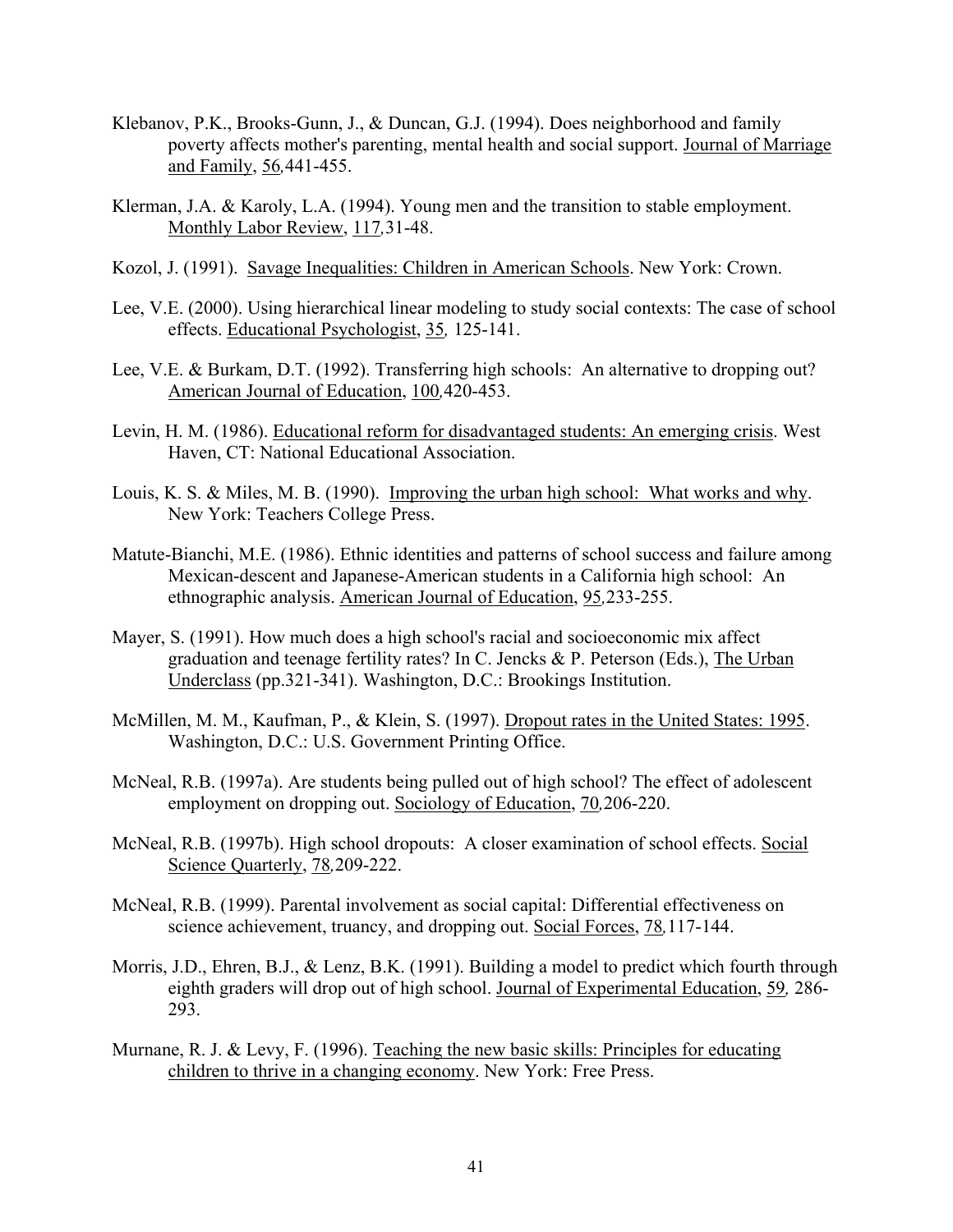- Murnane, R.J., Willett, J.B., & Boudett, K.P. (1995). Do high school dropouts benefit from obtaining a GED? Educational Evaluation and Policy Analysis, 17*,*133-147.
- Murnane, R.J., Willett, J.B., & Boudett, K.P. (1997). Does acquisition of a GED lead to more training, post-secondary education, and military service for school dropouts? Industrial and Labor Relations Review, 51*,*100-116.
- Murnane, R.J., Willet, J.B., & Tyler, J.H. (2000). Who benefits from obtaining a GED? Evidence from High School and Beyond. The Review of Economics and Statistics, 82*,*  23-37.
- National Education Goals Panel. (1999). National Education Goals report: Building a nation of learners, 1999. Washington, D.C.: U.S. Government Printing Office.
- National Research Council, Panel on High-Risk Youth. (1993). Losing generations: Adolescents in high-risk settings. Washington, D.C.: National Academy Press.
- Natriello, G., McDill, E. L., & Pallas, A. M. (1990). Schooling disadvantaged children: Racing against catastrophe. New York: Teachers College Press.
- Newmann, F.M. (1993). Beyond common sense in educational restructuring. Educational Researcher, 22*,* 4-13, 22.
- Newmann, F. M., Wehlage, G. G., & Lamborn, S. D. (1992). The significance and sources of student engagement. In F. M. Newmann (Ed.), Student engagement and achievement in American secondary schools, (pp.11-39). New York: Teachers College Press.
- Ogbu, J. U. (1989). The individual in collective adaptation: A framework for focusing on academic underperformance and dropping out among involuntary minorities. In L. Weis, E. Farrar, & H. G. Petrie (Eds.), Dropouts from school: Issues, dilemmas, and solutions, (pp.181-204). Albany, NY: State University of New York Press.
- Ogbu, J.U. (1992). Understanding cultural diversity and learning. Educational Researcher, 21*,*5- 14.
- Orfield, G., Bachmeier, M., James, D.R., & Eitle, T. (1997). Deepening segregation in American public schools: A special report from the Harvard Project on School Desegregation. Equity and Excellence in Education, 30*,* 5-24.
- Pirog, M.A. & Magee, C. (1997). High school completion: The influence of schools, families, and adolescent parenting. Social science quarterly, 78*,* 710-724.
- Pong, S.-L. & Ju, D.-B. (2000). The effects of change in family structure and income on dropping out of middle and high school. Journal of Family Issues, 21*,*147-169.
- Portes, A. (1998). Social capital: Its origins and applications in modern sociology. Annual Review of Sociology, 24, 1-24.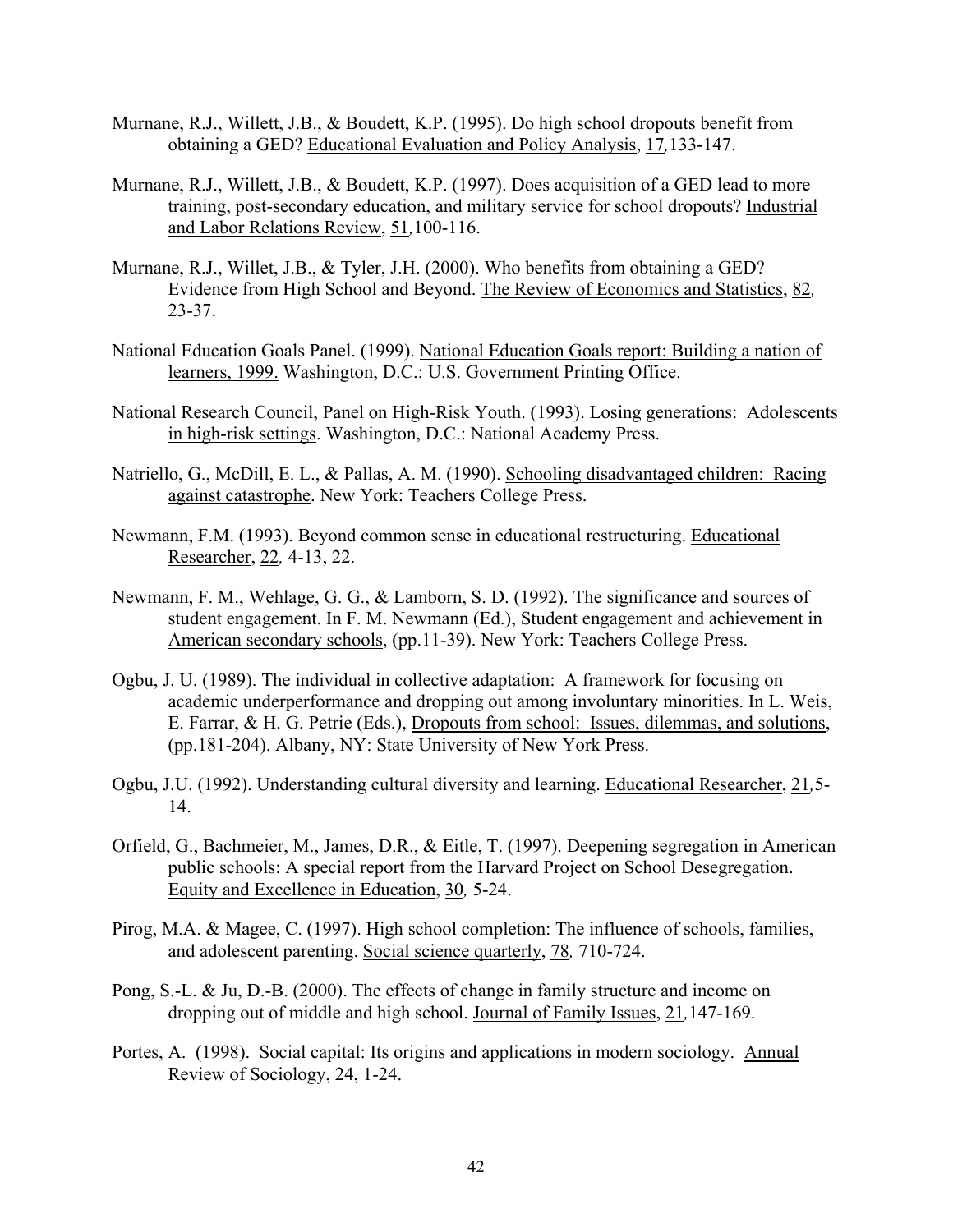- Purkey, S.C. & Smith, M.S. (1985). School reform: The district policy implications of the effective schools literature. The Elementary School Journal, 85*,* 354-389.
- Raudenbush, S.W. & Willms, J.D. (1995). The estimation of school effects. Journal of Educational and Behavioral Statistics, 20*,* 307-335.
- Riehl, C. (1999). Labeling and letting go: An Organizational analysis of how high school students are discharged as dropouts. In A. M. Pallas (Ed), Research in Sociology of Education and Socialization, (pp.231-268). New York: JAI Press.

Roderick, M. (1993). The Path to Dropping Out. Westport, CN: Auburn House.

- Roderick, M. (1994). Grade Retention and School Dropout: Investigating the Association. American Educational Research Journal, 31*,* 729-759.
- Roderick, M., Bryk, A. S., Jacob, B. A., Easton, J. Q., & Allensworth, E. (1999). Ending Social Promotion: Results from the First Two Years. Chicago: Consortium on Chicago School Research.
- Roderick, M., Nagaoka, J., Bacon, J., & Easton, J. Q. (2000). Update: Ending Social Promotion. Chicago: Consortium on Chicago School Research.
- Rumberger, R.W. (1983). Dropping out of high school: The influence of race, sex, and family background. American Educational Research Journal, 20*,* 199-220.
- Rumberger, R.W. (1987). High school dropouts: A review of issues and evidence. Review of Educational Research, 57*,* 101-121.
- Rumberger, R.W. (1995). Dropping out of middle school: A multilevel analysis of students and schools. American Educational Research Journal, 32*,* 583-625.
- Rumberger, R.W., Ghatak, R., Poulos, G., Ritter, P.L., & Dornbusch, S.M. (1990). Family influences on dropout behavior in one California high school. Sociology of Education, 63*,*283-299.
- Rumberger, R. W. & Lamb, S. P. (1998). The early employment and further education experiences of high school dropouts: A comparative study of the United States and Australia. Paper prepared for the Organization for Economic Co-operation and Development (OECD).
- Rumberger, R.W. & Larson, K.A. (1998). Student mobility and the increased risk of high school drop out. American Journal of Education, 107*,* 1-35.
- Rumberger, R. W., Larson, K. A., Palardy, G. A., Ream, R. K., & Schleicher, N. A. (1998). The Hazards of Changing Schools for California Latino Adolsecents. Berkeley, CA: Chicano/Latino Policy Project.
- Rumberger, R.W. & Thomas, S.L. (2000). The distribution of dropout and turnover rates among urban and suburban high schools. Sociology of Education, 73*,* 39-67.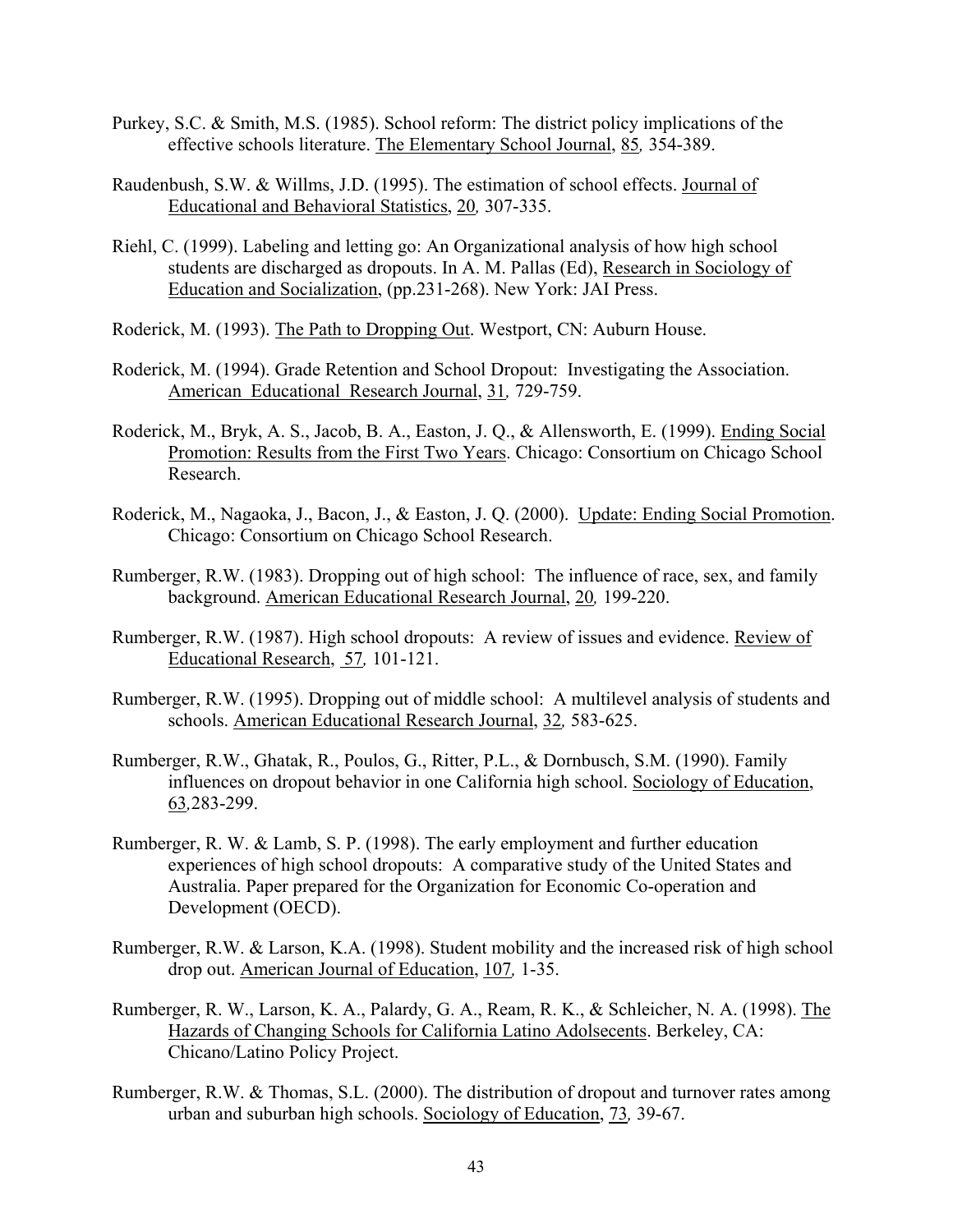- Sander, W. & Krautmann, A.C. (1995). Catholic schools, dropout rates and educational attainment. Economic Inquiry, 33*,* 217-233.
- Secada, W., Chavez-Chavez, R., Garcia, E., Muñoz, C., Oakes, J., Santiago-Santiago, I., & Slavin, R. (1998). No nore excuses: The final report of the Hispanic dropout project. Washington, D.C.: U.S. Department of Education.
- Seltzer, M.H. (1994). Studying variation in Program success: A multilevel modeling approach. Evaluation Review, 18*,*342-361.
- Shavelson, R., McDonnell, L., Oakes, J., & Carey, N. (1987). Indicator Systems for Monitoring Mathematics and Science Education. Santa Monica: RAND.
- Skiba, R. & Peterson, R. (1999). The dark side of zero tolerance: Can punishment lead to safe schools? Phi Delta Kappan, 80*,* 372-376, 381-382.
- Slavin, R. E. & Fashola, O. S. (1998). Show me the evidence! Proven and promising programs for America's schools. New York: Corwin.
- Stanton-Salazar, R.D. (1997). A Social Capital Framework for Understanding the Socialization of Racial Minority Children and Youths. Harvard Educational Review, 67*,* 1-40.
- Stecher, B. M. & Bohrnstedt, G. W., Eds. (2000). Class size reduction in California: The 1998- 99 evaluation findings. Sacramento, CA: California Department of Education.
- Steele, C. (1997). The threat in the air: How stereotypes shape intellectual identify and performance. American Psychologist, 52*,* 613-629.
- Steinberg, L., Blinde, P.L., & Chan, K.S. (1984). Dropping out among language minority youth. Review of Educational Research, 54*,* 113-132.
- Steinberg, L., Dornbusch, S.M., & Brown, B.B. (1992). Ethnic differences in adolescent achievement. American Psychologist, 47*,* 723-729.
- Steinberg, L., Lamborn, S.D., Dornbusch, S.M., & Darling, N. (1992). Impact of parenting practices on adolescent achivement: Authoritative parenting, school involvement, and encouragement to succeed. Child Development, 63*,* 1266-1281.
- Suarez-Orozco, M. M. & Suarez-Orozco, C. E. (1995). The cultural patterning of achievement motivation: A comparison of Mexican, Mexican immigrant, Mexican American, and non-Latino White American students. In R. G. Rumbaut & W. A. Cornelius (Eds.), California's Immigrant Children: Theory, Research, and Implications for Educational Policy, (pp.161-190). San Diego: Center for U.S.-Mexican Studies, University of California, San Diego.
- Suichu, E.H. & Willms, J.D. (1996). Effects of parental involvement on eighth-grade achievement. Sociology of Education, 69*,* 126-141.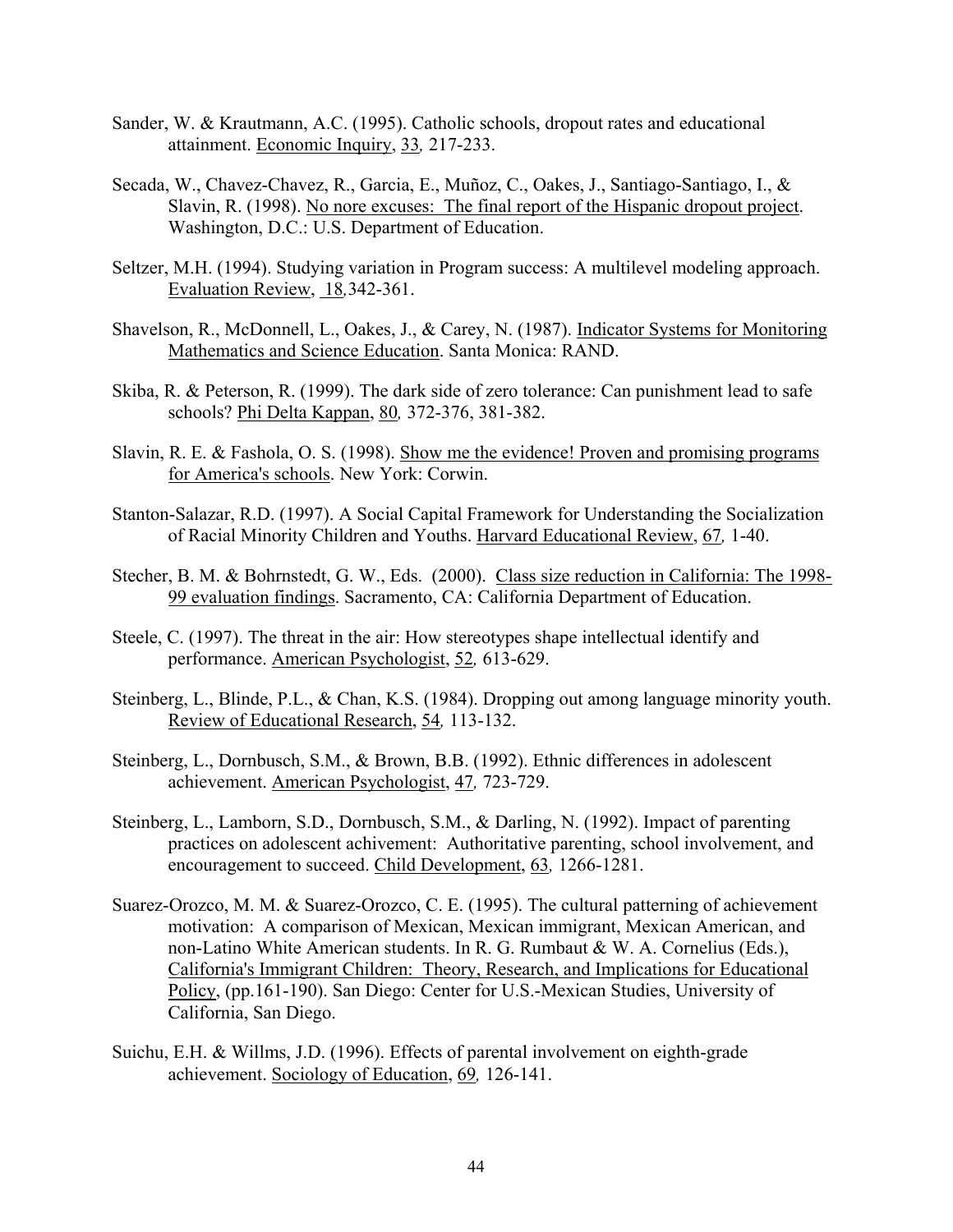- Swanson, C.B. & Schneider, B. (1999). Students on the move: Residential and educational mobility in America's schools. Sociology of Education, 72*,* 54-67.
- Teachman, J.D., Paasch, K., & Carver, K. (1996). School capital and dropping out of school. Journal of Marriage and the Family , 58*,* 773-783.
- Texas Education Agency. (1998). 1996-97 Report on Grade Level Retention. Austin: Texas Education Agency.
- Tyler, J.H., Murnane, R.J., & Willett, J.B. (2000). Estimating the labor market signaling value of the GED. The Quarterly Journal of Economics, 115*,* 431-468.
- U.S. Bureau of the Census. (1992). Workers with low earnings. Washington, D.C.: U.S. Government Printing Office.
- U.S. Bureau of the Census. (1999). School enrollment--Social and economic characteristics of students: October 1998. Washinton, D.C.: U.S. Government Printing Office.
- U.S. Department of Education. (1990). National goals for education. Washington, D.C.: U.S. Department of Education.
- U.S. Department of Education. (1998). Goals 2000: Reforming Education to Improve Student Achievement. Washington, D.C.: U.S. Department of Education.
- U.S. Department of Education, National Center for Education Statistics. (2000). Digest of Education Statistics, 1999. Washington, D.C.: U.S. Government Printing Office.
- U.S. Department of Health, Education, and Welfare. (1964). The 1963 Dropout Campaign. Washington, D.C.: U.S. Department of Health, Education, and Welfare.
- van Heusden Hale, S. (2000). Comprehensive school reform: Research-based strategies to achieve high standards. San Francisco: WestEd.
- Velez, W. (1989). High school attrition among Hispanic and Non-Hispanic white youths. Sociology of Education, 62*,*119-133.
- Wehlage, G.G. & Rutter, R.A. (1986). Dropping out: How much do schools contribute to the problem? Teachers College Record, 87*,*374-392.
- Wehlage, G. G., Rutter, R. A., Smith, G. A., Lesko, N., & Fernandez, R. R. (1989). Reducing the Risk: Schools as Communities of Support. New York: Falmer Press.
- Wehlage, G.; Smith, G., & Lipman, P. (1992). Restructuring urban schools: The New Futures experience. American Educational Research Journal. 1992, 29, 51-93.
- White, J.A. & Wehlage, G. (1995). Community collaboration: If it is such a good idea, why is it so hard to do? Educational Evaluation and Policy Analysis, 17*,* 23-38.
- Wilson, W. J. (1987). The Truly Disadvantaged: The Inner City, the Underclass, and Public Policy. Chicago: The University of Chicago Press.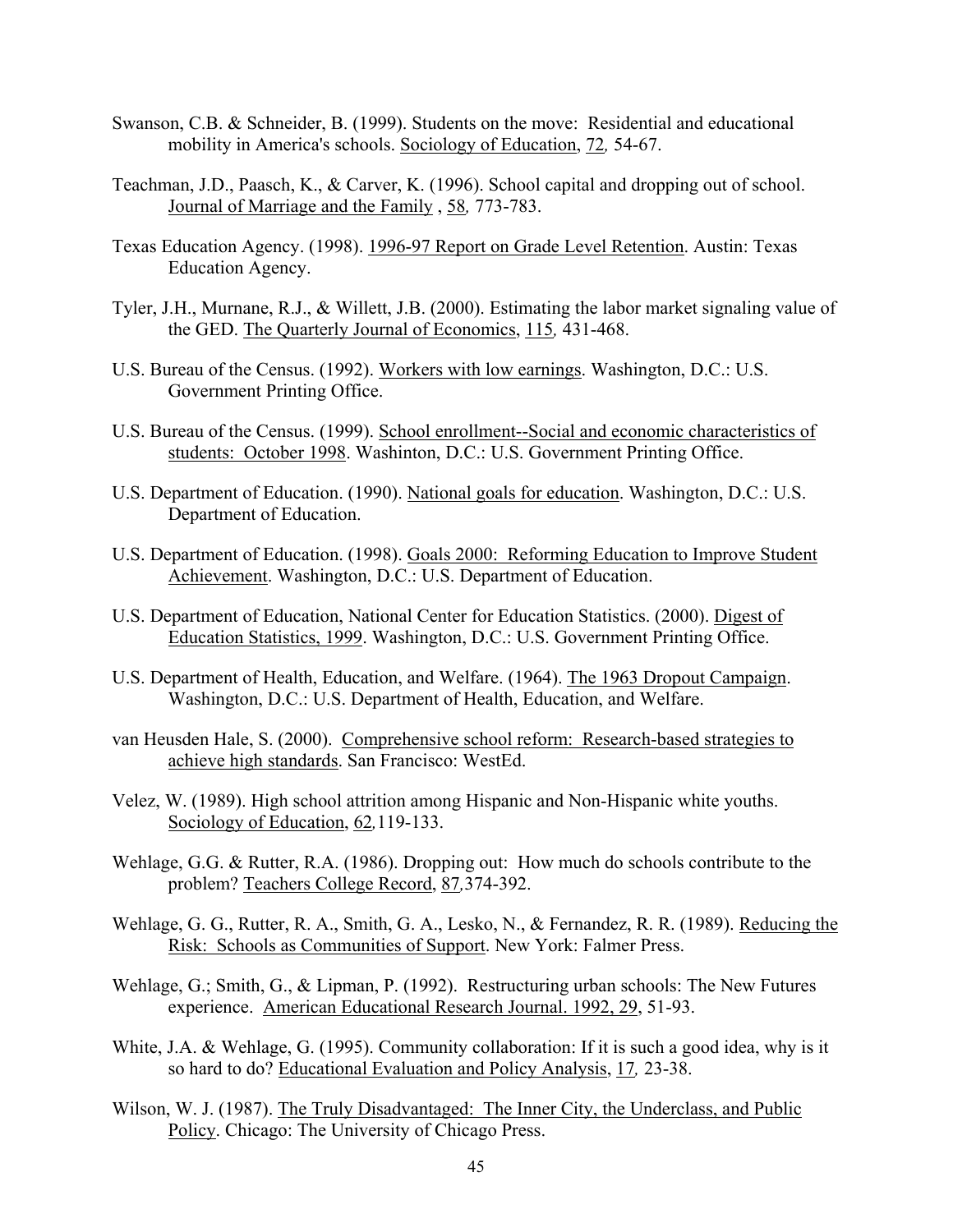Figure 1 High School Completion and Graduation Rates of 18-24-year olds Not Currently Enrolled in High School or Below: 1988-1998



NOTE: Rates for years 1992-1998 not strictly comparable to earlier years due to changes in Census definitions and data collection procedures. See Kaufman, et al. (1999), Appendix C, for details. SOURCE: Kaufman, et al. (1999), Table 6.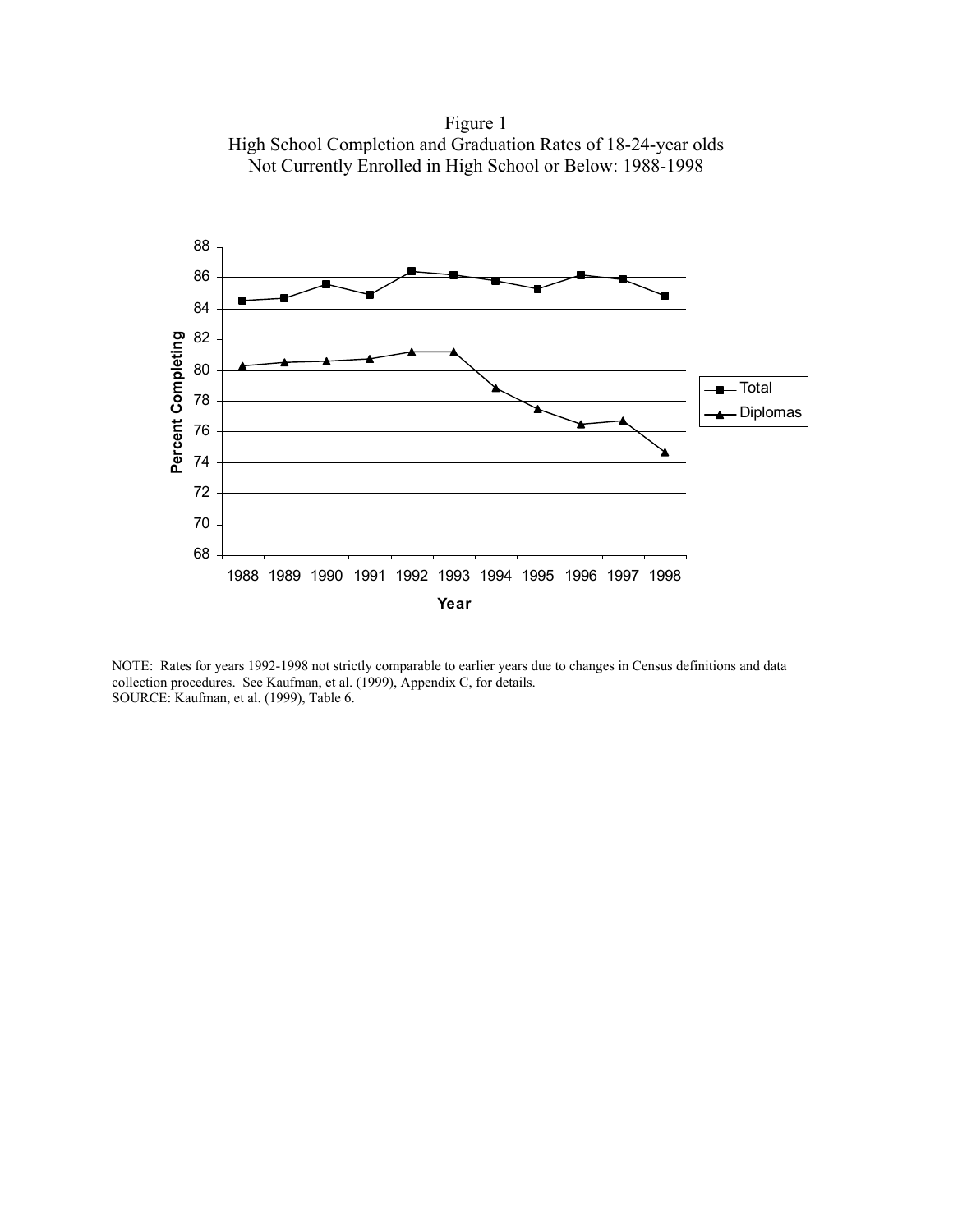Figure 2 Conceptual Framework for Studying Student Educational Performance



SOUCRE: Rumberger & Larson (1998).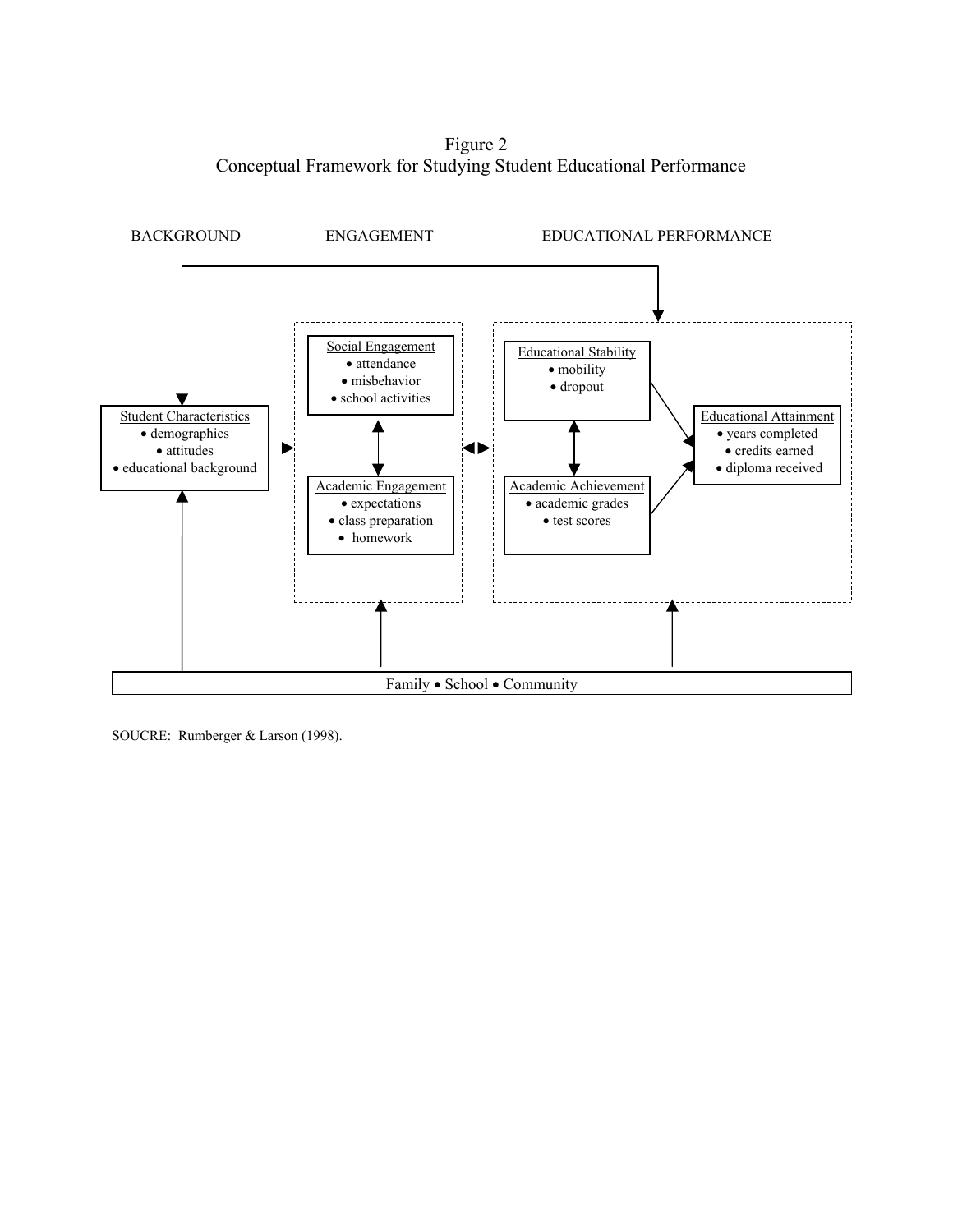Figure 3 Trends in Mean Academic Grades for Dropouts and Graduates from a Massachusetts School District



SOUCRE: Roderick (1993), Appendix 4-B.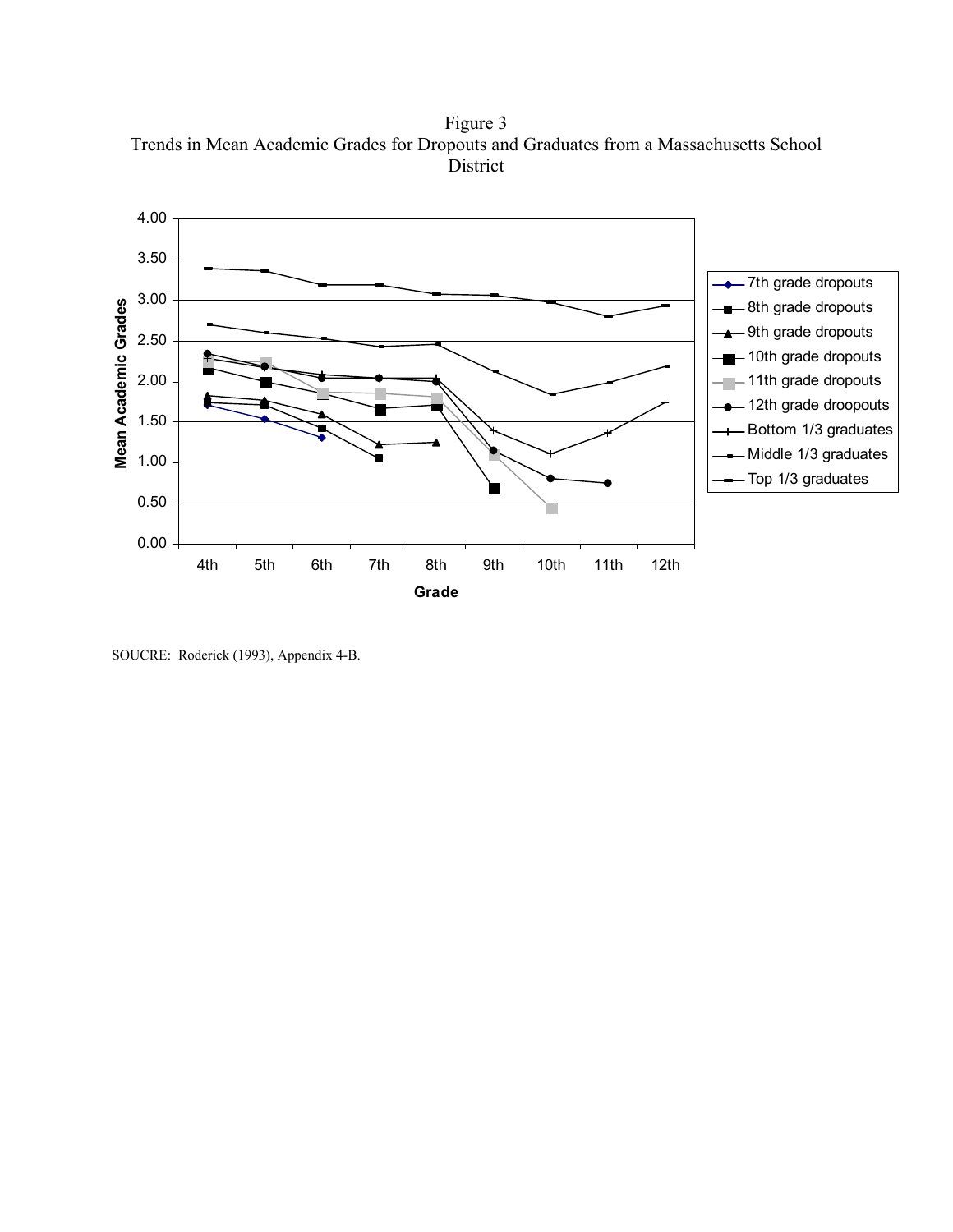Figure 4 The Influence of Context on Adolescent Development Over Time



Source: Jessor (1993), Figure 2.